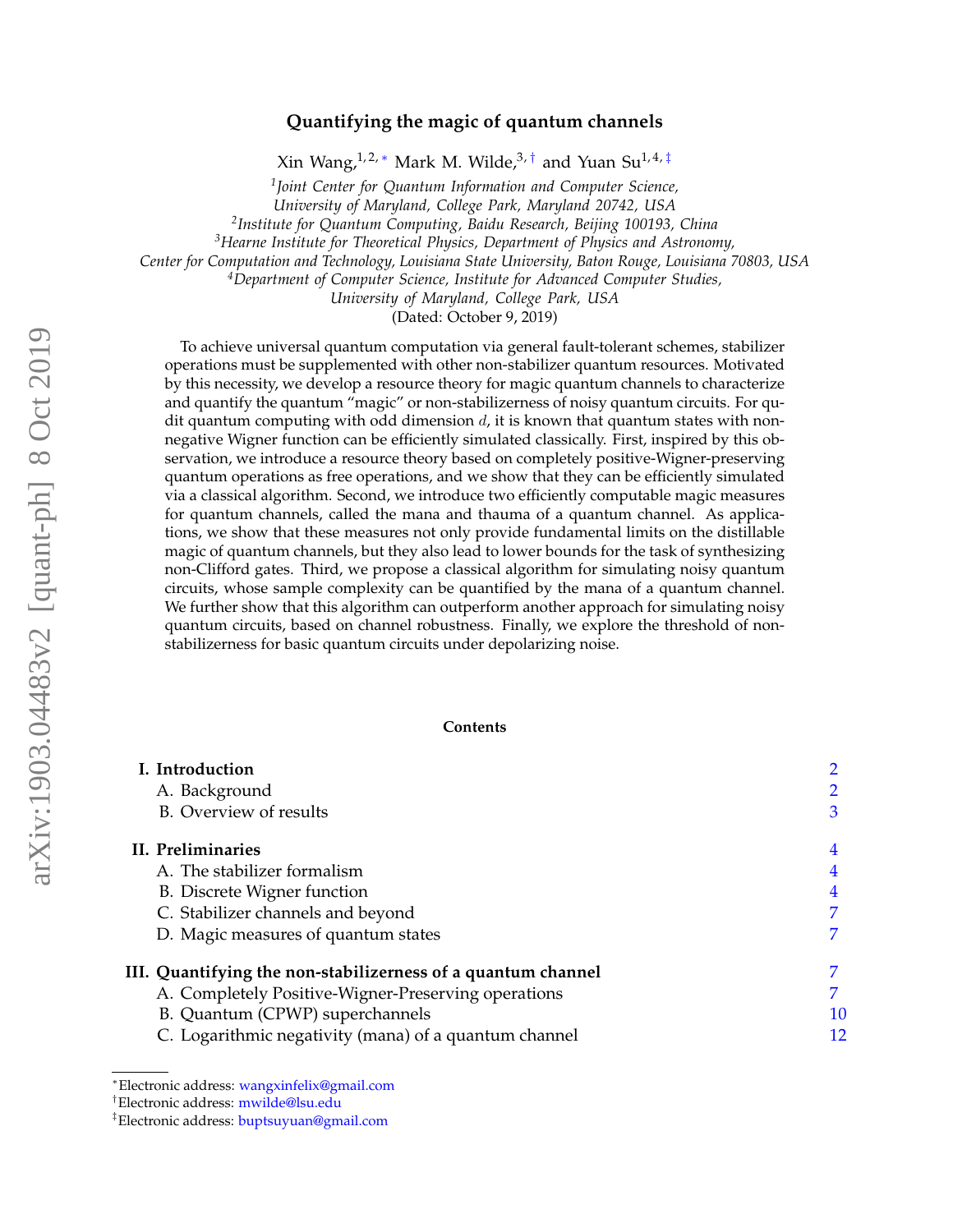| D. Generalized thauma of a quantum channel<br>E. Max-thauma of a quantum channel | 15<br>19 |
|----------------------------------------------------------------------------------|----------|
| IV. Distilling magic from quantum channels                                       | 24       |
| A. Amortized magic                                                               | 24       |
| B. Distillable magic of a quantum channel                                        | 24       |
| C. Injectable quantum channel                                                    | 27       |
| V. Magic cost of a quantum channel                                               | 29       |
| A. Magic cost of exact channel simulation                                        | 29       |
| B. Magic cost of approximate channel simulation                                  | 31       |
| VI. Classical simulation of quantum channels                                     | 32       |
| A. Classical algorithm for simulating noisy quantum circuits                     | 32       |
| B. Comparison of classical simulation algorithms for noisy quantum circuits      | 34       |
| VII. Examples                                                                    | 37       |
| A. Non-stabilizerness under depolarizing noise                                   | 37       |
| B. Werner-Holevo channel                                                         | 37       |
| <b>VIII. Conclusion</b>                                                          | 39       |
| Acknowledgements                                                                 | 39       |
| A. On completely positive maps with non-positive mana                            | 39       |
| B. Data processing inequality for the Wigner trace norm                          | 39       |
| References                                                                       | 40       |

## <span id="page-1-0"></span>**I. INTRODUCTION**

# <span id="page-1-1"></span>**A. Background**

One of the main obstacles to physical realizations of quantum computation is decoherence that occurs during the execution of quantum algorithms. Fault-tolerant quantum computation (FTQC) [\[20,](#page-40-0) [78\]](#page-42-0) provides a framework to overcome this difficulty by encoding quantum information into quantum error-correcting codes, and it allows reliable quantum computation when the physical error rate is below a certain threshold value.

The fault-tolerant approach to quantum computation allows for a limited set of transversal, or manifestly fault-tolerant, operations, which are usually taken to be the stabilizer operations. However, the stabilizer operations alone do not enable universality because they can be simulated efficiently on a classical computer, a result known as the Gottesman-Knill theorem [\[1,](#page-39-1) [39\]](#page-40-1). The addition of non-stabilizer quantum resources, such as *non-stabilizer operations*, can lead to universal quantum computation [\[12\]](#page-39-2). With this perspective, it is natural to consider the resourcetheoretic approach [\[23\]](#page-40-2) to quantify and characterize non-stabilizer quantum resources, including both quantum states and channels.

One solution for the above scenario is to implement a non-stabilizer operation via state in-jection [\[100\]](#page-43-0) of so-called "magic states," which are costly to prepare via magic state distillation [\[12\]](#page-39-2) (see also [\[11,](#page-39-3) [19,](#page-40-3) [21,](#page-40-4) [45,](#page-41-0) [46,](#page-41-1) [53,](#page-41-2) [56\]](#page-41-3)). The usefulness of such magic states also motivates the

2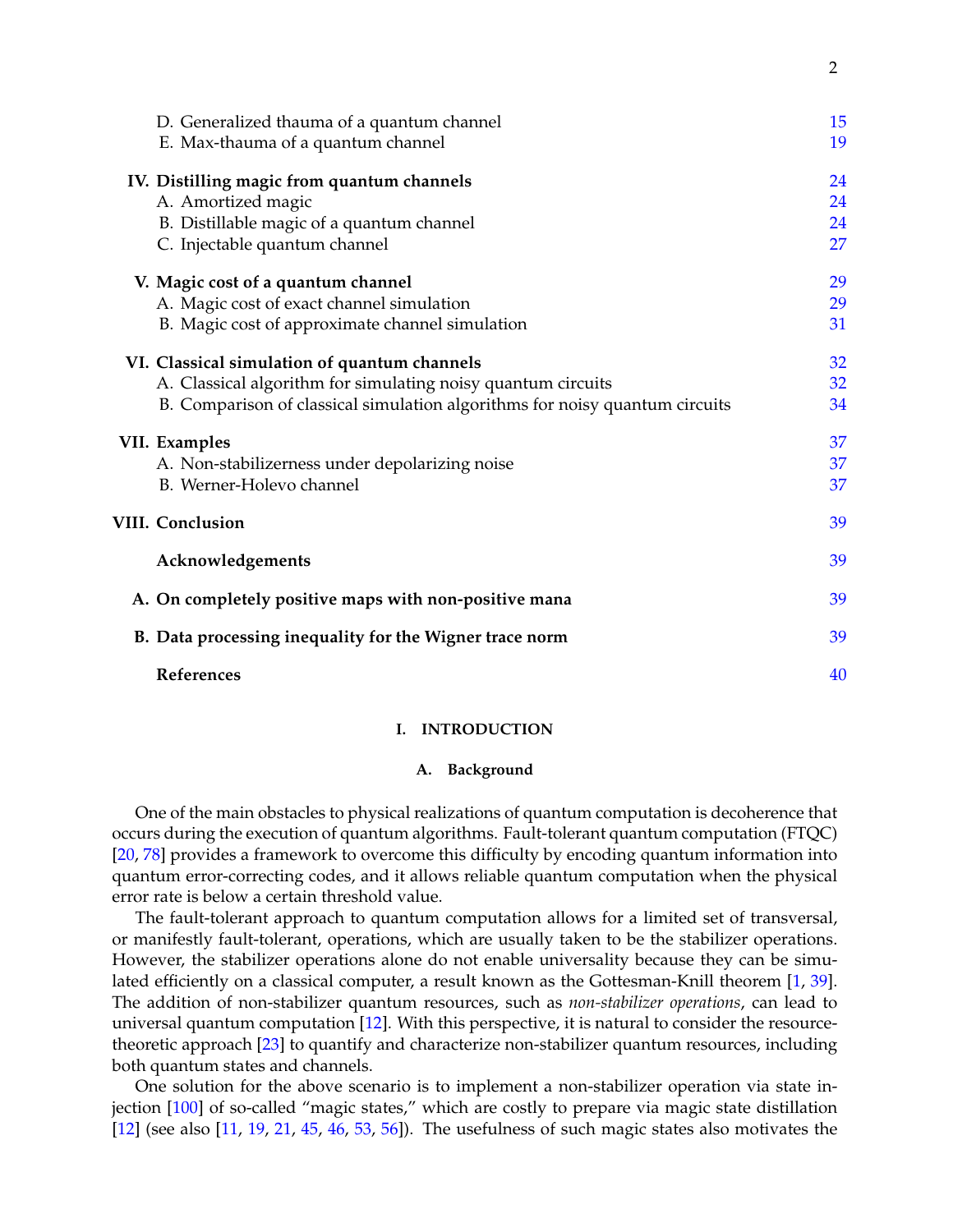resource theory of magic states [\[13,](#page-39-4) [48,](#page-41-4) [60,](#page-41-5) [85,](#page-42-1) [86,](#page-42-2) [93\]](#page-43-1), where the free operations are the stabilizer operations and the free states are the stabilizer states (abbreviated as "Stab"). On the other hand, since a key step of fault-tolerant quantum computing is to implement non-stabilizer operations, a natural and fundamental problem is to quantify the non-stabilizerness or "magic" of quantum operations. As we are at the stage of Noisy Intermediate-Scale Quantum (NISQ) technology, a resource theory of magic for noisy quantum operations is desirable both to exploit the power and to identify the limitations of NISQ devices in fault-tolerant quantum computation.

## <span id="page-2-0"></span>**B. Overview of results**

In this paper, we develop a framework for the resource theory of magic quantum channels, based on qudit systems with odd prime dimension d. Related work on this topic has appeared recently [\[74\]](#page-42-3), but the set of free operations that we take in our resource theory is larger, given by the completely positive-Wigner-preserving operations as we detail below. We note here that dlevel fault-tolerant quantum computation based on qudits with prime d is of considerable interest for both theoretical and practical purposes [\[4,](#page-39-5) [18,](#page-40-5) [28,](#page-40-6) [40,](#page-40-7) [50\]](#page-41-6).

Our paper is structured as follows:

- In Section [II,](#page-3-0) we first review the stabilizer formalism [\[39\]](#page-40-1) and the discrete Wigner function [\[43,](#page-41-7) [44,](#page-41-8) [99\]](#page-43-2). We further review various magic measures of quantum states and introduce various classes of free operations, including the stabilizer operations and beyond.
- In Section [III,](#page-6-2) we introduce and characterize the completely positive-Wigner-preserving (CPWP) operations. We then introduce two efficiently computable magic measures for quantum channels. The first is the mana of quantum channels, whose state version was introduced in [\[86\]](#page-42-2). The second is the max-thauma of quantum channels, inspired by the magic state measure in [\[93\]](#page-43-1). We prove several desirable properties of these two measures, including reduction to states, faithfulness, additivity for tensor products of channels, subadditivity for serial composition of channels, an amortization inequality, and monotonicity under CPWP superchannels.
- In Section [IV,](#page-23-0) we explore the ability of quantum channels to generate magic states. We first introduce the amortized magic of a quantum channel as the largest amount of magic that can be generated via a quantum channel. Furthermore, we introduce an informationtheoretic notion of the distillable magic of a quantum channel. In particular, we show that both the amortized magic and distillable magic of a quantum channel can be bounded from above by its mana and max-thauma.
- In Section [V,](#page-28-0) we apply our magic measures for quantum channels in order to evaluate the magic cost of quantum channels, and we explore further applications in quantum gate synthesis. In particular, we show that at least four  $T$  gates are required to perfectly implement a controlled-controlled-NOT gate.
- In Section [VI,](#page-31-0) we propose a classical algorithm, inspired by [\[65\]](#page-41-9), for simulating quantum circuits, which is relevant for the broad class of noisy quantum circuits that are currently being run on NISQ devices. This algorithm has sample complexity that scales with respect to the mana of a quantum channel. We further show by concrete examples that the new algorithm can outperform a previous approach for simulating noisy quantum circuits, based on channel robustness [\[74\]](#page-42-3).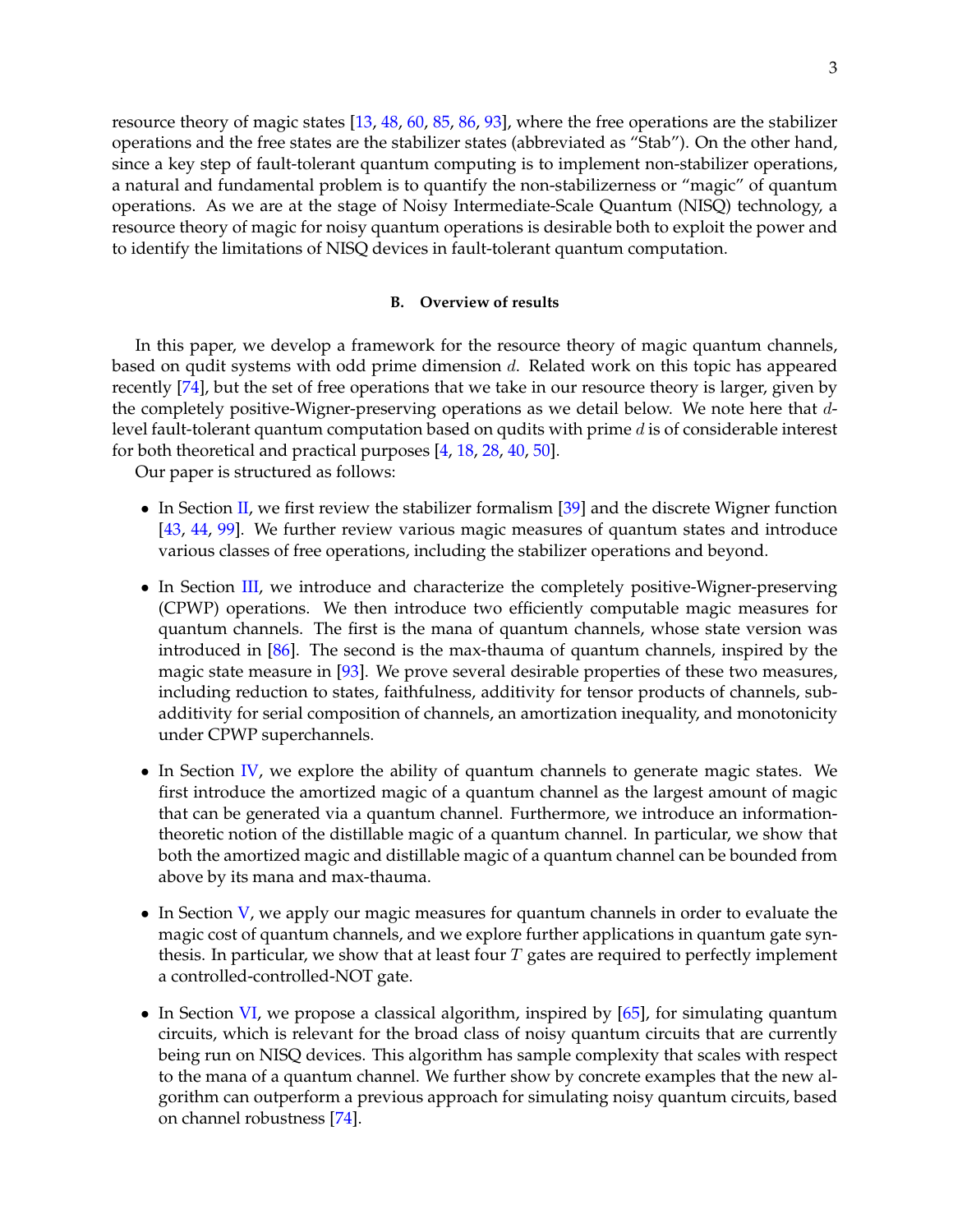#### <span id="page-3-0"></span>**II. PRELIMINARIES**

#### <span id="page-3-1"></span>**A. The stabilizer formalism**

For most known fault-tolerant schemes, the restricted set of quantum operations is the stabilizer operations, consisting of preparation and measurement in the computational basis and a restricted set of unitary operations. Here we review the basic elements of the stabilizer states and operations for systems with a dimension that is a product of odd primes. Throughout this paper, a Hilbert space implicitly has an odd dimension, and if the dimension is not prime, it should be understood to be a tensor product of Hilbert spaces each having odd prime dimension.

Let  $\mathcal{H}_d$  denote a Hilbert space of dimension d, and let  $\{|j\rangle\}_{j=0,\cdots,d-1}$  denote the standard computational basis. For a prime number  $d$ , we define the unitary boost and shift operators  $X, Z \in \mathcal{L}(\mathcal{H}_d)$  in terms of their action on the computational basis:

$$
X|j\rangle = |j \oplus 1\rangle,\tag{1}
$$

$$
Z|j\rangle = \omega^j|j\rangle, \quad \omega = e^{2\pi i/d},\tag{2}
$$

where  $\oplus$  denotes addition modulo d. We define the Heisenberg–Weyl operators as

$$
T_{\mathbf{u}} = \tau^{-a_1 a_2} Z^{a_1} X^{a_2},\tag{3}
$$

where  $\tau = e^{(d+1)\pi i/d}$ ,  $\mathbf{u} = (a_1, a_2) \in \mathbb{Z}_d \times \mathbb{Z}_d$ .

For a system with composite Hilbert space  $\mathcal{H}_A \otimes \mathcal{H}_B$ , the Heisenberg–Weyl operators are the tensor product of the subsystem Heisenberg–Weyl operators:

$$
T_{\mathbf{u}_A \oplus \mathbf{u}_B} = T_{\mathbf{u}_A} \otimes T_{\mathbf{u}_B},\tag{4}
$$

where  $\mathbf{u}_A \oplus \mathbf{u}_B$  is an element of  $\mathbb{Z}_{d_A} \times \mathbb{Z}_{d_A} \times \mathbb{Z}_{d_B} \times \mathbb{Z}_{d_B}$ .

The Clifford operators  $C_d$  are defined to be the set of unitary operators that map Heisenberg– Weyl operators to Heisenberg–Weyl operators under unitary conjugation up to phases:

$$
U \in \mathcal{C}_d \text{ iff } \forall \mathbf{u}, \exists \theta, \mathbf{u}', \text{ s.t. } UT_{\mathbf{u}}U^{\dagger} = e^{i\theta}T_{\mathbf{u}'}.
$$
 (5)

These operators form the Clifford group.

The pure stabilizer states can be obtained by applying Clifford operators to the state  $|0\rangle$ :

$$
\{S_j\} = \{U|0\rangle\langle 0|U^\dagger : U \in \mathcal{C}_d\}.
$$
\n
$$
(6)
$$

A state is defined to be a magic or non-stabilizer state if it cannot be written as a convex combination of pure stabilizer states.

# <span id="page-3-2"></span>**B. Discrete Wigner function**

The discrete Wigner function [\[43,](#page-41-7) [44,](#page-41-8) [99\]](#page-43-2) was used to show the existence of bound magic states [\[85\]](#page-42-1). For an overview of discrete Wigner functions, we refer to [\[85,](#page-42-1) [86\]](#page-42-2) for more details. See also [\[33\]](#page-40-8) for a review of quasi-probability representations in quantum theory, with applications to quantum information science.

For each point  $\mathbf{u} \in \mathbb{Z}_d \times \mathbb{Z}_d$  in the discrete phase space, there is a corresponding operator  $A_{\mathbf{u}}$ , and the value of the discrete Wigner representation of a state  $\rho$  at this point is given by

<span id="page-3-3"></span>
$$
W_{\rho}(\mathbf{u}) \coloneqq \frac{1}{d} \operatorname{Tr}[A_{\mathbf{u}} \rho],\tag{7}
$$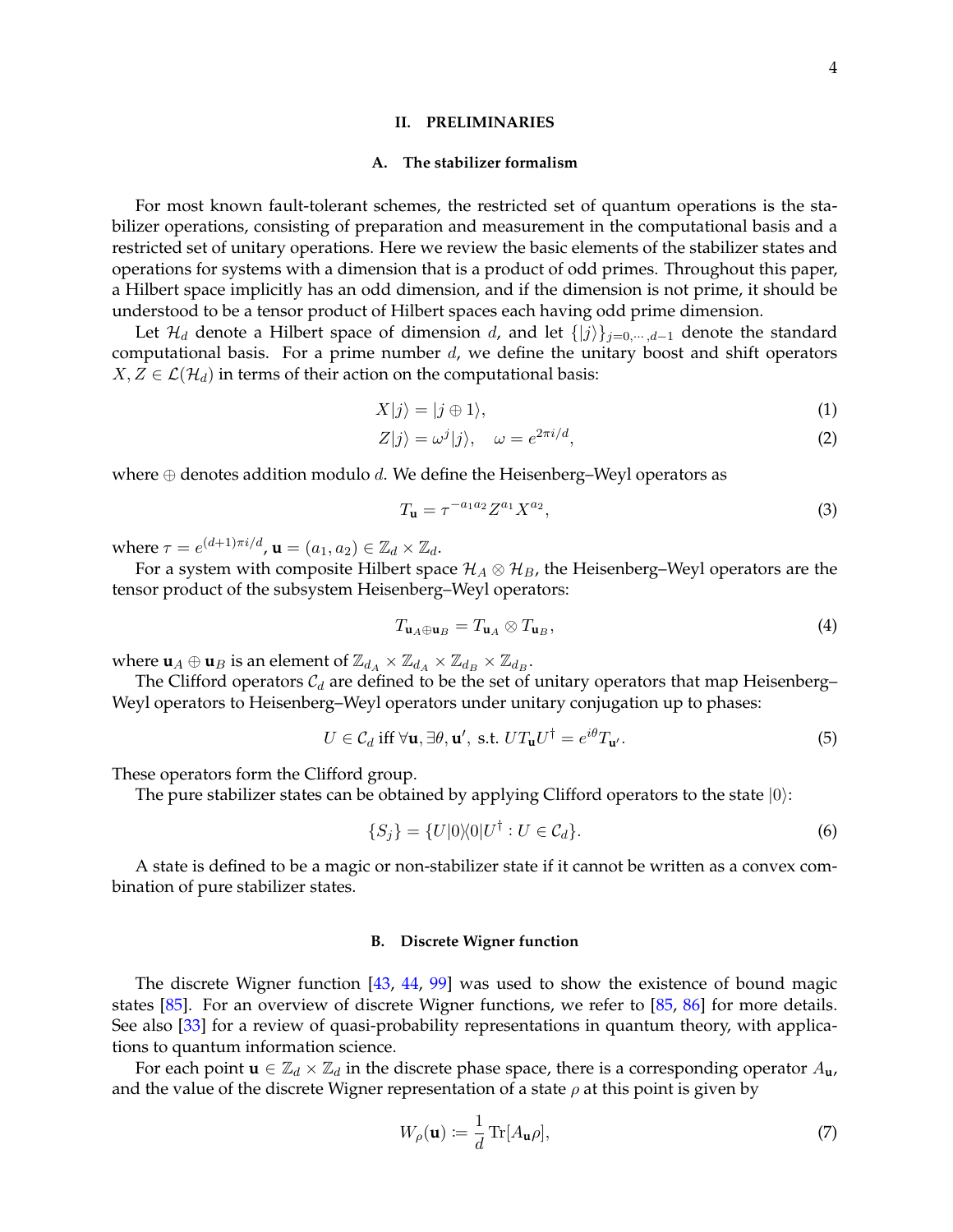where d is the dimension of the Hilbert space and  $\{A_u\}_u$  are the phase-space point operators:

$$
A_0 = \frac{1}{d} \sum_{\mathbf{u}} T_{\mathbf{u}}, \qquad A_{\mathbf{u}} = T_{\mathbf{u}} A_0 T_{\mathbf{u}}^{\dagger}.
$$
 (8)

The discrete Wigner function can be defined more generally for a Hermitian operator  $X$  acting on a space of dimension  $d$  via the same formula:

$$
W_X(\mathbf{u}) = \frac{1}{d} \operatorname{Tr}[A_{\mathbf{u}} X]. \tag{9}
$$

For the particular case of a measurement operator E satisfying  $0 \le E \le 1$ , the discrete Wigner representation is defined as

<span id="page-4-0"></span>
$$
W(E|\mathbf{u}) \coloneqq \text{Tr}[EA_{\mathbf{u}}],\tag{10}
$$

i.e., without the prefactor  $1/d$ . The reason for this will be clear in a moment and is related to the distinction between a frame and a dual frame [\[34,](#page-40-9) [35,](#page-40-10) [65\]](#page-41-9).

Some nice properties of the set  $\{A_u\}_u$  are listed as follows:

- 1. A**<sup>u</sup>** is Hermitian;
- 2.  $\sum_{\mathbf{u}} A_{\mathbf{u}}/d = 1;$
- 3.  $\text{Tr}[A_{\mathbf{u}}A_{\mathbf{u}'}] = d\,\delta(\mathbf{u},\mathbf{u}');$
- 4. Tr $[A_{\mathbf{u}}] = 1;$

5. 
$$
\rho = \sum_{\mathbf{u}} W_{\rho}(\mathbf{u}) A_{\mathbf{u}};
$$

$$
6. \ \{A_{\mathbf{u}}\}_{\mathbf{u}} = \{A_{\mathbf{u}}^T\}_{\mathbf{u}}.
$$

From the second property above and the definition in  $(7)$ , we conclude the following equality for a quantum state  $\rho$ :

<span id="page-4-1"></span>
$$
\sum_{\mathbf{u}} W_{\rho}(\mathbf{u}) = 1.
$$
 (11)

For this reason, the discrete Wigner function is known as a quasi-probability distribution. More generally, for a Hermitian operator  $X$ , we have that

$$
\sum_{\mathbf{u}} W_X(\mathbf{u}) = \text{Tr}[X],\tag{12}
$$

so that for a subnormalized state  $\omega$ , satisfying  $\omega \ge 0$  and  $\text{Tr}[\omega] \le 1$ , we have that  $\sum_{\mathbf{u}} W_\omega(\mathbf{u}) \le 1$ .

Following the convention in [\(10\)](#page-4-0) for measurement operators, we find the following for a positive operator-valued measure (POVM)  $\{E^x\}_x$  (satisfying  $E^x \geq 0 \ \forall x$  and  $\sum_x E^x = 1$ ):

$$
\sum_{x} W(E^x | \mathbf{u}) = 1,\tag{13}
$$

so that the quasi-probability interpretation is retained for a POVM. That is,  $W(E^x|\mathbf{u})$  can be interpreted as the conditional quasi-probability of obtaining outcome x given input **u**.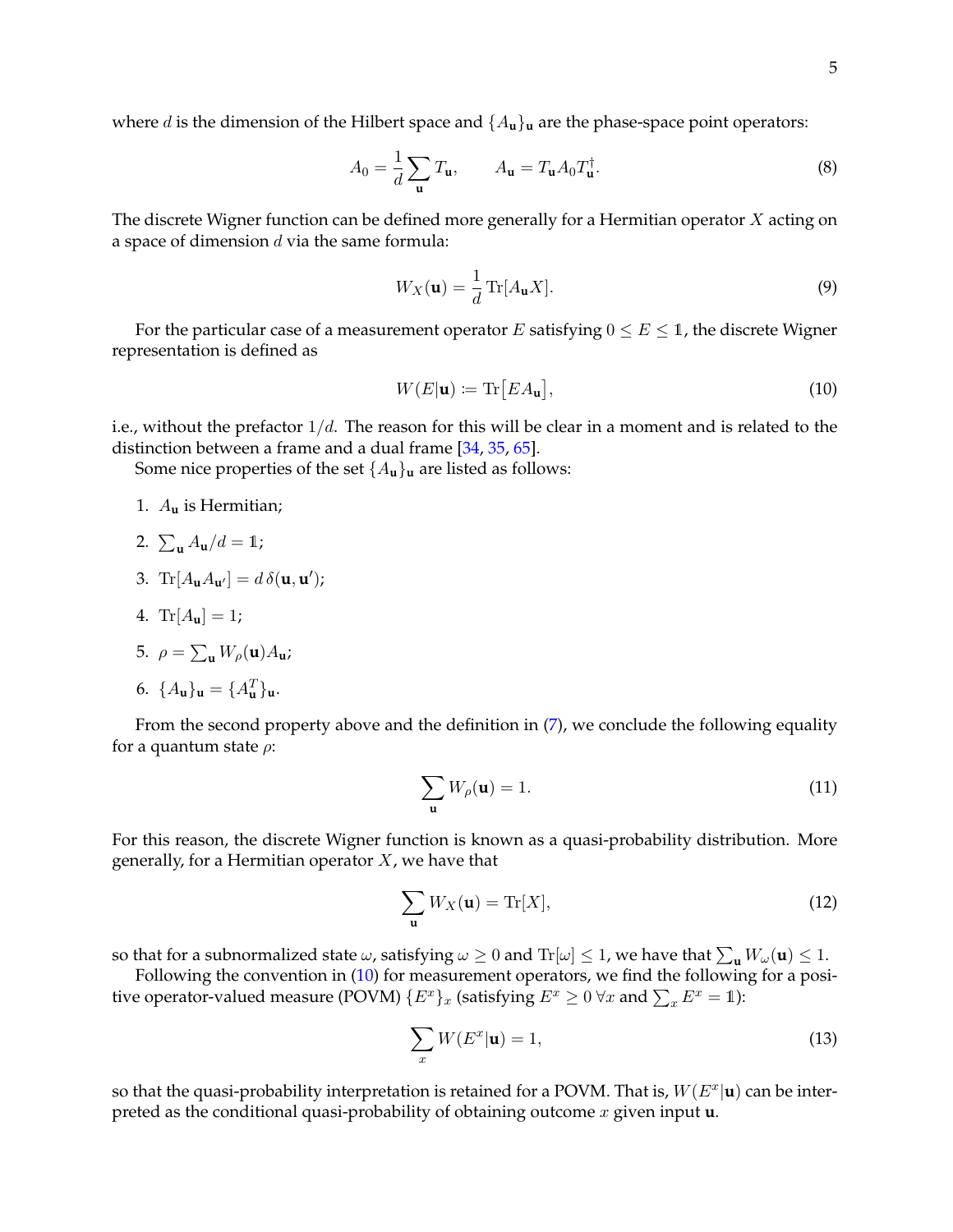We can quantify the amount of negativity in the discrete Wigner function of a state  $\rho$  via the sum negativity, which is equal to the absolute sum of the negative elements of the Wigner function [\[86\]](#page-42-2):

$$
\operatorname{sn}(\rho) := \sum_{\mathbf{u}:W_{\rho}(\mathbf{u}) < 0} |W_{\rho}(\mathbf{u})| = \frac{1}{2} \left( \sum_{\mathbf{u}} |W_{\rho}(\mathbf{u})| - W_{\rho}(\mathbf{u}) \right) = \frac{1}{2} \left( \sum_{\mathbf{u}} |W_{\rho}(\mathbf{u})| \right) - \frac{1}{2}.\tag{14}
$$

By definition, we find that  $\text{sn}(\rho) \geq 0$ . The *mana* of a state  $\rho$  is defined as [\[86\]](#page-42-2)

$$
\mathcal{M}(\rho) \coloneqq \log \left( \sum_{\mathbf{u}} |W_{\rho}(\mathbf{u})| \right) = \log(2 \cdot \mathrm{sn}(\rho) + 1) \ge 0. \tag{15}
$$

We define the mana more generally, as in  $[93]$ , for a positive semi-definite operator X via the formula

$$
\mathcal{M}(X) := \log \left( \sum_{\mathbf{u}} |W_X(\mathbf{u})| \right) = \log \left( 2 \left[ \sum_{\mathbf{u}: W_X(\mathbf{u}) < 0} |W_X(\mathbf{u})| \right] + \text{Tr}[X] \right). \tag{16}
$$

We denote the set of quantum states with a non-negative Wigner function by  $W_{+}$  (Wigner polytope), i.e.,

<span id="page-5-0"></span>
$$
\mathcal{W}_{+} \coloneqq \{ \rho : \forall \mathbf{u}, W_{\rho}(\mathbf{u}) \ge 0, \rho \ge 0, \text{Tr}[\rho] = 1 \}. \tag{17}
$$

It is known that quantum states with non-negative Wigner function are classically simulable and thus are useless in magic state distillation [\[85\]](#page-42-1), which can be seen as the analog of states with positive partial transpose (PPT) in entanglement distillation [\[47,](#page-41-10) [66\]](#page-42-4).

Motivated by the Rains bound [\[71\]](#page-42-5) and its variants [\[32,](#page-40-11) [82,](#page-42-6) [83,](#page-42-7) [88–](#page-42-8)[91\]](#page-43-3) in entanglement theory, the set of sub-normalized states with non-positive mana was introduced as follows [\[93\]](#page-43-1) to explore the resource theory of magic states:

$$
\mathcal{W} := \left\{ \sigma : \sum_{\mathbf{u}} |W_{\sigma}(\mathbf{u})| \leq 1, \sigma \geq 0 \right\} = \left\{ \sigma : \mathcal{M}(\sigma) \leq 0, \sigma \geq 0 \right\}.
$$
 (18)

It follows from definitions and the triangle inequality that  $\text{Tr}[\sigma] \leq 1$  if  $\sigma \in \mathcal{W}$  (alternatively one can conclude this by inspecting the right-hand side of [\(16\)](#page-5-0)).

Furthermore, we define  $\widehat{W}_+$  to be the set of Hermitian operators with non-negative Wigner function:

$$
\widehat{\mathcal{W}}_+ := \{ V : \forall \mathbf{u}, W_V(\mathbf{u}) \ge 0 \}. \tag{19}
$$

The Wigner trace norm and Wigner spectral norm of an Hermitian operator  $V$  are defined as follows, respectively:

$$
||V||_{W,1} := \sum_{\mathbf{u}} |W_V(\mathbf{u})| = \sum_{\mathbf{u}} |\operatorname{Tr}[A_{\mathbf{u}} V]/d|,
$$
 (20)

$$
||V||_{W,\infty} := d \max_{\mathbf{u}} |W_V(\mathbf{u})| = \max_{\mathbf{u}} |\operatorname{Tr}[A_{\mathbf{u}} V]|.
$$
 (21)

The Wigner trace and spectral norms are dual to each other in the following sense:

$$
||V||_{W,1} := \max_{C} \{ |\operatorname{Tr}[VC]| : ||C||_{W,\infty} \le 1 \},\tag{22}
$$

$$
||V||_{W,\infty} := \max_{C} \{ |\operatorname{Tr}[VC]| : ||C||_{W,1} \le 1 \},\tag{23}
$$

with C ranging over Hermitian operators within the same space.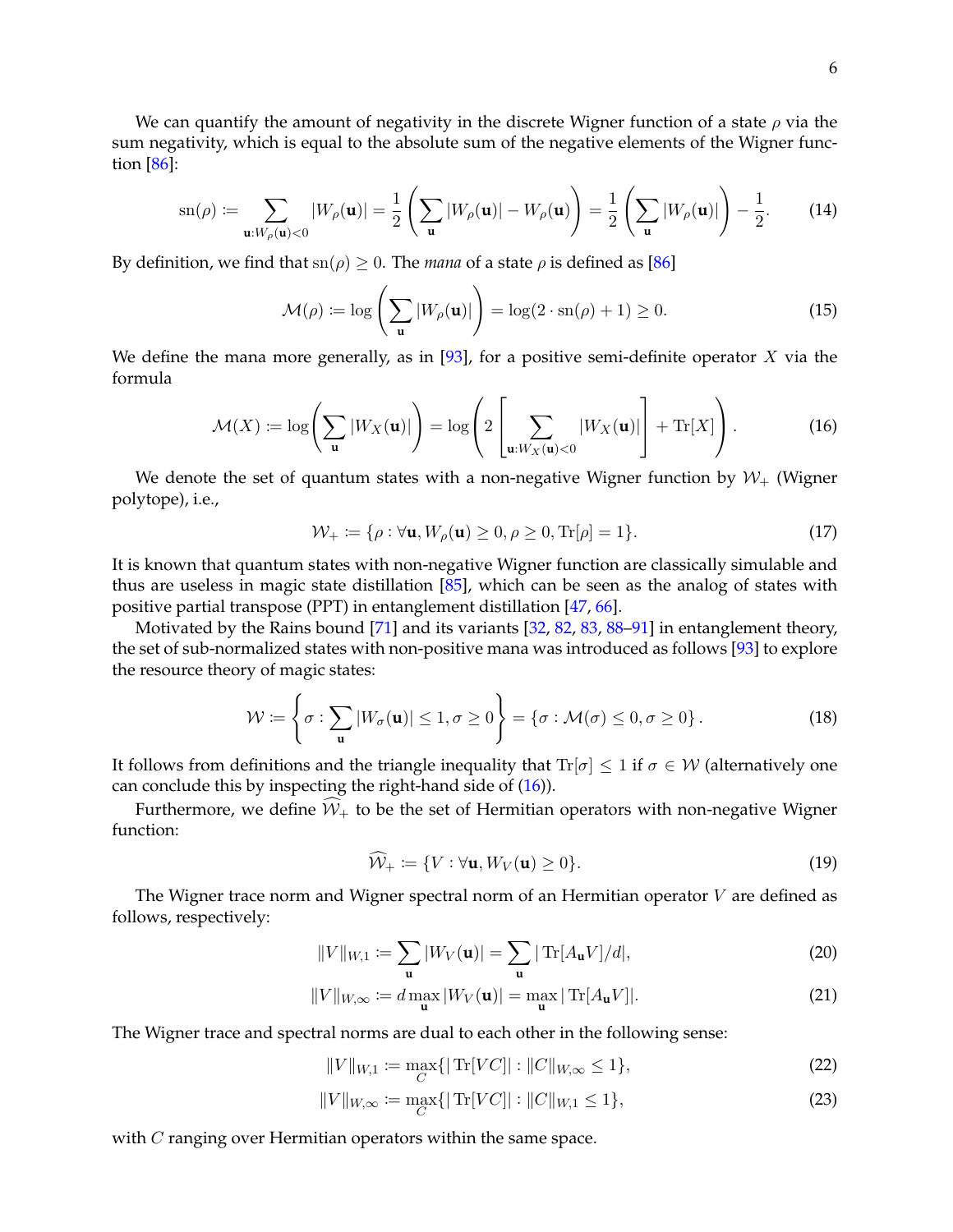| Measures                                   | Acronym                          | Definition                                                                 |
|--------------------------------------------|----------------------------------|----------------------------------------------------------------------------|
| Mana [86]                                  | $\mathcal{M}(\rho)$              | $\log \sum_{\mathbf{u}}  \text{Tr } A_{\mathbf{u}}\rho /d$                 |
| Robustness of magic [48]                   | $\mathcal{R}(\rho)$              | $\inf\{2r+1:\frac{\rho+r\sigma}{1+r}=\tau, \ \sigma,\tau\in\text{Stab}\}\$ |
| Relative entropy of magic [86]             | $R_{\mathcal{M}}(\rho)$          | $\inf_{\sigma \in \text{Stab}} D(\rho \ \sigma)$                           |
| Regularized relative entropy of magic [86] | $R^{\infty}_{\mathcal{M}}(\rho)$ | $\lim_{n\to\infty} R_{\mathcal{M}}^{\infty}(\rho^{\otimes n})/n$           |
| Max-thauma [93]                            | $\theta_{\max}(\rho)$            | $\inf_{\sigma \in \mathcal{W}} D_{\max}(\rho    \sigma)$                   |
| Thauma [93]                                | $\theta(\rho)$                   | $\inf_{\sigma \in \mathcal{W}} D(\rho    \sigma)$                          |
| Regularized thauma [93]                    | $\theta^{\infty}(\rho)$          | $\lim_{n\to\infty}\theta(\rho^{\otimes n})/n$                              |
| Min-thauma [93]                            | $\theta_{\min}(\rho)$            | $\inf_{\sigma \in \mathcal{W}} D_0(\rho \ \sigma)$                         |

<span id="page-6-4"></span>TABLE I: Partial zoo of magic measures.

#### <span id="page-6-0"></span>**C. Stabilizer channels and beyond**

A stabilizer operation (SO) consists of the following types of quantum operations: Clifford operations, tensoring in stabilizer states, partial trace, measurements in the computational basis, and post-processing conditioned on these measurement results. Any quantum protocol composed of these quantum operations can be written in terms of the following Stinespring dilation representation:  $\mathcal{E}(\rho) = \text{Tr}_E[U(\rho \otimes \rho_E)U^{\dagger}]$ , where U is a Clifford unitary and the ancilla  $\rho_E$  is a stabilizer state.

The authors of [\[2\]](#page-39-6) generalized the set of stabilizer operations to stabilizer-preserving operations, which are those that transform stabilizer states to stabilizer states and which form the largest set of physical operations that can be considered free for the resource theory of non-stabilizerness. More recently, Ref. [\[74\]](#page-42-3) introduced the completely stabilizer-preserving operations (CSPO); i.e., a quantum operation  $\Pi$  is called completely stabilizer-preserving if for any reference system  $R$ ,

$$
\forall \rho_{RA} \in \text{Stab}, \quad (\text{id}_R \otimes \Pi_{A \to B})(\rho_{RA}) \in \text{Stab}. \tag{24}
$$

## <span id="page-6-1"></span>**D. Magic measures of quantum states**

We review some of the magic measures of quantum states in Table [I.](#page-6-4) In particular, the maxthauma of a quantum state  $\rho$  is defined as follows [\[93\]](#page-43-1):

$$
\theta_{\max}(\rho) := \min_{\sigma \in \mathcal{W}} D_{\max}(\rho \| \sigma) := \min_{\sigma \in \mathcal{W}} \left[ \min \{ \lambda : \rho \le 2^{\lambda} \sigma \} \right] \tag{25}
$$

$$
= \log_2 \min \{ ||V||_{W,1} : \rho \le V \},
$$
\n(26)

where the max-relative entropy  $D_{\text{max}}(\rho||\sigma)$  was defined in [\[27\]](#page-40-12).

# <span id="page-6-2"></span>**III. QUANTIFYING THE NON-STABILIZERNESS OF A QUANTUM CHANNEL**

### <span id="page-6-3"></span>**A. Completely Positive-Wigner-Preserving operations**

A quantum circuit consisting of an initial quantum state, unitary evolutions, and measurements, each having non-negative Wigner functions, can be classically simulated [\[65\]](#page-41-9). It is thus natural to consider free operations to be those that completely preserve the positivity of the Wigner function. Indeed, any such quantum operations are proved to be efficiently simulated via classical algorithms in Section [VI](#page-31-0) and thus become reasonable free operations for the resource theory of magic.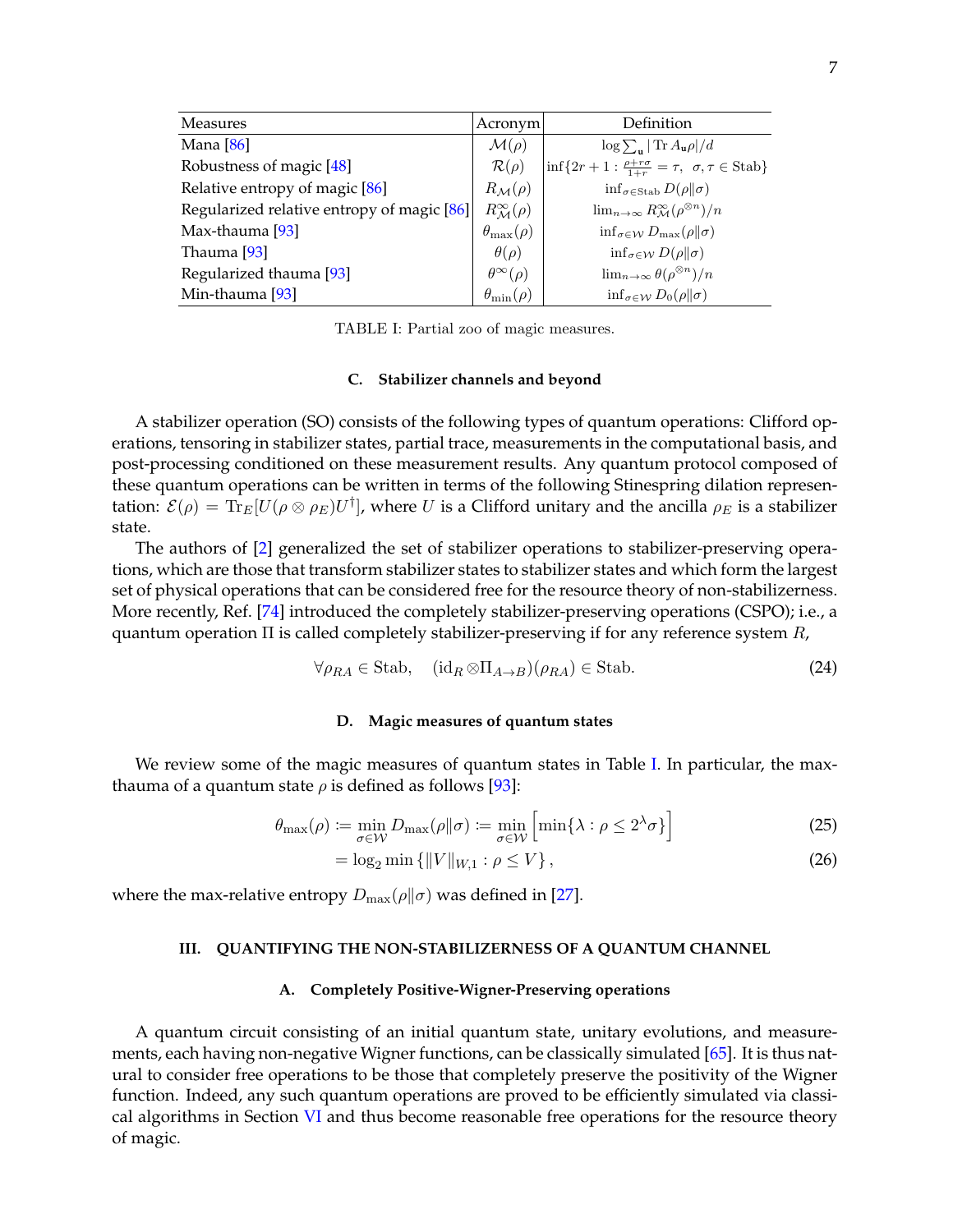

<span id="page-7-0"></span>FIG. 1: Relationship between stabilizer operations, completely stabilizer-preserving operations, and completely PWP operations.

**Definition 1 (Completely PWP operation)** *A Hermiticity-preserving linear map* Π *is called completely positive Wigner preserving (CPWP) if for any system* R *with odd dimension, the following holds*

$$
\forall \rho_{RA} \in \mathcal{W}_{+}, \quad (\mathrm{id}_{R} \otimes \Pi_{A \to B})(\rho_{RA}) \in \mathcal{W}_{+} \,. \tag{27}
$$

Figure [1](#page-7-0) depicts the relationship between stabilizer operations, completely stabilizerpreserving operations, and completely PWP operations.

We now recall the definition of the discrete Wigner function of a quantum channel from [\[60\]](#page-41-5), which is strongly related to the Wigner function of a quantum channel as defined in [\[5,](#page-39-7) Eq. (95)].

**Definition 2 (Discrete Wigner function of a quantum channel)** *Given a quantum channel*  $\mathcal{N}_{A\rightarrow B}$ , *its discrete Wigner function is defined as*

$$
\mathcal{W}_{\mathcal{N}}(\mathbf{v}|\mathbf{u}) := \frac{1}{d_B} \operatorname{Tr}[(A_A^{\mathbf{u}})^T \otimes A_B^{\mathbf{v}}) J_{AB}^{\mathcal{N}}]
$$
(28)

<span id="page-7-4"></span><span id="page-7-1"></span>
$$
=\frac{1}{d_B}\operatorname{Tr}[A_B^p\mathcal{N}(A_A^u)].\tag{29}
$$

 $H$ ere  $J_{AB}^{\mathcal{N}}=\sum_{ij}|i\rangle\!\langle j|_A\otimes\mathcal{N}(|i\rangle\!\langle j|_{A'})$  denotes the Choi-Jamiołkowski matrix [\[24,](#page-40-13) [51\]](#page-41-11) of the channel  $\mathcal{N}$  , *where*  $\{|i\rangle_A\}_i$  *and*  $\{|i\rangle_{A'}\}_i$  *are orthonormal bases on isomorphic Hilbert spaces*  $H_A$  *and*  $H_{A'}$ *, respectively. More generally, the discrete Wigner function of a Hermiticity-preserving linear map*  $P_{A\rightarrow B}$  *can be defined using the same formula in* [\(29\)](#page-7-1)*, by substituting* N *therein with* P*.*

From the definition above and the properties recalled in Section [II B,](#page-3-2) it follows for a quantum channel  $\mathcal{N}_{A\rightarrow B}$  that

<span id="page-7-2"></span>
$$
\sum_{\mathbf{v}} \mathcal{W}_{\mathcal{N}}(\mathbf{v}|\mathbf{u}) = 1 \quad \forall \mathbf{u},
$$
\n(30)

because

$$
\sum_{\mathbf{v}} \mathcal{W}_{\mathcal{N}}(\mathbf{v}|\mathbf{u}) = \sum_{\mathbf{v}} \text{Tr}[A_B^{\mathbf{v}} \mathcal{N}(A_A^{\mathbf{u}})]/d_B = \text{Tr}\left[\left(\sum_{\mathbf{v}} \frac{A_B^{\mathbf{v}}}{d_B}\right) \mathcal{N}(A_A^{\mathbf{u}})\right]
$$
(31)

$$
= \operatorname{Tr}[I_B \mathcal{N}(A_A^{\mathbf{u}})] = \operatorname{Tr}[\mathcal{N}(A_A^{\mathbf{u}})] = \operatorname{Tr}[A_A^{\mathbf{u}}] = 1,\tag{32}
$$

where the penultimate equality follows from the fact that  $N$  is trace preserving (in fact here we did not require complete positivity or even linearity). Due to the normalization in [\(30\)](#page-7-2),  $W_N(\mathbf{v}|\mathbf{u})$ can be interpreted as a conditional quasi-probability distribution.

<span id="page-7-3"></span>Furthermore, the discrete Wigner function of a channel allows one to determine the output Wigner function from the input Wigner function by propagating the quasi-probability distribitions, just as one does in the classical case. When there is no reference system, such a statement was proved in [\[60\]](#page-41-5). Here we slightly extend this result to the case with a reference system in the following lemma.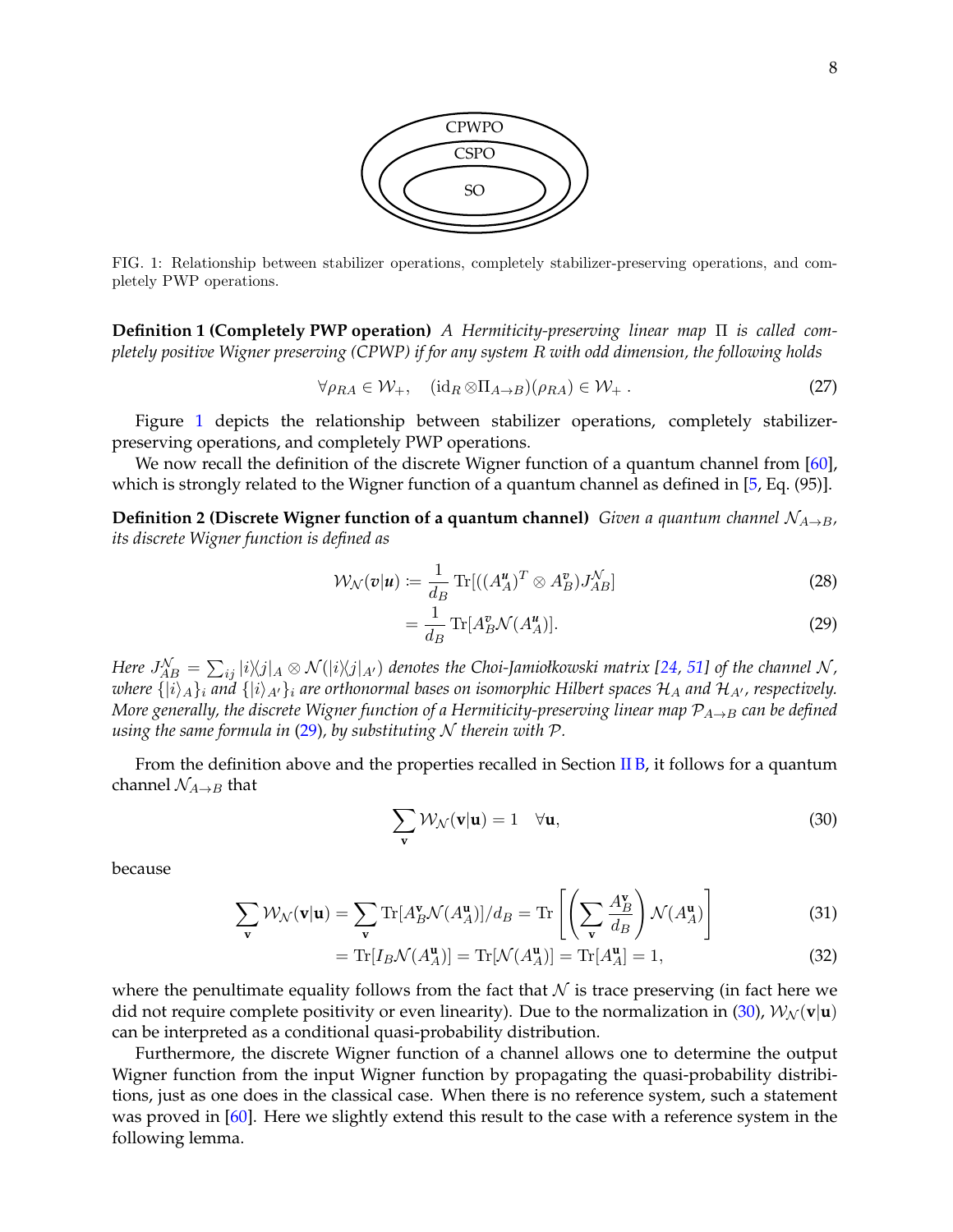**Lemma 1** *For an input state*  $\rho_{AR}$  *and a quantum channel*  $N_{A\rightarrow B}$  *with respective Wigner functions*  $W_{\rho_{AR}}(\pmb{u},\pmb{y})$  and  $W_{\mathcal{N}}(\pmb{v}|\pmb{u})$ , the Wigner function  $W_{\mathcal{N}(\rho_{AR})}(\pmb{v},\pmb{y})$  of the output state  $\mathcal{N}_{A\to B}(\rho_{AR})$  is given *by*

$$
W_{\mathcal{N}_{A\to B}(\rho_{AR})}(v,y) = \sum_{u} W_{\mathcal{N}}(v|u) W_{\rho_{AR}}(u,y).
$$
 (33)

**Proof.** The proof is straightforward:

$$
W_{\mathcal{N}(\rho_{AR})}(\mathbf{v}, \mathbf{y}) = \frac{1}{d_B d_R} \operatorname{Tr}[(A_B^{\mathbf{v}} \otimes A_R^{\mathbf{y}}) \mathcal{N}_{A \to B}(\rho_{AR})]
$$
(34)

$$
= \frac{1}{d_B d_R} \sum_{\mathbf{u}, \mathbf{w}} \text{Tr}[(A_B^{\mathbf{v}} \otimes A_R^{\mathbf{y}}) \mathcal{N}_{A \to B} (W_{\rho_{AR}}(\mathbf{u}, \mathbf{w}) A_A^{\mathbf{u}} \otimes A_R^{\mathbf{w}})] \tag{35}
$$

$$
= \frac{1}{d_B d_R} \sum_{\mathbf{u}, \mathbf{w}} W_{\rho_{AR}}(\mathbf{u}, \mathbf{w}) \operatorname{Tr} [A_B^{\mathbf{v}} \mathcal{N}_{A \to B}(A_A^{\mathbf{u}}) \otimes A_R^{\mathbf{y}} A_B^{\mathbf{w}}]] \tag{36}
$$

$$
= \frac{1}{d_B d_R} \sum_{\mathbf{u}, \mathbf{w}} W_{\rho_{AR}}(\mathbf{u}, \mathbf{w}) \operatorname{Tr}[A_B^{\mathbf{v}} \mathcal{N}_{A \to B}(A_A^{\mathbf{u}})] d_R \delta(\mathbf{y}, \mathbf{w}) \tag{37}
$$

$$
=\sum_{\mathbf{u}} W_{\mathcal{N}}(\mathbf{v}|\mathbf{u}) W_{\rho_{AR}}(\mathbf{u}, \mathbf{y}).
$$
\n(38)

All steps follow from definitions and the properties of the phase-space point operators recalled in Section [II B.](#page-3-2) In particular, we made use of the fact that  $\rho_{AR}=\sum_{{\bf v},{\bf w}}W_{\rho_{AR}}({\bf v},{\bf w})A_A^{\bf v}\otimes A_B^{\bf w}$  in the second equality.

<span id="page-8-1"></span>**Theorem 2** *The following statements about CPWP operations are equivalent:*

- *1. The quantum channel* N *is CPWP;*
- 2. *The discrete Wigner function of the Choi-Jamiołkowski matrix*  $J<sub>N</sub>$  *is non-negative;*
- *3.*  $W_N(v|u)$  is non-negative for all **u** and **v** (i.e.,  $W_N(v|u)$  is a conditional probability distribution or *classical channel).*

**Proof.**  $1 \rightarrow 2$ : Let us first apply the (stabilizer) qudit controlled-NOT gate CNOT<sub>d</sub> to the stabilizer state  $|+\rangle \otimes |0\rangle$  to prepare the maximally entangled state  $\Phi_d \in \mathcal{W}_+$ . Since N completely preserves the positivity of the Wigner function, it follows that

<span id="page-8-0"></span>
$$
J_{\mathcal{N}}/d = (\mathrm{id}_R \otimes \mathcal{N})(\Phi_d) \in \mathcal{W}_+.
$$
\n(39)

 $2 \rightarrow 3$ : We find that

$$
W_{\mathcal{N}}(\mathbf{v}|\mathbf{u}) = \text{Tr}[J_{\mathcal{N}}((A_A^{\mathbf{u}})^T \otimes A_B^{\mathbf{v}})]/d_B = \text{Tr}[J_{\mathcal{N}}(A_A^{\mathbf{u}'} \otimes A_B^{\mathbf{v}})]/d_B \ge 0.
$$
 (40)

In the last inequality, we note that  $A^{\mathbf{u}'}_A = (A^{\mathbf{u}}_A)^T$  and we can always find such  $\mathbf{u}'$  since  $\{A^{\mathbf{u}}_A\}_{\mathbf{u}} =$  $\{(A_A^{\mathbf{u}})^T\}_{\mathbf{u}}$ . The fact that  $W_N(\mathbf{v}|\mathbf{u})$  is a conditional probability distribution follows from the inequality in  $(40)$  and the constraint in  $(30)$ .

 $3 \rightarrow 1$ : If the channel N has a non-negative Wigner function, then for an input state  $\rho_{AR}$  such that  $\rho_{AR} \in \mathcal{W}_+$ , it follows from Lemma [1](#page-7-3) that

$$
W_{\mathcal{N}(\rho_{AR})}(\mathbf{v}, \mathbf{y}) = \sum_{\mathbf{u}} W_{\mathcal{N}}(\mathbf{v}|\mathbf{u}) \ W_{\rho_{AR}}(\mathbf{u}, \mathbf{y}) \ge 0,
$$
 (41)

concluding the proof.

We remark here that the equivalence between 2 and 3 above was proved in  $[60]$ , and our contribution is to show the equivalence between 2, 3, and the completely positive Wigner preserving property, which considers information processing in the presence of reference systems.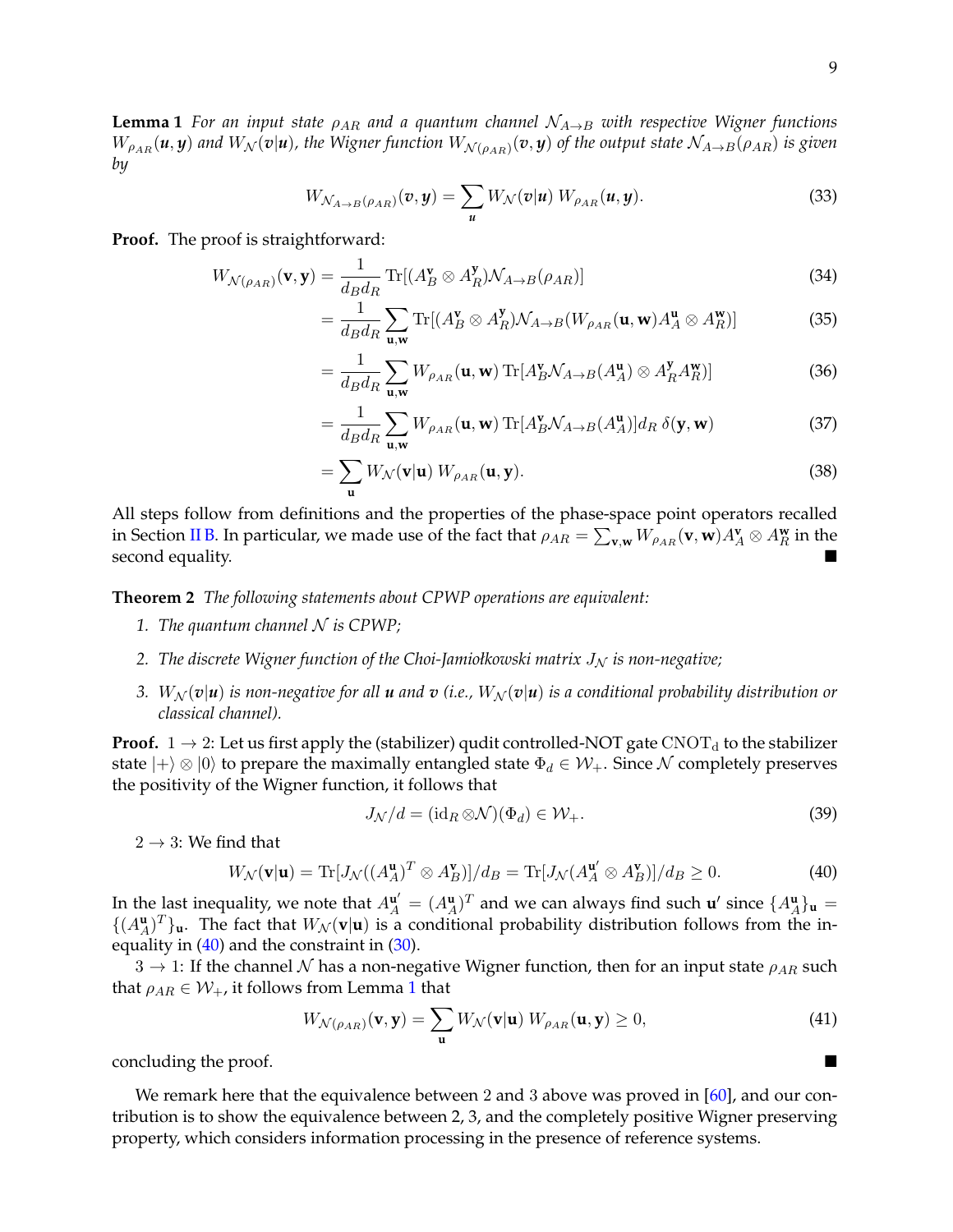#### <span id="page-9-0"></span>**B. Quantum (CPWP) superchannels**

A superchannel  $\Xi_{(A\to B)\to (C\to D)}$  is a quantum-physical evolution of a quantum channel  $\mathcal{N}_{A\to B}$ [\[22,](#page-40-14) [42\]](#page-41-12), which leads to an output channel  $\mathcal{K}_{C\rightarrow D}$  as

<span id="page-9-1"></span>
$$
\mathcal{K}_{C \to D} = \Xi_{(A \to B) \to (C \to D)}(\mathcal{N}_{A \to B}).\tag{42}
$$

The output channel  $\mathcal{K}_{C\to D}$  taking system C to system D can be denoted by  $\Xi(\mathcal{N})$  for short. The key property of a quantum superchannel is that the output map

$$
\left(\mathrm{id}_R \otimes \Xi_{(A \to B) \to (C \to D)}\right) \left(\mathcal{N}_{RA \to RB}\right) \tag{43}
$$

is a legitimate quantum channel for all input bipartite channels  $\mathcal{N}_{RA\rightarrow RB}$ , where the reference system R is arbitrary and  $id_R$  denotes the identity superchannel. A superchannel  $\Xi_{(A\to B)\to (C\to D)}$ has a physical realization in terms of a pre-processing channel  $\mathcal{E}_{C\rightarrow AM}$  and a post-processing channel  $\mathcal{D}_{BM\rightarrow D}$  [\[22,](#page-40-14) [42\]](#page-41-12), so that

$$
\Xi_{(A \to B) \to (C \to D)}(\mathcal{N}_{A \to B}) = \mathcal{D}_{BM \to D} \circ \mathcal{N}_{A \to B} \circ \mathcal{E}_{C \to AM}.
$$
\n(44)

The superchannel  $\Xi_{(A\to B)\to (C\to D)}$  is in one-to-one correspondence with a bipartite channel  $\mathcal{P}_{CB\rightarrow AD}$ , defined as

$$
\mathcal{P}_{CB \to AD} := \mathcal{D}_{BM \to D} \circ \mathcal{E}_{C \to AM}.
$$
\n(45)

Related to this, an arbitrary bipartite channel  $\mathcal{P}'_{CB\rightarrow AD}$  is in one-to-one correspondence with a superchannel  $\Xi'_{(A\to B)\to (C\to D)}$  as long as it obeys the following non-signaling constraint [\[68,](#page-42-9) Theorem 4]:

<span id="page-9-2"></span>
$$
\operatorname{Tr}_{D} \circ \mathcal{P}'_{CB \to AD} = \operatorname{Tr}_{D} \circ \mathcal{P}'_{CB \to AD} \circ \mathcal{R}_{B}^{\pi},\tag{46}
$$

where  $\mathcal{R}_B^{\pi}$  is a replacer channel, defined as  $\mathcal{R}_B^{\pi}(\omega_B) = \text{Tr}[\omega_B]\pi_B$  with  $\pi_B$  the maximally mixed state. That is, the non-signaling constraint implies that a trace out of system  $D$  has the effect of tracing and replacing system  $B$ , thus preventing  $B$  from signaling to  $A$ .

The Choi operator of a quantum superchannel  $\Xi_{(A\to B)\to (C\to D)}$  is given by the Choi operator of its corresponding bipartite channel  $\mathcal{P}_{CB\rightarrow AD}$  [\[22,](#page-40-14) [42\]](#page-41-12):

$$
J_{CBAD}^{\Xi} := \sum_{i,j,i',j'} |i\rangle\langle j|_{C} \otimes |i'\rangle\langle j'|_{B} \otimes \mathcal{P}_{C'B'\to AD}(|i\rangle\langle j|_{C'} \otimes |i'\rangle\langle j'|_{B'}), \tag{47}
$$

where systems  $B'$  and  $C'$  are isomorphic to  $B$  and  $C$ , respectively. It obeys the following constraints:

$$
J_{CBAD}^{\Xi} \ge 0,\tag{48}
$$

$$
\text{Tr}_{AD}[J_{CBAD}^{\Xi}]=I_{CB},\tag{49}
$$

$$
\text{Tr}_D[J_{CBAD}^{\Xi}] = \text{Tr}_{DB}[J_{CBAD}^{\Xi}] \otimes \pi_B,
$$
\n(50)

which correspond respectively to complete positivity of the corresponding bipartite channel  $\mathcal{P}_{CB\rightarrow AD}$ , trace preservation of the bipartite channel  $\mathcal{P}_{CB\rightarrow AD}$ , and the  $B \not\rightarrow A$  non-signaling constraint. Conversely, any operator obeying the three constraints above is a bipartite channel corresponding to a superchannel. One can employ the following propagation rule [\[22,](#page-40-14) [42\]](#page-41-12) to determine the Choi operator of the output channel in [\(42\)](#page-9-1):

<span id="page-9-3"></span>
$$
J_{CD}^{\mathcal{K}} = \text{Tr}_{AB} \Big[ \Big( \big( J_{AB}^{\mathcal{N}} \big)^{T} \otimes I_{CD} \Big) J_{CBAD}^{\Xi} \Big], \tag{51}
$$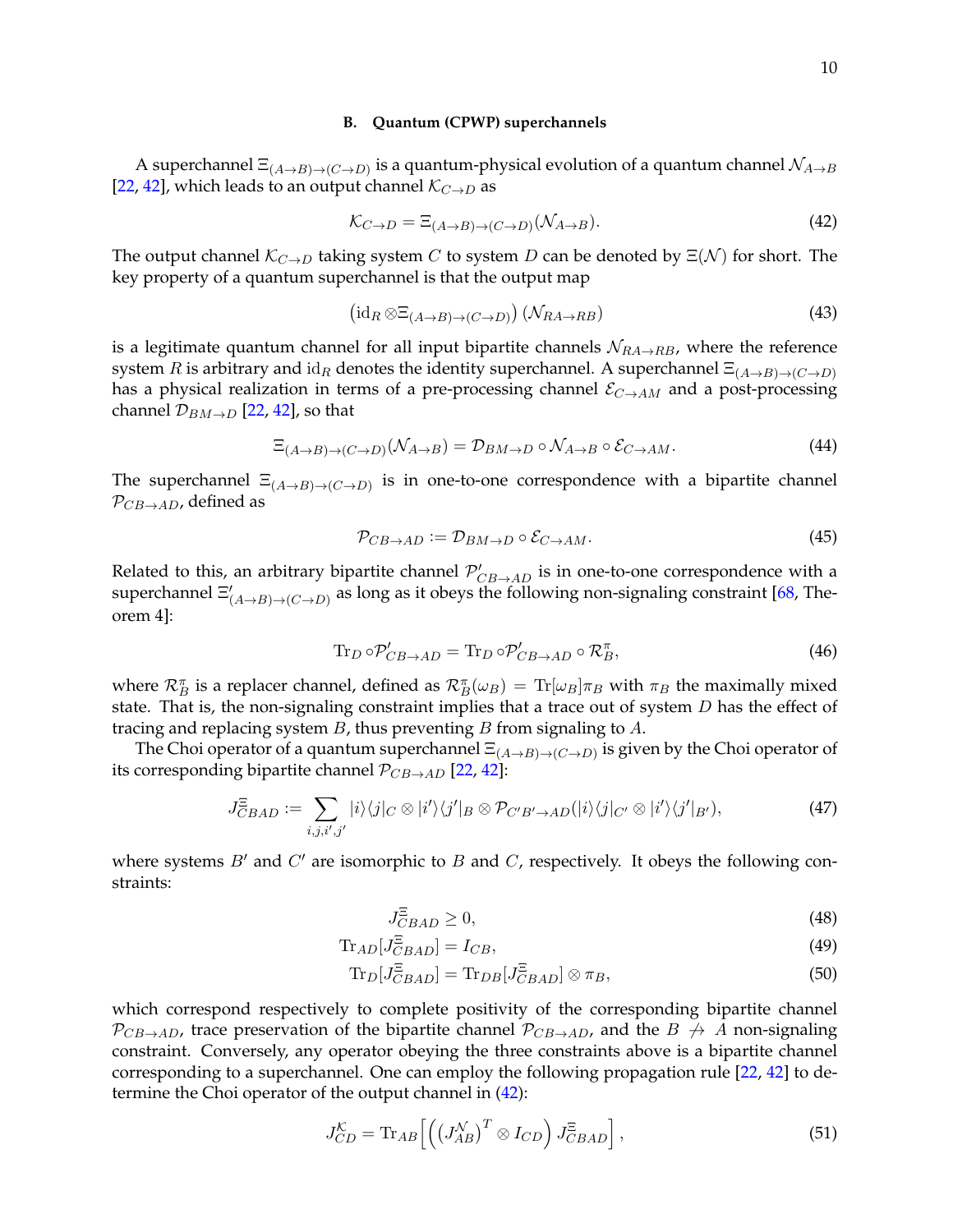where the superscript  $T$  denotes the transpose operation.

By employing Definition [2,](#page-7-4) we define the discrete Wigner function of a quantum superchannel  $\Xi_{(A\to B)\to (C\to D)}$ , and we do so by means of its corresponding bipartite channel  $\mathcal{P}_{CB\to AD}$ . That is, since  $P_{CB\rightarrow AD}$  is a channel, it has a discrete Wigner function

<span id="page-10-1"></span>
$$
W_{\Xi}(\boldsymbol{u}_A, \boldsymbol{v}_D | \boldsymbol{u}_C, \boldsymbol{v}_B) = \frac{1}{d_A d_D} \operatorname{Tr}[(A_A^{\boldsymbol{u}_A} \otimes A_D^{\boldsymbol{v}_D}) \mathcal{P}_{CB \to AD} (A_C^{\boldsymbol{u}_C} \otimes A_B^{\boldsymbol{v}_B})],\tag{52}
$$

where we use the subscript  $\Xi$  to indicate its assocation with the superchannel  $\Xi$  and the choice of letters  $u$  and  $v$  are made in the above way because, in what follows, we will link up the discrete Wigner function  $W_N(\bm{v}_B|\bm{u}_A)$  of a quantum channel  $\mathcal{N}_{A\to B}$  with  $W_{\Xi}$  and the notation given above is more convenient for doing so. In addition to obeying the following property

$$
\sum_{\boldsymbol{u}_A,\boldsymbol{v}_D} W_{\Xi}(\boldsymbol{u}_A,\boldsymbol{v}_D|\boldsymbol{u}_C,\boldsymbol{v}_B) = 1,\tag{53}
$$

so that  $W_{\Xi}(u_A, v_B|u_C, v_B)$  is a conditional quasi-probability distribution, there is an extra constraint imposed on  $W_\Xi(u_A, v_B|u_C, v_B)$  related to the non-signaling constraint  $B \nrightarrow A$  in [\(46\)](#page-9-2). To see this, let

$$
W_{\Xi}(\boldsymbol{u}_A|\boldsymbol{u}_C,\boldsymbol{v}_B) := \sum_{\boldsymbol{v}_D} W_{\Xi}(\boldsymbol{u}_A,\boldsymbol{v}_D|\boldsymbol{u}_C,\boldsymbol{v}_B). \tag{54}
$$

By employing the non-signaling constraint in  $(46)$  and properties of the phase-space point operators, it is straightforward to conclude that the non-signaling constraint  $B \nrightarrow A$  is equivalent to the following condition on the discrete Wigner function  $W_\Xi(\boldsymbol{u}_A, \boldsymbol{v}_D | \boldsymbol{u}_C, \boldsymbol{v}_B)$ :

<span id="page-10-0"></span>
$$
W_{\Xi}(\boldsymbol{u}_A|\boldsymbol{u}_C,\boldsymbol{v}_B) = W_{\Xi}(\boldsymbol{u}_A|\boldsymbol{u}_C,\boldsymbol{v}'_B) \qquad \forall \boldsymbol{v}_B, \boldsymbol{v}'_B,
$$
\n
$$
(55)
$$

so that we can write

$$
W_{\Xi}(\boldsymbol{u}_A|\boldsymbol{u}_C) := W_{\Xi}(\boldsymbol{u}_A|\boldsymbol{u}_C,\boldsymbol{v}_B). \tag{56}
$$

This can be interpreted as indicating that the output phase-space point  $u_A$  is independent of  $v_B$ if system  $D$  is not available (i.e., has been marginalized). We note here that the conditions in  $(55)$ represent a direct generalization of non-signaling constraints for classical probability distributions to quasi-probability distributions. Furthermore, we also observe that the super-quasi-probability distribution in [\(52\)](#page-10-1) represents a generalization of the classical superchannels discussed in [\[61,](#page-41-13) [62\]](#page-41-14).

By employing the propagation rule in [\(51\)](#page-9-3) and a sequence of steps similar to those given in the proof of Lemma [1,](#page-7-3) we conclude that the discrete Wigner function of the output channel  $\mathcal{K}_{C\rightarrow D}$  =  $\Xi_{(A\to B) \to (C\to D)}(\mathcal{N}_{A\to B})$  is given by

<span id="page-10-3"></span>
$$
W_{\Xi(\mathcal{N})}(\boldsymbol{v}_D|\boldsymbol{u}_C) = \sum_{\boldsymbol{u}_A,\boldsymbol{v}_B} W_{\Xi}(\boldsymbol{u}_A,\boldsymbol{v}_D|\boldsymbol{u}_C,\boldsymbol{v}_B) W_{\mathcal{N}}(\boldsymbol{v}_B|\boldsymbol{u}_A),\tag{57}
$$

again generalizing the fully classical case from [\[61,](#page-41-13) [62\]](#page-41-14).

<span id="page-10-2"></span>We now define CPWP superchannels as free superchannels that extend the notion of CPWP channels:

**Definition 3 (CPWP superchannel)** *A superchannel*  $\Xi$ <sub>(*A→B*)→(*C→D*) *is completely CPWP preserv*-</sub> *ing* (CPWP superchannel for short) if, for all CPWP channels  $N_{RA\rightarrow RB}$ , the output channel  $\Xi_{(A\to B) \to (C\to D)}(\mathcal{N}_{RA \to RB})$  is CPWP, where  $R$  is an arbitrary reference system.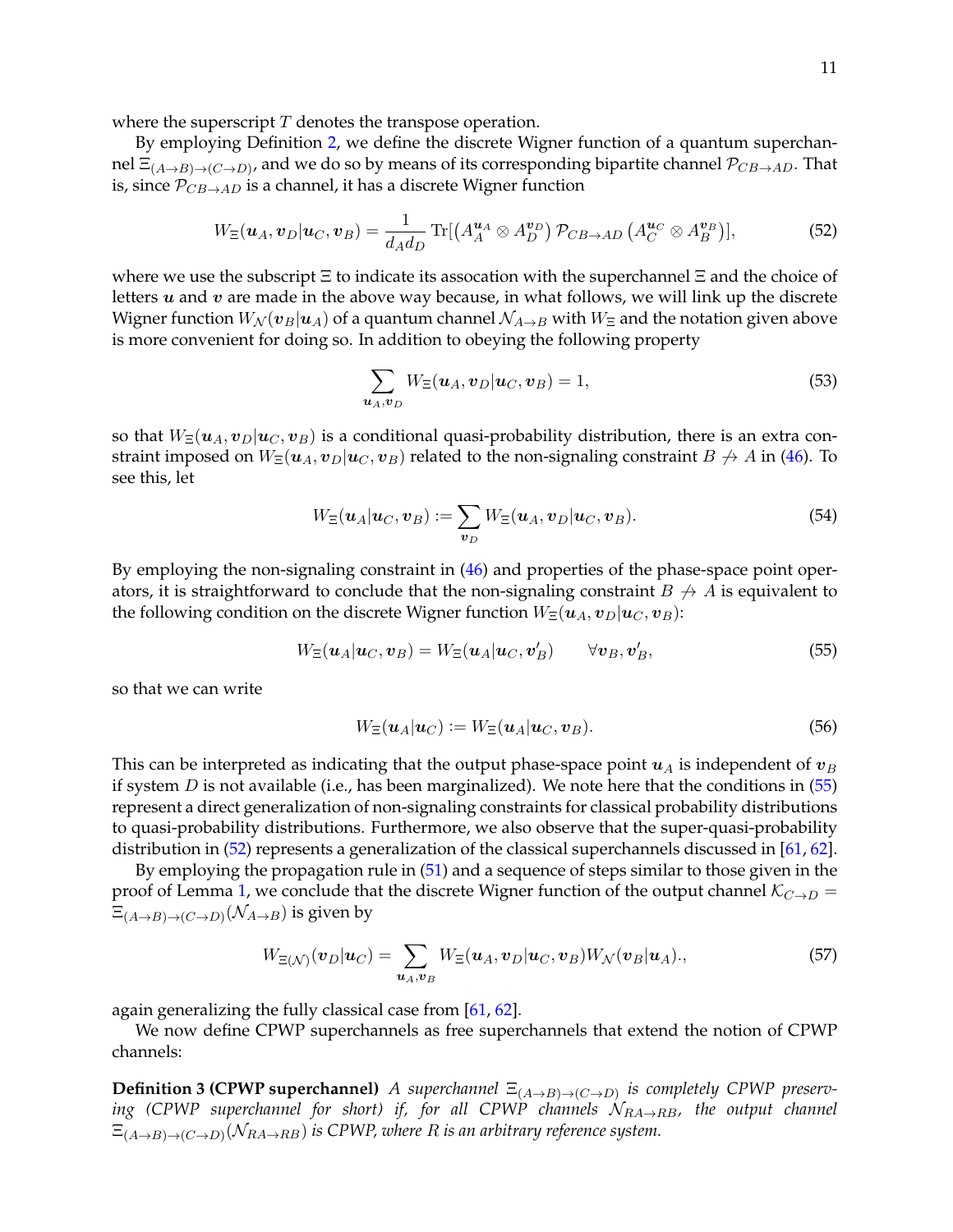We then have the following theorem as a generalization of Theorem [2](#page-8-1) (its proof is very similar and so we omit it):

<span id="page-11-2"></span>**Theorem 3** *The following statements about CPWP superchannels are equivalent:*

- *1. The quantum superchannel* Ξ *is CPWP;*
- 2. *The discrete Wigner function of the Choi matrix*  $J_{CBAD}^{\Xi}$  *is non-negative;*
- *3. The discrete Wigner function*  $W_{\Xi}(u_A, v_B | u_C, v_B)$  *is non-negative for all*  $u_A$ ,  $v_D$ ,  $u_C$ , and  $v_B$  (i.e.,  $W_{\Xi}(\boldsymbol{u}_A,\boldsymbol{v}_D|\boldsymbol{u}_C,\boldsymbol{v}_B)$  is a conditional probability distribution or classical bipartite channel with a *non-signaling constraint).*

An interesting consequence of the third part of the above theorem is that every CPWP superchannel has a non-unique realization in terms of pre- and post-processing CPWP channels. This follows from the fact that every non-signaling classical bipartite channel can be realized in terms of pre- and post-processing classical channels (see the discussion surrounding [\[61,](#page-41-13) Eq. (7)]), and these pre- and post-processing classical channels can be identified as the discrete Wigner functions of pre- and post-processing CPWP channels.

## <span id="page-11-0"></span>**C. Logarithmic negativity (mana) of a quantum channel**

To quantify the magic of quantum channels, we introduce the mana (or logarithmic negativity) of a quantum channel  $\mathcal{N}_{A\rightarrow B}$ :

**Definition 4 (Mana of a quantum channel)** *The mana of a quantum channel*  $N_{A\rightarrow B}$  *is defined as* 

$$
\mathcal{M}(\mathcal{N}_{A\to B}) := \log \max_{\mathbf{u}} \|\mathcal{N}_{A\to B}(A_A^{\mathbf{u}})\|_{W,1} \tag{58}
$$

$$
= \log \max_{\boldsymbol{u}} \sum_{\boldsymbol{v}} \frac{1}{d_B} |\text{Tr}[A_B^{\boldsymbol{v}} \mathcal{N}_{A \to B}(A_A^{\boldsymbol{u}})]| \tag{59}
$$

<span id="page-11-3"></span>
$$
= \log \max_{\mathbf{u}} \sum_{\mathbf{v}} \frac{1}{d_B} \left| \text{Tr}[(A_A^{\mathbf{u}} \otimes A_B^{\mathbf{v}}) J_{AB}^{\mathcal{N}}] \right| \tag{60}
$$

<span id="page-11-1"></span>
$$
= \log \max_{\boldsymbol{u}} \sum_{\boldsymbol{v}} |W_{\mathcal{N}}(\boldsymbol{v}|\boldsymbol{u})|.
$$
 (61)

*More generally, we define the mana of a Hermiticity-preserving linear map*  $P_{A\rightarrow B}$  *via the same formula above, but substituting* N *with* P*.*

In the following, we are going to show that the mana of a quantum channel has many desirable properties, such as

- 1. Reduction to states:  $\mathcal{M}(\mathcal{N}) = \mathcal{M}(\sigma)$  when the channel  $\mathcal N$  is a replacer channel, acting as  $\mathcal{N}(\rho) = \text{Tr}[\rho]\sigma$  for an arbitrary input state  $\rho$ , with  $\sigma$  a state.
- 2. Additivity under tensor products (Proposition [5\)](#page-12-0):  $M(\mathcal{N}_1 \otimes \mathcal{N}_2) = M(\mathcal{N}_1) + M(\mathcal{N}_2)$ .
- 3. Subadditivity under serial composition of channels (Proposition [6\)](#page-12-1):  $\mathcal{M}(\mathcal{N}_2 \circ \mathcal{N}_1) \leq \mathcal{M}(\mathcal{N}_1) +$  $\mathcal{M}(\mathcal{N}_2)$ .
- 4. Faithfulness (Proposition [7\)](#page-12-2):  $\mathcal{M}(\mathcal{N}) \geq 0$  and  $\mathcal{M}(\mathcal{N}) = 0$  if and only if  $\mathcal{N} \in \mathrm{CPWP}$ .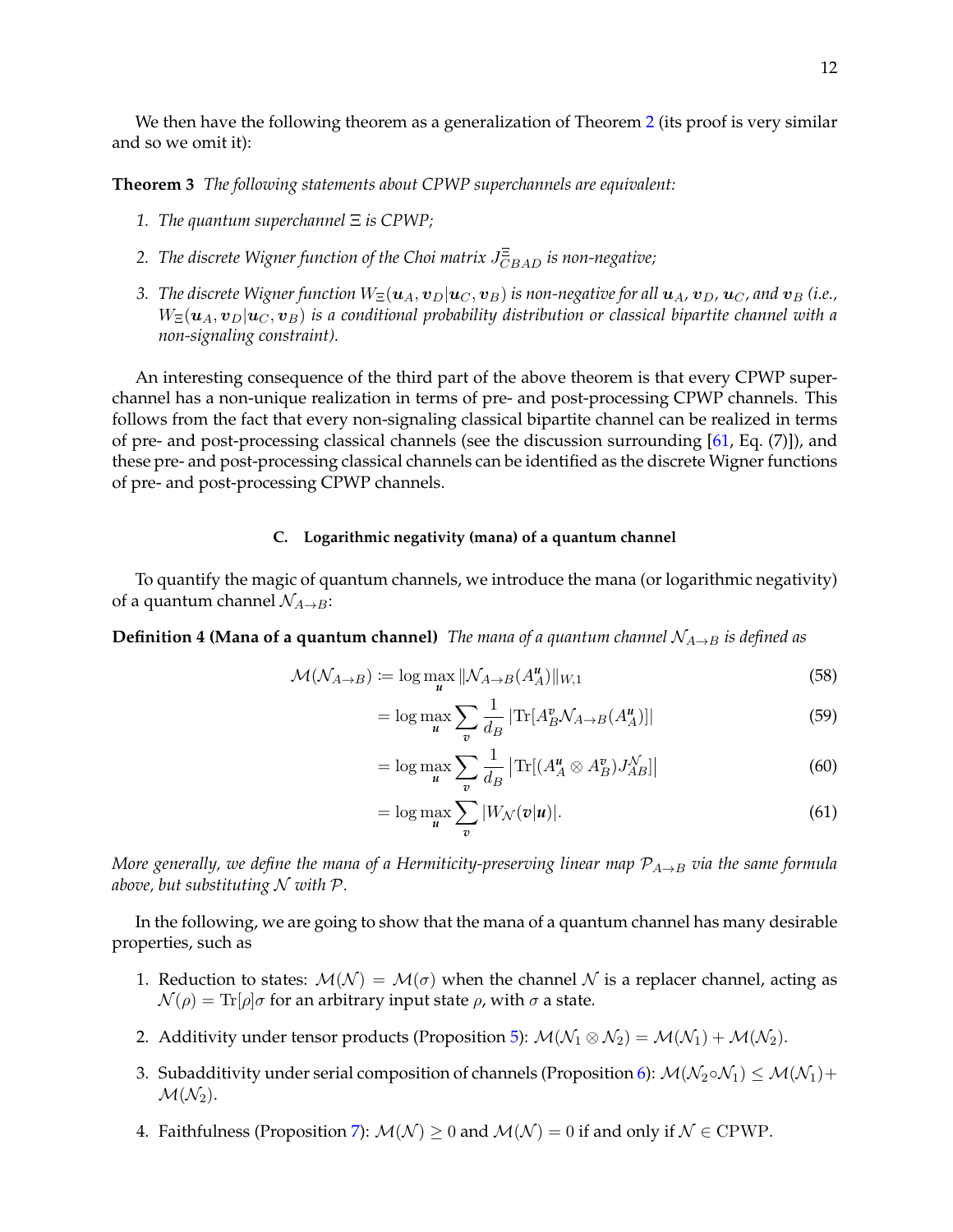- 5. Amortization inequality (Proposition [8\)](#page-13-0):  $\forall \rho_{RA}$ ,  $\mathcal{M}((id_R \otimes \mathcal{N})(\rho_{RA})) \mathcal{M}(\rho_{RA}) \leq \mathcal{M}(\mathcal{N})$ .
- 6. Monotonicity under CPWP superchannels (Proposition [9\)](#page-13-1), which implies monotonicity under completely stabilizer-preserving superchannels.

<span id="page-12-3"></span>**Proposition 4 (Reduction to states)** Let N be a replacer channel, acting as  $N(\rho) = \text{Tr}[\rho]\sigma$  for an arbi*trary input state* ρ*, with* σ *a state. Then*

$$
\mathcal{M}(\mathcal{N}) = \mathcal{M}(\sigma). \tag{62}
$$

**Proof.** Applying definitions and the fact that  $Tr[A_{\bf{u}}] = 1$  for a phase-space point operator  $A_{\bf{u}}$ , we find that

$$
\mathcal{M}(\mathcal{N}) = \log \max_{\mathbf{u}} \|\mathcal{N}(A_{\mathbf{u}})\|_{W,1} = \log \max_{\mathbf{u}} \|\operatorname{Tr}[A_{\mathbf{u}}]\sigma\|_{W,1} = \log \|\sigma\|_{W,1} = \mathcal{M}(\sigma),\tag{63}
$$

concluding the proof.

<span id="page-12-0"></span>**Proposition 5 (Additivity)** For quantum channels  $\mathcal{N}_1$  and  $\mathcal{N}_2$ , the following additivity identity holds

$$
\mathcal{M}(\mathcal{N}_1 \otimes \mathcal{N}_2) = \mathcal{M}(\mathcal{N}_1) + \mathcal{M}(\mathcal{N}_2).
$$
\n(64)

*More generally, the same additivity identity holds if*  $\mathcal{N}_1$  *and*  $\mathcal{N}_2$  *are Hermiticity-preserving linear maps.* 

**Proof.** The proof relies on basic properties of the Wigner 1-norm and composite phase-space point operators, i.e.,

$$
\mathcal{M}(\mathcal{N}_1 \otimes \mathcal{N}_2) = \log \max_{\mathbf{u}_1, \mathbf{u}_2} \| (\mathcal{N}_1 \otimes \mathcal{N}_2)(A_{\mathbf{u}_1} \otimes A_{\mathbf{u}_2}) \|_{W,1}
$$
(65)

$$
= \log \max_{\mathbf{u}_1, \mathbf{u}_2} [\|\mathcal{N}_1(A_{\mathbf{u}_1})\|_{W,1} \cdot \|\mathcal{N}_2(A_{\mathbf{u}_2})\|_{W,1}] \tag{66}
$$

$$
= \log \max_{\mathbf{u}_1} \|\mathcal{N}_1(A_{\mathbf{u}_1})\|_{W,1} + \log \max_{\mathbf{u}_2} \|\mathcal{N}_2(A_{\mathbf{u}_2})\|_{W,1}
$$
(67)

$$
= \mathcal{M}(\mathcal{N}_1) + \mathcal{M}(\mathcal{N}_2). \tag{68}
$$

This concludes the proof.

<span id="page-12-1"></span>**Proposition 6 (Subadditivity)** For quantum channels  $\mathcal{N}_1$  and  $\mathcal{N}_2$ , the following subadditivity inequal*ity holds*

$$
\mathcal{M}(\mathcal{N}_2 \circ \mathcal{N}_1) \le \mathcal{M}(\mathcal{N}_1) + \mathcal{M}(\mathcal{N}_2). \tag{69}
$$

*More generally, the same subadditivity inequality holds if*  $\mathcal{N}_1$  *and*  $\mathcal{N}_2$  *are Hermiticity-preserving linear maps.*

**Proof.** Consider the following for an arbitrary phase-space point operator A**u**:

$$
\log \left\| (\mathcal{N}_2 \circ \mathcal{N}_1)(A_{\mathbf{u}}) \right\|_{W,1} = \log \frac{\| (\mathcal{N}_2 \circ \mathcal{N}_1)(A_{\mathbf{u}}) \|_{W,1}}{\| \mathcal{N}_1(A_{\mathbf{u}}) \|_{W,1}} + \log \|\mathcal{N}_1(A_{\mathbf{u}}) \|_{W,1}
$$
(70)

$$
= \log \frac{\left\| \mathcal{N}_2 \left( \sum_{\mathbf{u}'} W_{\mathcal{N}_1(A_{\mathbf{u}})}(\mathbf{u}') A_{\mathbf{u}'} \right) \right\|_{W,1}}{\sum_{\mathbf{u}'} |W_{\mathcal{N}_1(A_{\mathbf{u}})}(\mathbf{u}')|} + \log \| \mathcal{N}_1(A_{\mathbf{u}}) \|_{W,1}
$$
(71)

$$
\leq \log \sum_{\mathbf{u}'} \frac{|W_{\mathcal{N}_1(A_{\mathbf{u}})}(\mathbf{u}')|}{\sum_{\mathbf{u}'} |W_{\mathcal{N}_1(A_{\mathbf{u}})}(\mathbf{u}')|} \left\| \mathcal{N}_2(A_{\mathbf{u}'}) \right\|_{W,1} + \log \|\mathcal{N}_1(A_{\mathbf{u}})\|_{W,1} \tag{72}
$$

$$
\leq \log \max_{\mathbf{u}'} \|\mathcal{N}_2 \left( A_{\mathbf{u}'} \right) \|_{W,1} + \log \max_{\mathbf{u}} \|\mathcal{N}_1 \left( A_{\mathbf{u}} \right) \|_{W,1} \tag{73}
$$

$$
= \mathcal{M}(\mathcal{N}_1) + \mathcal{M}(\mathcal{N}_2). \tag{74}
$$

<span id="page-12-2"></span>Since the chain of inequalities holds for an arbitrary phase-space point operator A**u**, we conclude the statement of the proposition.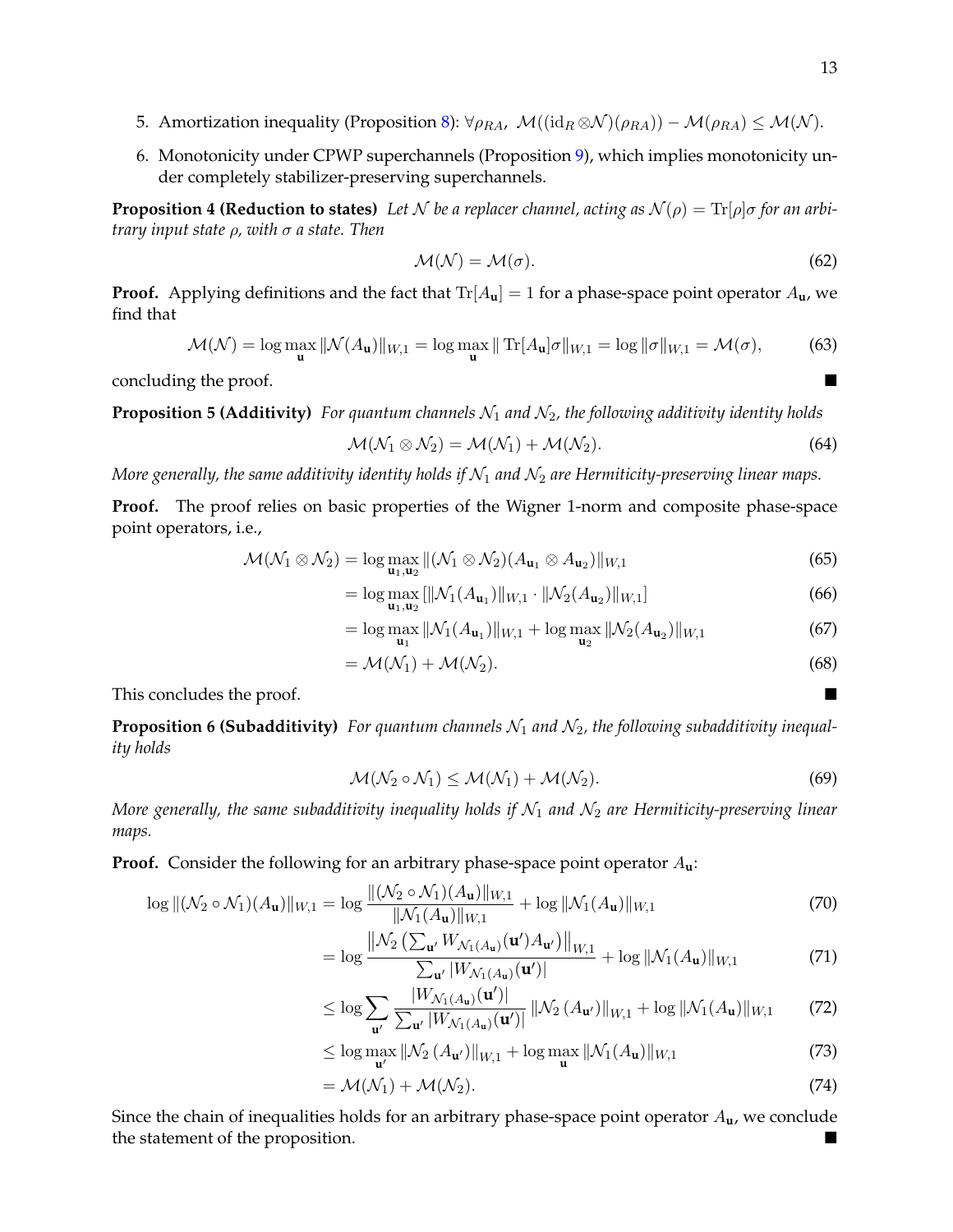**Proposition 7 (Faithfulness)** Let  $N_{A\rightarrow B}$  be a quantum channel. Then the mana of the channel N satis*fies*  $\mathcal{M}(\mathcal{N}) \geq 0$ , and  $\mathcal{M}(\mathcal{N}) = 0$  *if and only if*  $\mathcal{N} \in \mathrm{CPWP}$ .

**Proof.** To see the first claim, from the assumption that N is a quantum channel and  $(30)$ , we find that

<span id="page-13-2"></span>
$$
\sum_{\mathbf{v}} |\mathcal{W}_{\mathcal{N}}(\mathbf{v}|\mathbf{u})| = 2 \left[ \sum_{\mathbf{v}: \mathcal{W}_{\mathcal{N}}(\mathbf{v}|\mathbf{u}) < 0} |\mathcal{W}_{\mathcal{N}}(\mathbf{v}|\mathbf{u})| \right] + 1 \ge 1 \quad \forall \mathbf{u}.
$$
 (75)

Taking a maximization over **u** and applying a logarithm leads to the conclusion that  $M(N) \geq 0$ for all channels  $N$ .

Now suppose that  $N \in \text{CPWP}$ . Then by Theorem [2,](#page-8-1) it follows that  $W_N(\mathbf{v}|\mathbf{u})$  is a conditional probability distribution, so that  $\sum_{\mathbf{v}}|\mathcal{W}_{\mathcal{N}}(\mathbf{v}|\mathbf{u})| = \sum_{\mathbf{v}}\mathcal{W}_{\mathcal{N}}(\mathbf{v}|\mathbf{u}) = 1$  for all **u**. It then follows from the definition that  $\mathcal{M}(\mathcal{N}) = 0$ .

Finally, suppose that  $M(N) = 0$ . By definition, this implies that  $\max_{\mathbf{u}} \sum_{\mathbf{v}} |\mathcal{W}_{N}(\mathbf{v}|\mathbf{u})| = 1$ . However, consider that the rightmost inequality in [\(75\)](#page-13-2) holds for all channels. So our assumption and this inequality imply that  $\sum_{\mathbf{v}:\mathcal{W}_{\mathcal{N}}(\mathbf{v}|\mathbf{u})<0}|\mathcal{W}_{\mathcal{N}}(\mathbf{v}|\mathbf{u})|=0$  for all  $\mathbf{u}$ , which means that  $\mathcal{W}_{\mathcal{N}}(\mathbf{v}|\mathbf{u})\geq0$ 0 for all **u**, **v**. By Theorem [2,](#page-8-1) it follows that  $\mathcal{N} \in \text{CPWP}$ .

<span id="page-13-0"></span>**Proposition 8 (Amortization inequality)** *For any quantum channel*  $\mathcal{N}_{A\rightarrow B}$ *, the following inequality holds*

<span id="page-13-3"></span>
$$
\sup_{\rho_A} [\mathcal{M}(\mathcal{N}(\rho_A)) - \mathcal{M}(\rho_A)] \le \mathcal{M}(\mathcal{N}).
$$
\n(76)

*Furthermore, we have that*

$$
\sup_{\rho_{RA}}[\mathcal{M}((\mathrm{id}_R \otimes \mathcal{N})(\rho_{RA})) - \mathcal{M}(\rho_{RA})] \le \mathcal{M}(\mathcal{N}).
$$
\n(77)

**Proof.** The inequality in [\(76\)](#page-13-3) is a direct consequence of reduction to states (Proposition [4\)](#page-12-3) and subadditivity of mana with respect to serial compositions (Proposition [6\)](#page-12-1). Indeed, letting  $\mathcal{N}'$  be a replacer channel that prepares the state  $\rho_A$ , we find that

<span id="page-13-4"></span>
$$
\mathcal{M}(\mathcal{N}(\rho_A)) = \mathcal{M}(\mathcal{N} \circ \mathcal{N}') \le \mathcal{M}(\mathcal{N}) + \mathcal{M}(\mathcal{N}') = \mathcal{M}(\mathcal{N}) + \mathcal{M}(\rho_A). \tag{78}
$$

for all input states  $\rho_A$ , from which we conclude [\(76\)](#page-13-3).

By applying the inequality in [\(78\)](#page-13-4) with the substitution  $\mathcal{N} \to id \otimes \mathcal{N}$ , the additivity of the mana of a channel from Proposition [5,](#page-12-0) and the fact that the identity channel is free (and thus has mana equal to zero), we finally conclude that

$$
\mathcal{M}((\mathrm{id}_R \otimes \mathcal{N})(\rho_{RA})) - \mathcal{M}(\rho_{RA}) \le \mathcal{M}(\mathrm{id}_R \otimes \mathcal{N})
$$
\n(79)

$$
= \mathcal{M}(\text{id}_R) + \mathcal{M}(\mathcal{N})
$$
\n(80)

$$
= \mathcal{M}(\mathcal{N}), \tag{81}
$$

<span id="page-13-1"></span>from which we conclude [\(77\)](#page-13-5).

**Theorem 9 (Monotonicity)** Let  $\mathcal{N}_{A\rightarrow B}$  be a quantum channel, and let  $\Xi^{\text{CPWP}}$  be a CPWP superchannel *as given in Definition [3.](#page-10-2) Then* M(N ) *is a channel magic measure in the sense that*

<span id="page-13-6"></span>
$$
\mathcal{M}(\mathcal{N}) \ge \mathcal{M}(\Xi^{\mathrm{CPWP}}(\mathcal{N})).\tag{82}
$$

<span id="page-13-5"></span>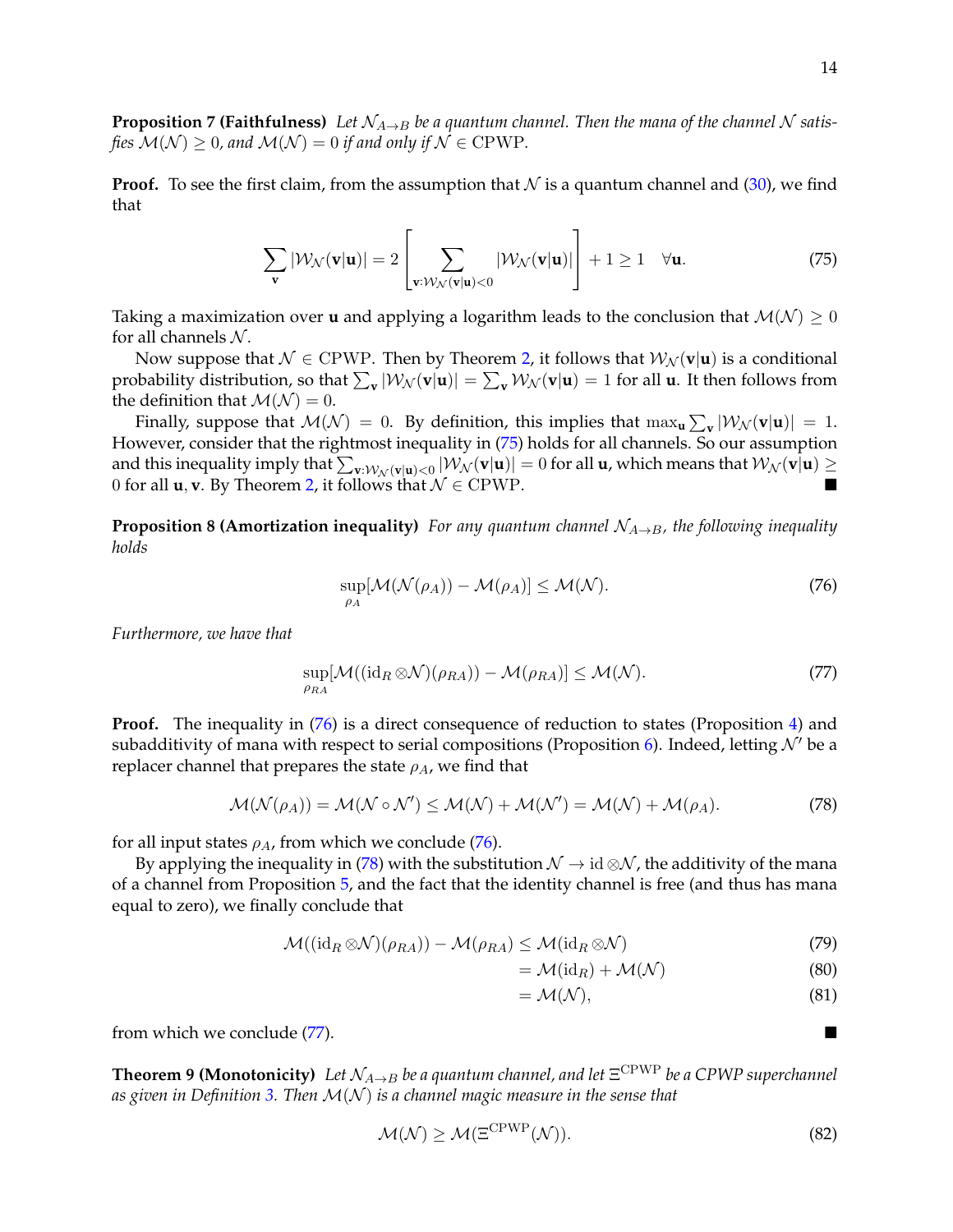**Proof.** Recalling the definition of the channel mana in terms of the discrete Wigner function (see [\(61\)](#page-11-1)) and abbreviating  $\Xi^{\text{CPWP}}$  as  $\Xi$ , consider that

$$
\mathcal{M}(\Xi^{\text{CPWP}}(\mathcal{N})) = \log \max_{\boldsymbol{u}_C} \sum_{\boldsymbol{v}_D} \left| W_{\Xi(\mathcal{N})}(\boldsymbol{v}_D | \boldsymbol{u}_C) \right| \tag{83}
$$

$$
= \log \max_{\boldsymbol{u}_C} \sum_{\boldsymbol{v}_D} \left| \sum_{\boldsymbol{u}_A, \boldsymbol{v}_B} W_{\Xi}(\boldsymbol{u}_A, \boldsymbol{v}_D | \boldsymbol{u}_C, \boldsymbol{v}_B) W_{\mathcal{N}}(\boldsymbol{v}_B | \boldsymbol{u}_A) \right| \tag{84}
$$

$$
\leq \log \max_{\boldsymbol{u}_C} \sum_{\boldsymbol{v}_D,\boldsymbol{u}_A,\boldsymbol{v}_B} |W_{\Xi}(\boldsymbol{u}_A,\boldsymbol{v}_D|\boldsymbol{u}_C,\boldsymbol{v}_B)W_{\mathcal{N}}(\boldsymbol{v}_B|\boldsymbol{u}_A)| \tag{85}
$$

$$
= \log \max_{\boldsymbol{u}_C} \sum_{\boldsymbol{v}_D, \boldsymbol{u}_A, \boldsymbol{v}_B} W_{\Xi}(\boldsymbol{u}_A, \boldsymbol{v}_D | \boldsymbol{u}_C, \boldsymbol{v}_B) |W_{\mathcal{N}}(\boldsymbol{v}_B | \boldsymbol{u}_A)| \tag{86}
$$

$$
= \log \max_{\boldsymbol{u}_C} \sum_{\boldsymbol{u}_A, \boldsymbol{v}_B} W_{\Xi}(\boldsymbol{u}_A | \boldsymbol{u}_C, \boldsymbol{v}_B) |W_{\mathcal{N}}(\boldsymbol{v}_B | \boldsymbol{u}_A)| \tag{87}
$$

<span id="page-14-1"></span>
$$
= \log \max_{\boldsymbol{u}_C} \sum_{\boldsymbol{u}_A, \boldsymbol{v}_B} W_{\Xi}(\boldsymbol{u}_A | \boldsymbol{u}_C) |W_{\mathcal{N}}(\boldsymbol{v}_B | \boldsymbol{u}_A)|. \tag{88}
$$

The second equality follows from [\(57\)](#page-10-3). The first inequality follows from the triangle inequality. The third equality follows from the assumption that the superchannel Ξ is CPWP, so that its discrete Wigner function is non-negative (see Theorem [3\)](#page-11-2). The fourth equality follows from marginalizing  $W_\Xi$  over  $v_D$ . The fifth equality follows from the non-signaling constraint in [\(55\)](#page-10-0). Continuing, we find that

Eq. (88) = 
$$
\log \max_{\mathbf{u}_C} \sum_{\mathbf{u}_A} W_{\Xi}(\mathbf{u}_A | \mathbf{u}_C) \sum_{\mathbf{v}_B} |W_{\mathcal{N}}(\mathbf{v}_B | \mathbf{u}_A)|
$$
 (89)

$$
\leq \log \max_{\boldsymbol{u}_C} \sum_{\boldsymbol{u}_A} W_{\Xi}(\boldsymbol{u}_A | \boldsymbol{u}_C) \left[ \max_{\boldsymbol{u}_A} \sum_{\boldsymbol{v}_B} |W_{\mathcal{N}}(\boldsymbol{v}_B | \boldsymbol{u}_A)| \right] \tag{90}
$$

$$
= \log \max_{\boldsymbol{u}_A} \sum_{\boldsymbol{v}_B} |W_{\mathcal{N}}(\boldsymbol{v}_B | \boldsymbol{u}_A)| \tag{91}
$$

$$
= \mathcal{M}(\mathcal{N}). \tag{92}
$$

The first equality follows from rearranging sums. The inequality follows from bounding  $\sum_{\bm{v}_B} |W_{\mathcal{N}}(\bm{v}_B|\bm{u}_A)|$  in terms of its maximum value (so that it is no longer dependent on  $\bm{u}_A$ ). The penultimate equality follows because  $\sum_{\bm{u}_A} W_{\Xi}(\bm{u}_A|\bm{u}_C)=1$ , and the final one follows by defini- $\overline{\phantom{a}}$  tion.

<span id="page-14-2"></span>**Remark 1** We note here that the monotonicity inequality in  $(82)$  holds more generally if N is a completely *positive map that is not necessarily trace preserving.*

## <span id="page-14-0"></span>**D. Generalized thauma of a quantum channel**

In this section, we define a rather general measure of magic for a quantum channel, called the generalized thauma, which extends to channels the definition from [\[93\]](#page-43-1) for states. To define it, recall that a generalized divergence  $\mathbf{D}(\rho||\sigma)$  is any function of a quantum state  $\rho$  and a positive semi-definite operator  $\sigma$  that obeys data processing [\[69,](#page-42-10) [77\]](#page-42-11), i.e.,  $\mathbf{D}(\rho||\sigma) \geq \mathbf{D}(\mathcal{N}(\rho)||\mathcal{N}(\sigma))$  where  $\mathcal N$  is a quantum channel. Examples of generalized divergences, in addition to the trace distance and relative entropy, include the Petz–Rényi relative entropies [[67\]](#page-42-12), the sandwiched Rényi relative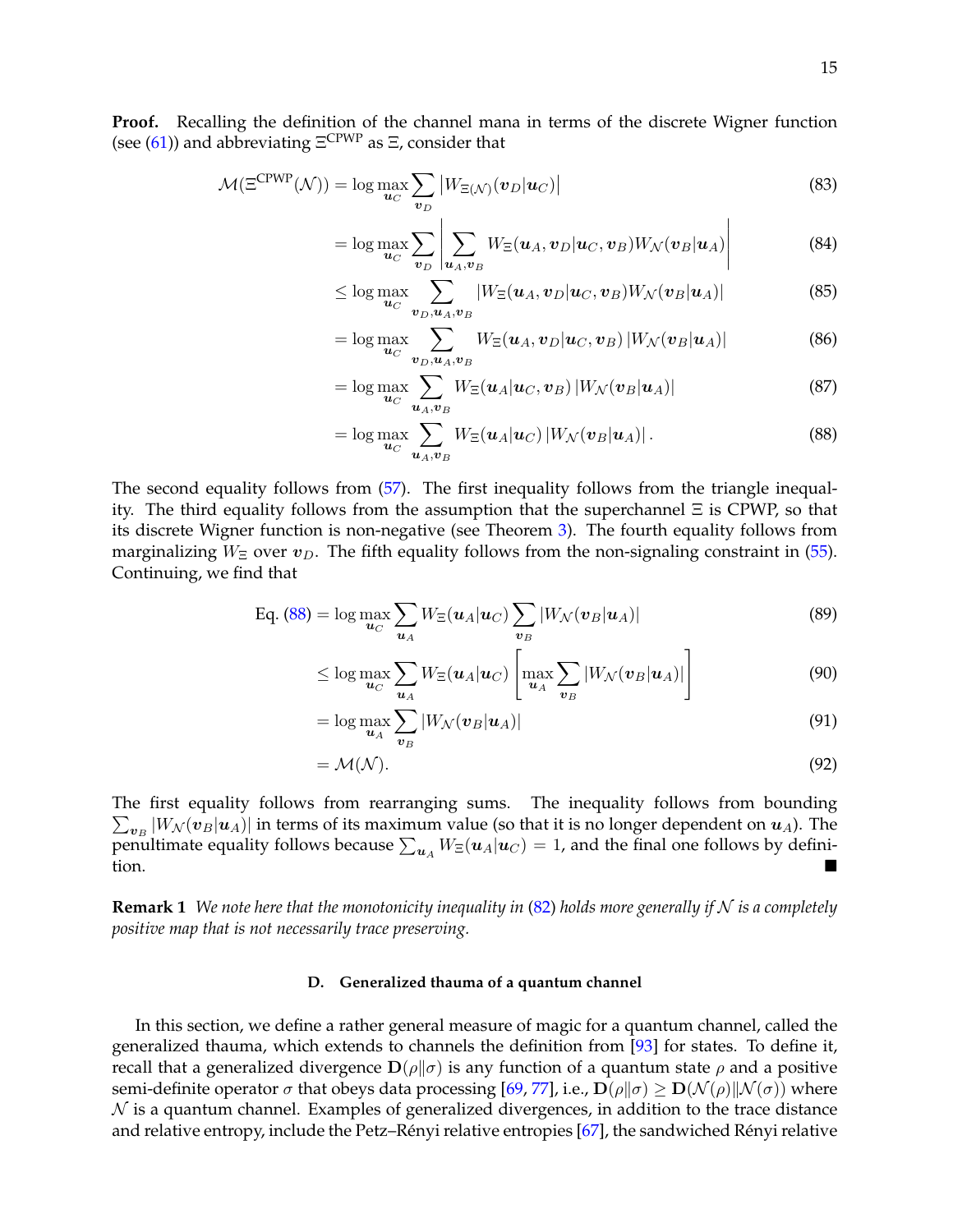entropies [\[63,](#page-41-15) [98\]](#page-43-4), the Hilbert  $\alpha$ -divergences [\[17\]](#page-40-15), and the  $\chi^2$  divergences [\[81\]](#page-42-13). One can then define the generalized channel divergence [\[57\]](#page-41-16), as a way of quantifying the distinguishability of two quantum channels  $\mathcal{N}_{A\rightarrow B}$  and  $\mathcal{P}_{A\rightarrow B}$ , as follows:

<span id="page-15-0"></span>
$$
\mathbf{D}(\mathcal{N}||\mathcal{P}) \coloneqq \sup_{\psi_{RA}} \mathbf{D}(\mathcal{N}_{A \to B}(\psi_{RA}) || \mathcal{P}_{A \to B}(\psi_{RA})), \tag{93}
$$

where the optimization is with respect to all pure states  $\psi_{RA}$  such that system R is isomorphic to the channel input system A (note that one does not achieve a higher value of  $\mathbf{D}(\mathcal{N}||\mathcal{P})$  by allowing for an optimization over mixed states  $\rho_{RA}$  with an arbitrarily large reference system [\[57\]](#page-41-16), as a consequence of purification, the Schmidt decomposition theorem, and data processing). More generally,  $\mathcal{P}_{A\rightarrow B}$  can be a completely positive map in the definition in [\(93\)](#page-15-0). Interestingly, the generalized channel divergence is monotone under the action of a superchannel Ξ:

$$
\mathbf{D}(\mathcal{N}||\mathcal{P}) \ge \mathbf{D}(\Xi(\mathcal{N})||\Xi(\mathcal{P})),\tag{94}
$$

as shown in [\[42,](#page-41-12) Section V-A].

We then define generalized thauma as follows:

**Definition 5 (Generalized thauma of a quantum channel)** *The generalized thauma of a quantum channel*  $N_{A\rightarrow B}$  *is defined as* 

<span id="page-15-1"></span>
$$
\boldsymbol{\theta}(\mathcal{N}) \coloneqq \inf_{\mathcal{E}: \mathcal{M}(\mathcal{E}) \leq 0} \mathbf{D}(\mathcal{N} \| \mathcal{E}),\tag{95}
$$

*where the optimization is with respect to all completely positive maps*  $\mathcal{E}$  *having mana*  $\mathcal{M}(\mathcal{E}) \leq 0$ *.* 

It is clear that the above definition extends the generalized thauma of a state [\[93\]](#page-43-1), which we recall is given by

<span id="page-15-3"></span>
$$
\boldsymbol{\theta}(\rho) := \inf_{\sigma \ge 0: \mathcal{M}(\sigma) \le 0} \mathbf{D}(\rho \| \sigma). \tag{96}
$$

We now prove that the generalized thauma of a quantum channel reduces to the state measure whenever the channel  $N$  is a replacer channel:

<span id="page-15-2"></span>**Proposition 10 (Reduction to states)** Let N be a replacer channel, acting as  $\mathcal{N}(\rho) = \text{Tr}[\rho]\sigma$  for an *arbitrary input state* ρ*, where* σ *is a state. Then*

$$
\boldsymbol{\theta}(\mathcal{N}) = \boldsymbol{\theta}(\sigma). \tag{97}
$$

**Proof.** First, denoting the maximally mixed state by  $\pi$ , consider that

$$
\boldsymbol{\theta}(\mathcal{N}) = \inf_{\mathcal{E}: \mathcal{M}(\mathcal{E}) \leq 0} \sup_{\psi_{RA}} \mathbf{D}((\mathrm{id}_R \otimes \mathcal{N})(\psi_{RA}) \| (\mathrm{id}_R \otimes \mathcal{E})(\psi_{RA}))
$$
(98)

$$
\geq \inf_{\mathcal{E}: \mathcal{M}(\mathcal{E}) \leq 0} \mathbf{D}(\pi_R \otimes \mathcal{N}(\pi_A) \| \pi_R \otimes \mathcal{E}(\pi_A))
$$
\n(99)

$$
= \inf_{\mathcal{E}: \mathcal{M}(\mathcal{E}) \le 0} \mathbf{D}(\sigma_B || \mathcal{E}(\pi))
$$
\n(100)

$$
= \inf_{\omega:\mathcal{M}(\omega)\leq 0} \mathbf{D}(\sigma_B \|\omega)
$$
\n(101)

$$
=\boldsymbol{\theta}(\sigma). \tag{102}
$$

The first equality follows from the definition. The inequality follows by choosing the input state suboptimally to be  $\pi_R \otimes \pi_A$ . The second equality follows because the generalized divergence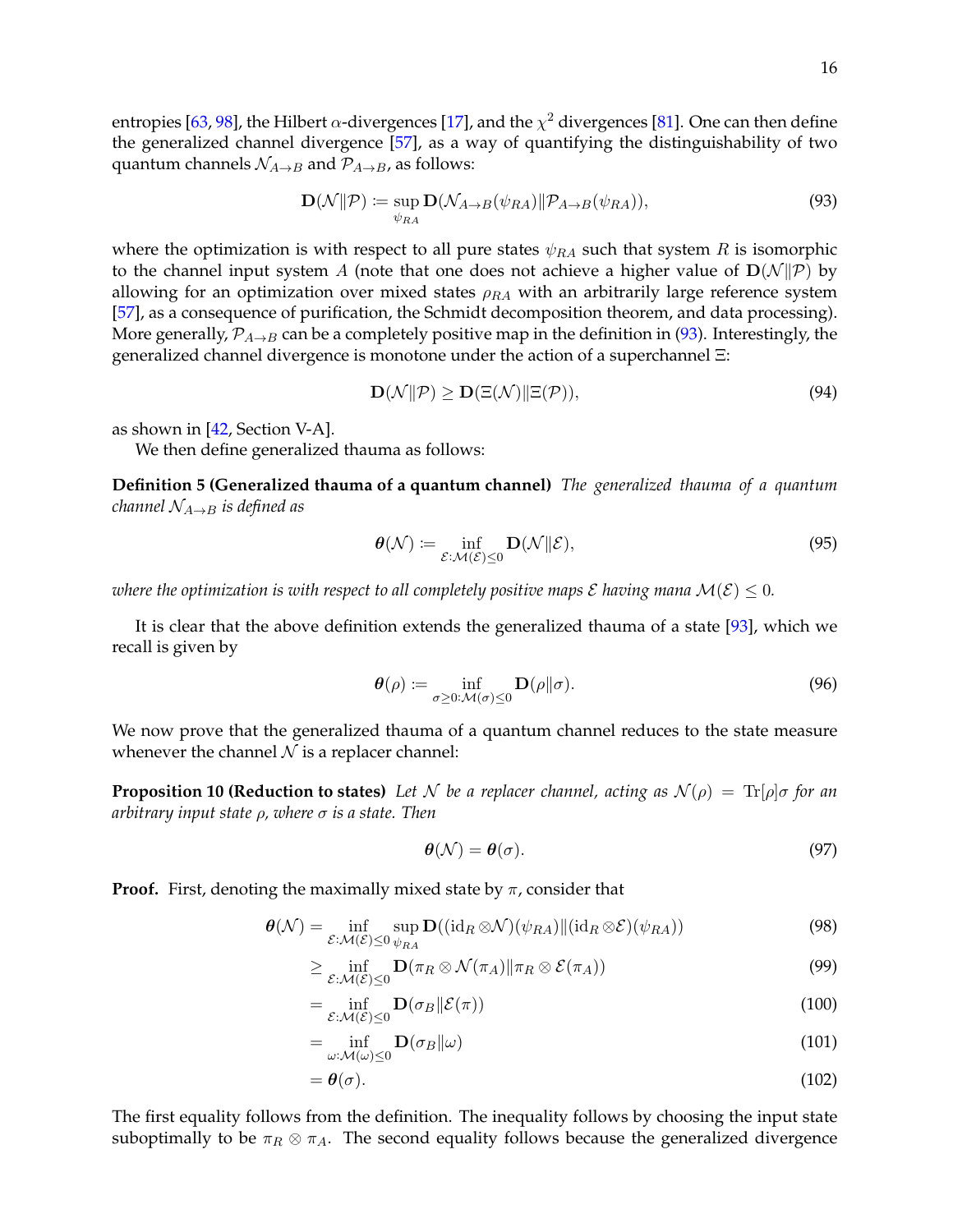is invariant with respect to tensoring in the same state for both arguments. The third equality follows because  $\pi$  is a free state with non-negative Wigner function and  $\mathcal E$  is a completely positive map with  $\mathcal{M}(\mathcal{E}) \leq 0$ . Since one can reach all and only the operators  $\omega \in \mathcal{W}$ , the equality follows. Then the last equality follows from the definition.

To see the other inequality, consider that  $\mathcal{E}(\rho) = \text{Tr}[\rho]\omega$ , for  $\omega \in \mathcal{W}$ , is a particular completely positive map satisfying  $\mathcal{M}(\mathcal{E}) = \mathcal{M}(\omega) \leq 0$ , so that

$$
\boldsymbol{\theta}(\mathcal{N}) = \inf_{\mathcal{E}: \mathcal{M}(\mathcal{E}) \leq 0} \sup_{\psi_{RA}} \mathbf{D}((\mathrm{id}_R \otimes \mathcal{N})(\psi_{RA}) \| (\mathrm{id}_R \otimes \mathcal{E})(\psi_{RA}))
$$
(103)

$$
\leq \inf_{\omega:\mathcal{M}(\omega)\leq 0} \mathbf{D}(\psi_R \otimes \sigma_B \|\psi_R \otimes \omega_B) \tag{104}
$$

$$
= \inf_{\omega:\mathcal{M}(\omega)\leq 0} \mathbf{D}(\sigma_B \|\omega_B)
$$
\n(105)

$$
=\boldsymbol{\theta}(\sigma). \tag{106}
$$

This concludes the proof.

That the generalized thauma of channels proposed in [\(95\)](#page-15-1) is a good measure of magic for quantum channels is a consequence of the following proposition:

**Theorem 11 (Monotonicity)** Let  $\mathcal{N}_{A\to B}$  be a quantum channel, and let  $\Xi^{\text{CPWP}}$  be a CPWP superchan*nel as given in Definition [3.](#page-10-2) Then* θ(N ) *is a channel magic measure in the sense that*

$$
\theta(\mathcal{N}_{A\to B}) \ge \theta(\Xi^{\text{CPWP}}(\mathcal{N}_{A\to B}))\,. \tag{107}
$$

**Proof.** The idea is to utilize the generalized divergence and its basic property of data processing. In more detail, consider that

$$
\boldsymbol{\theta}(\mathcal{N}_{A\to B}) = \inf_{\mathcal{E}:\mathcal{M}(\mathcal{E}) \leq 0} \mathbf{D}(\mathcal{N}_{A\to B}||\mathcal{E})
$$
\n(108)

$$
\geq \inf_{\mathcal{E}: \mathcal{M}(\mathcal{E}) \leq 0} \mathbf{D}(\Xi^{\mathrm{CPWP}}(\mathcal{N}_{A \to B}) \|\Xi^{\mathrm{CPWP}}(\mathcal{E})) \tag{109}
$$

$$
\geq \inf_{\widehat{\mathcal{E}}:\mathcal{M}(\widehat{\mathcal{E}})\leq 0} \mathbf{D}(\Xi^{\mathrm{CPWP}}(\mathcal{N}_{A\to B})\|\widehat{\mathcal{E}}) \tag{110}
$$

$$
= \theta(\Xi^{\text{CPWP}}(\mathcal{N}_{A\to B})).\tag{111}
$$

The first inequality follows from the fact that the generalized divergence of channels is monotone under the action of a superchannel [\[42,](#page-41-12) Section V-A]. The second inequality follows from the monotonicity of  $\mathcal{M}(\mathcal{N})$  given in Theorem [9](#page-13-1) (and which extends more generally to completely positive maps as stated in Remark [1\)](#page-14-2). This monotonicity implies that  $M(\mathcal{E}) \geq M(\Xi^{\text{CPWP}}(\mathcal{E}))$  and leads to the second inequality.

A generalized divergence is called *strongly faithful* [\[8\]](#page-39-8) if for a state  $\rho_A$  and a subnormalized state  $\sigma_A$ , we have  $\mathbf{D}(\rho_A||\sigma_A) \geq 0$  in general and  $\mathbf{D}(\rho_A||\sigma_A) = 0$  if and only if  $\rho_A = \sigma_A$ .

<span id="page-16-1"></span>**Proposition 12 (Faithfulness)** *Let* D *be a strongly faithful generalized divergence. Then the generalized thauma*  $\theta(N)$  *of a channel* N *defined through* **D** *is non-negative and it is equal to zero if*  $N \in \text{CPWP}$ *. If the generalized divergence is furthermore continuous and*  $\theta(\mathcal{N}) = 0$ , then  $\mathcal{N} \in \mathrm{CPWP}$ .

**Proof.** From Lemma [29](#page-38-4) in Appendix [A,](#page-38-2) it follows that any completely positive map  $\mathcal{E}$  subject to the constraint  $\mathcal{M}(\mathcal{E}) \leq 0$  is trace non-increasing on the set  $\mathcal{W}_+$ . It thus follows that  $\mathcal{E}_{A\to B}(\psi_{RA})$ is subnormalized for any input state  $\psi_{RA} \in \mathcal{W}_+$ . By restricting the maximization to such input

<span id="page-16-0"></span>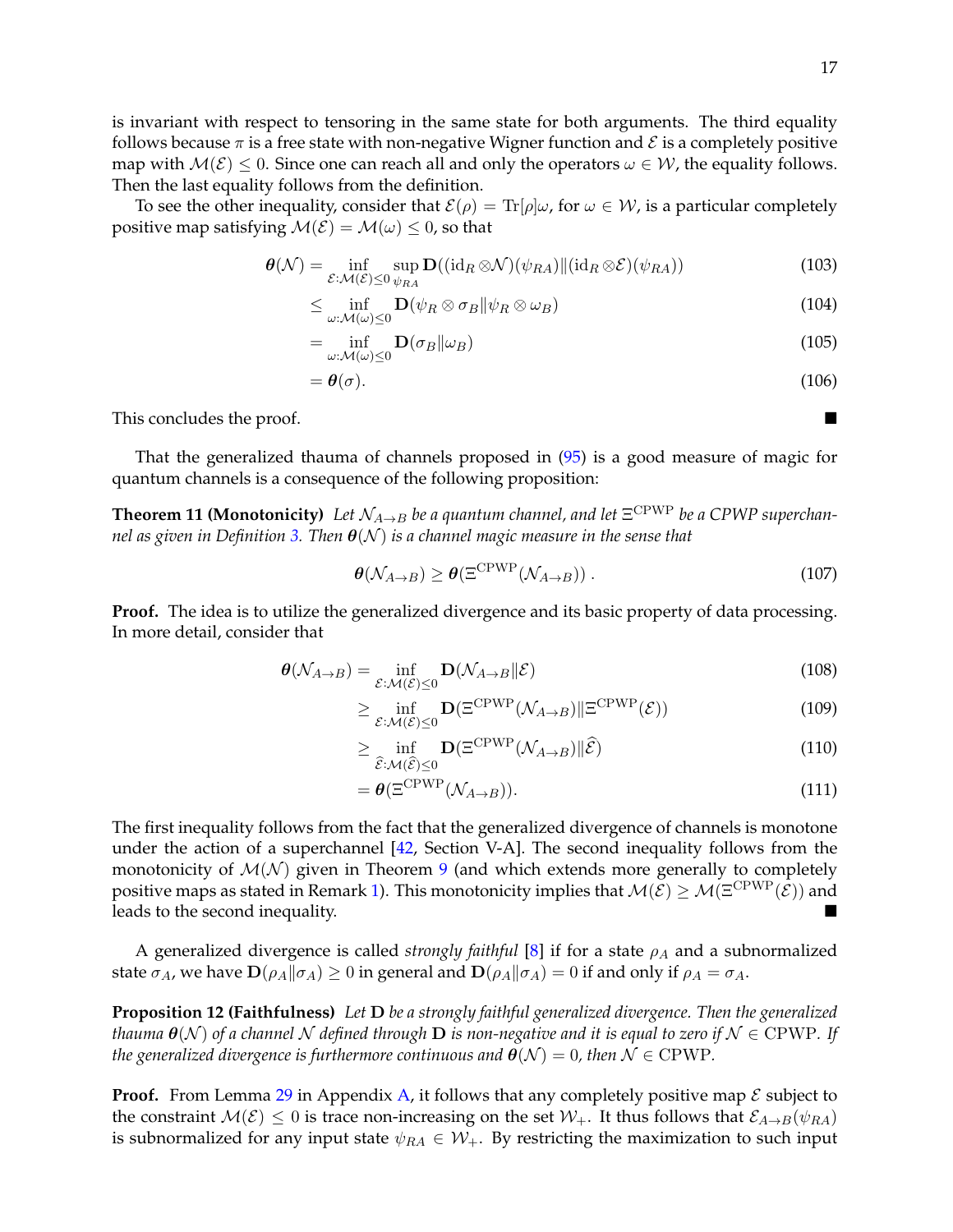states in  $W_+$ , applying the faithfulness assumption, and applying the definition of generalized thauma, we conclude that  $\theta(\mathcal{N}) \geq 0$ .

Suppose that  $\mathcal{N} \in \mathbb{C}P\mathbb{W}P$ . Then by Proposition [7,](#page-12-2)  $\mathcal{M}(\mathcal{N}) = 0$  and so we can set  $\mathcal{E} = \mathcal{N}$  in the definition of generalized thauma and conclude from the faithfulness assumption that  $\theta(\mathcal{N}) = 0$ .

Finally, suppose that  $\theta(\mathcal{N}) = 0$ . By the assumption of continuity, this means that there exists a completely positive map  $\mathcal E$  satisfying  $D(\mathcal N||\mathcal E)=0$ . By Lemma [29](#page-38-4) in [A](#page-38-2)ppendix A and the faithfulness assumption, this in turn means that  $\mathcal{N}_{A\to B}(\Phi_{RA}) = \mathcal{E}_{A\to B}(\Phi_{RA})$  for the maximally entangled state  $\Phi_{RA} \in W_+$ , which implies that  $\mathcal{N}_{A\to B} = \mathcal{E}_{A\to B}$ . However, we have that  $\mathcal{M}(\mathcal{E}) \leq 0$ , implying that  $M(\mathcal{N}) = 0$ , since N is a channel and  $M(\mathcal{N}) \geq 0$  for all channels. By Proposition [7,](#page-12-2) we conclude that  $\mathcal{N} \in \mathrm{CPWP}$ .

As discussed in [\[57,](#page-41-16) [76\]](#page-42-14), a generalized divergence possesses the direct-sum property on classical-quantum states if the following equality holds:

<span id="page-17-0"></span>
$$
\mathbf{D}\left(\sum_{x}p_{X}(x)|x\rangle\langle x|_{X}\otimes\rho^{x}\middle\|\sum_{x}p_{X}(x)|x\rangle\langle x|_{X}\otimes\sigma^{x}\right)=\sum_{x}p_{X}(x)\mathbf{D}(\rho^{x}\Vert\sigma^{x}),\tag{112}
$$

where  $p_X$  is a probability distribution,  $\{|x\rangle\}_x$  is an orthonormal basis, and  $\{\rho^x\}_x$  and  $\{\sigma^x\}_x$  are sets of states. We note that this property holds for trace distance, quantum relative entropy [\[84\]](#page-42-15), and the Petz-Rényi [[67\]](#page-42-12) and sandwiched Rényi [[63,](#page-41-15) [98\]](#page-43-4) quasi-entropies  $\text{sgn}(\alpha-1)\,\text{Tr}\left[\rho^\alpha\sigma^{1-\alpha}\right]$  and  $\mathrm{sgn}(\alpha-1)\,\text{Tr}[(\sigma^{\frac{1-\alpha}{2\alpha}}\rho\sigma^{\frac{1-\alpha}{2\alpha}})^\alpha]$ , respectively.

For such generalized divergences, which are additionally continuous, as well as convex in the second argument, we find that an exchange of the minimization and the maximization in the definition of the generalized thauma is possible:

**Proposition 13 (Minimax)** *Let* D *be a generalized divergence that is continuous, obeys the direct-sum property in* [\(112\)](#page-17-0)*, and is convex in the second argument. Then the following exchange of min and max is possible in the generalized thauma:*

<span id="page-17-1"></span>
$$
\boldsymbol{\theta}(\mathcal{N}) = \sup_{\psi_{RA}} \inf_{\mathcal{E}: \mathcal{M}(\mathcal{E}) \le 0} \mathbf{D}(\mathcal{N}_{A \to B}(\psi_{RA}) \| \mathcal{E}_{A \to B}(\psi_{RA})). \tag{113}
$$

**Proof.** Let  $\mathcal{E}$  be a fixed completely positive map such that  $\mathcal{M}(\mathcal{E}) \leq 0$ . Let  $\psi_{RA}^1$  and  $\psi_{RA}^2$  be input states to consider for the maximization. Due to the unitary freedom of purifications and invariance of generalized divergence with respect to unitaries, we can equivalently consider the maximization to be over the convex set of density operators acting on the channel input system A. Define

$$
\rho_A^{\lambda} = \lambda \psi_A^1 + (1 - \lambda)\psi_A^2,\tag{114}
$$

for  $\lambda \in [0, 1]$ . Then the state

$$
|\phi^{\lambda}\rangle_{R'RA} := \sqrt{\lambda}|0\rangle_{R'}|\psi^1\rangle_{RA} + \sqrt{1-\lambda}|1\rangle_{R'}|\psi^2\rangle_{RA}
$$
\n(115)

purifies  $\rho_A^\lambda$  and is related to a purification  $|\psi^\lambda\rangle_{RA}$  of  $\rho_A^\lambda$  by an isometry. It then follows that

$$
\mathbf{D}(\mathcal{N}_{A\to B}(\psi_{RA}^{\lambda})||\mathcal{E}_{A\to B}(\psi_{RA}^{\lambda}))
$$
\n
$$
= \mathbf{D}(\mathcal{N}_{A\to B}(\phi_{R'RA}^{\lambda})||\mathcal{E}_{A\to B}(\phi_{R'RA}^{\lambda}))
$$
\n
$$
\geq \lambda \mathbf{D}(|0\rangle\langle0|_{R'} \otimes \mathcal{N}_{A\to B}(\psi_{RA}^1)||0\rangle\langle0|_{R'} \otimes \mathcal{E}_{A\to B}(\psi_{RA}^1))
$$
\n
$$
\leq \lambda \mathbf{D}(|0\rangle\langle0|_{R'} \otimes \mathcal{N}_{A\to B}(\psi_{RA}^1)||0\rangle\langle0|_{R'} \otimes \mathcal{E}_{A\to B}(\psi_{RA}^1))
$$
\n
$$
\leq \lambda \mathbf{D}(|0\rangle\langle0|_{R'} \otimes \mathcal{N}_{A\to B}(\psi_{RA}^1)||0\rangle\langle0|_{R'} \otimes \mathcal{E}_{A\to B}(\psi_{RA}^1)|
$$
\n
$$
\leq \lambda \mathbf{D}(|0\rangle\langle0|_{R'} \otimes \mathcal{N}_{A\to B}(\psi_{RA}^1)||0\rangle\langle0|_{R'} \otimes \mathcal{E}_{A\to B}(\psi_{RA}^1)|
$$
\n
$$
\leq \lambda \mathbf{D}(|0\rangle\langle0|_{R'} \otimes \mathcal{N}_{A\to B}(\psi_{RA}^1)||0\rangle\langle0|_{R'} \otimes \mathcal{E}_{A\to B}(\psi_{RA}^1)|
$$
\n
$$
\leq \lambda \mathbf{D}(|0\rangle\langle0|_{R'} \otimes \mathcal{N}_{A\to B}(\psi_{RA}^1)||0\rangle\langle0|_{R'} \otimes \mathcal{E}_{A\to B}(\psi_{RA}^1)|
$$
\n
$$
\leq \lambda \mathbf{D}(|0\rangle\langle0|_{R'} \otimes \mathcal{N}_{A\to B}(\psi_{RA}^1)||0\rangle\langle0|_{R'} \otimes \mathcal{E}_{A\to B}(\psi_{RA}^1)|0\rangle
$$

$$
+(1-\lambda)\mathbf{D}(|1\rangle\langle 1|_{R'}\otimes\mathcal{N}_{A\to B}(\psi_{RA}^2)||1\rangle\langle 1|_{R'}\otimes\mathcal{E}_{A\to B}(\psi_{RA}^2))
$$
\n(117)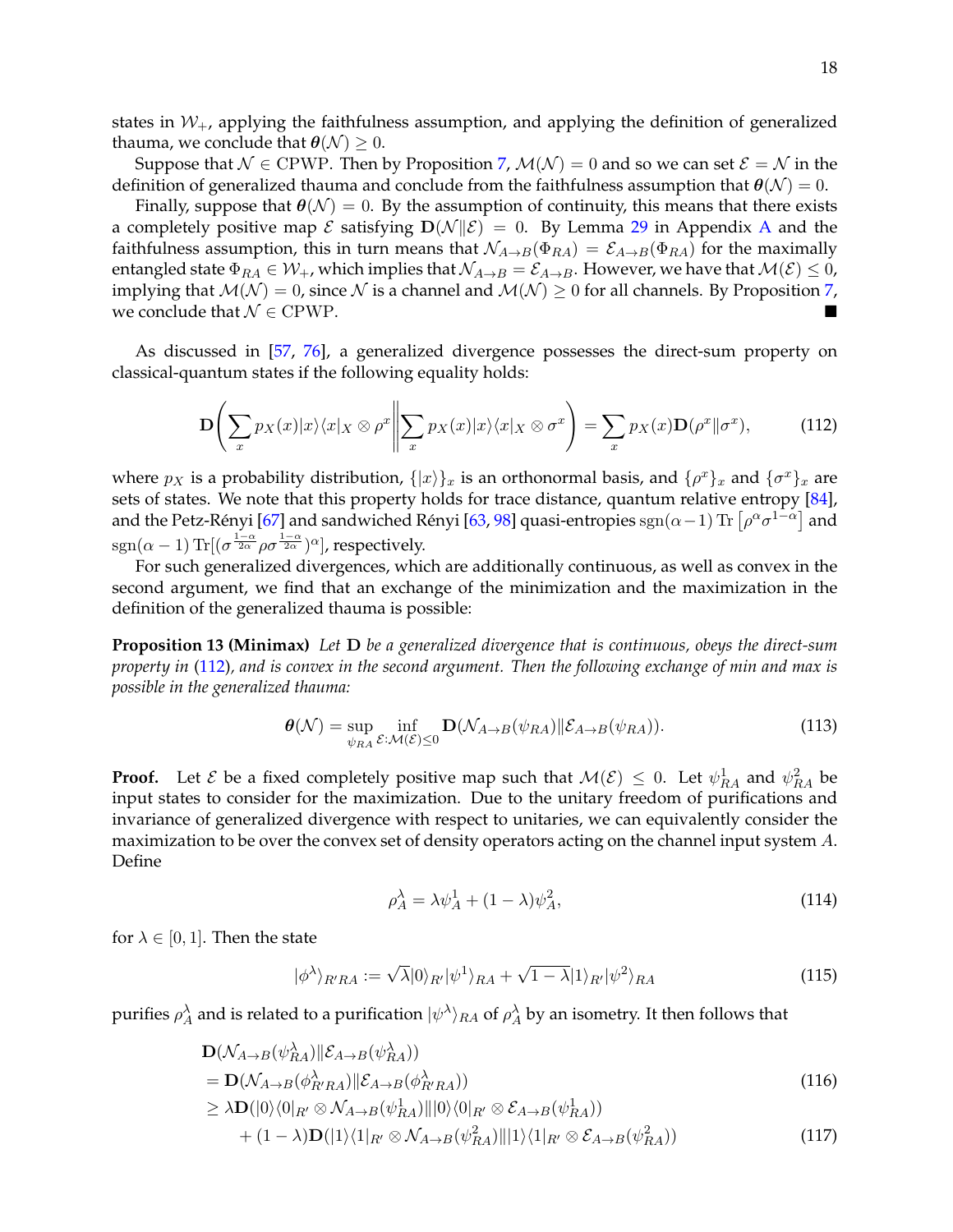$$
= \lambda \mathbf{D}(\mathcal{N}_{A \to B}(\psi_{RA}^1) \| \mathcal{E}_{A \to B}(\psi_{RA}^1)) + (1 - \lambda) \mathbf{D}(\mathcal{N}_{A \to B}(\psi_{RA}^2) \| \mathcal{E}_{A \to B}(\psi_{RA}^2)). \tag{118}
$$

The inequality follows from data processing, by applying a completely dephasing channel to the register  $R'$ . The last equality again follows from data processing. So the objective function is concave in the argument being maximized (again thinking of the maximization being performed over density operators on  $A$  rather than pure states on  $RA$ ).

By assumption, for a fixed input state  $\psi_{RA}$ , the objective function is convex in the second argument and the set of completely positive maps  $\mathcal E$  satisfying  $\mathcal M(\mathcal E)$  is convex.

Then the Sion minimax theorem [\[79\]](#page-42-16) applies, and we conclude the statement of the proposition.  $\blacksquare$ 

**Remark 2** *Examples of generalized divergences to which Proposition [13](#page-17-1) applies include the quantum relative entropy [\[84\]](#page-42-15), the sandwiched R´enyi relative entropy [\[63,](#page-41-15) [98\]](#page-43-4), and the Petz–R´enyi relative entropy [\[67\]](#page-42-12). The proposition applies to the latter two by working with the corresponding quasi-entropies and then lifting the result to the actual relative entropies.*

#### <span id="page-18-0"></span>**E. Max-thauma of a quantum channel**

As a particular case of the generalized thauma of a quantum channel defined in [\(95\)](#page-15-1), we consider the max-thauma of a quantum channel, which is the max-relative entropy divergence between the channel and the set of completely positive maps with non-positive mana. Specifically, for a given quantum channel  $\mathcal{N}_{A\rightarrow B}$ , the max-thauma of  $\mathcal{N}_{A\rightarrow B}$  is defined by

<span id="page-18-4"></span>
$$
\theta_{\max}(\mathcal{N}) \coloneqq \min_{\mathcal{E}: \mathcal{M}(\mathcal{E}) \le 0} D_{\max}(\mathcal{N} \| \mathcal{E}), \tag{119}
$$

where the minimum is taken with respect to all completely positive maps  $\mathcal E$  satisfying  $\mathcal M(\mathcal E)\leq 0$ and

<span id="page-18-1"></span>
$$
D_{\max}(\mathcal{N}||\mathcal{E}) := \sup_{\psi_{RA}} D_{\max}(\mathcal{N}_{A \to B}(\psi_{RA})||\mathcal{E}_{A \to B}(\psi_{RA})) \tag{120}
$$

is the max-divergence of channels [\[26\]](#page-40-16). (More generally,  $N$  and  $\mathcal E$  could be arbitrary completely positive maps in  $(120)$ .) Note that it is known that  $[8, 31]$  $[8, 31]$  $[8, 31]$ 

<span id="page-18-2"></span>
$$
D_{\max}(\mathcal{N}||\mathcal{E}) = D_{\max}(\mathcal{N}_{A \to B}(\Phi_{RA})||\mathcal{E}_{A \to B}(\Phi_{RA})) = \log \min \{t : J_{AB}^{\mathcal{N}} \le t J_{AB}^{\mathcal{E}}\},\tag{121}
$$

where  $\Phi_{RA}$  is the maximally entangled state and  $J_{AB}^{\mathcal{N}}$  is the Choi-Jamiołkowski matrix of the channel  $\mathcal{N}_{A\rightarrow B}$  and similarly for  $J_{AB}^{\mathcal{E}}$ .

Due to the properties of max-relative entropy, it follows that Theorem [11](#page-16-0) and Propositions [10,](#page-15-2) [12,](#page-16-1) and [13](#page-17-1) apply to the max-thauma of a channel, implying reduction to states, that it is monotone with respect to completely CPWP superchannels, faithful, and obeys a minimax theorem, so that

$$
\theta_{\max}(\mathcal{R}) = \theta_{\max}(\sigma), \text{ if } \mathcal{R}(\rho) = \text{Tr}[\rho]\sigma \tag{122}
$$

$$
\theta_{\max}(\mathcal{N}) \ge \theta_{\max}(\Xi^{\text{CPWP}}(\mathcal{N})),\tag{123}
$$

$$
\theta_{\max}(\mathcal{N}) \ge 0
$$
 and  $\theta_{\max}(\mathcal{N}) = 0$  if and only if  $\mathcal{N} \in \text{CPWP}$ , (124)

$$
\theta_{\max}(\mathcal{N}) = \min_{\mathcal{E}: \mathcal{M}(\mathcal{E}) \le 0} \max_{\psi_{RA}} D_{\max}(\mathcal{N}_{A \to B}(\psi_{RA}) \| \mathcal{E}_{A \to B}(\psi_{RA})) \tag{125}
$$

<span id="page-18-6"></span><span id="page-18-5"></span><span id="page-18-3"></span>
$$
= \max_{\psi_{RA}} \min_{\mathcal{E}: \mathcal{M}(\mathcal{E}) \le 0} D_{\max}(\mathcal{N}_{A \to B}(\psi_{RA}) \| \mathcal{E}_{A \to B}(\psi_{RA})), \tag{126}
$$

where  ${\cal N}$  is a quantum channel and  $\Xi^{\text{CPWP}}$  is a CPWP superchannel.

We can alternatively express the max-thauma of a channel as the following SDP: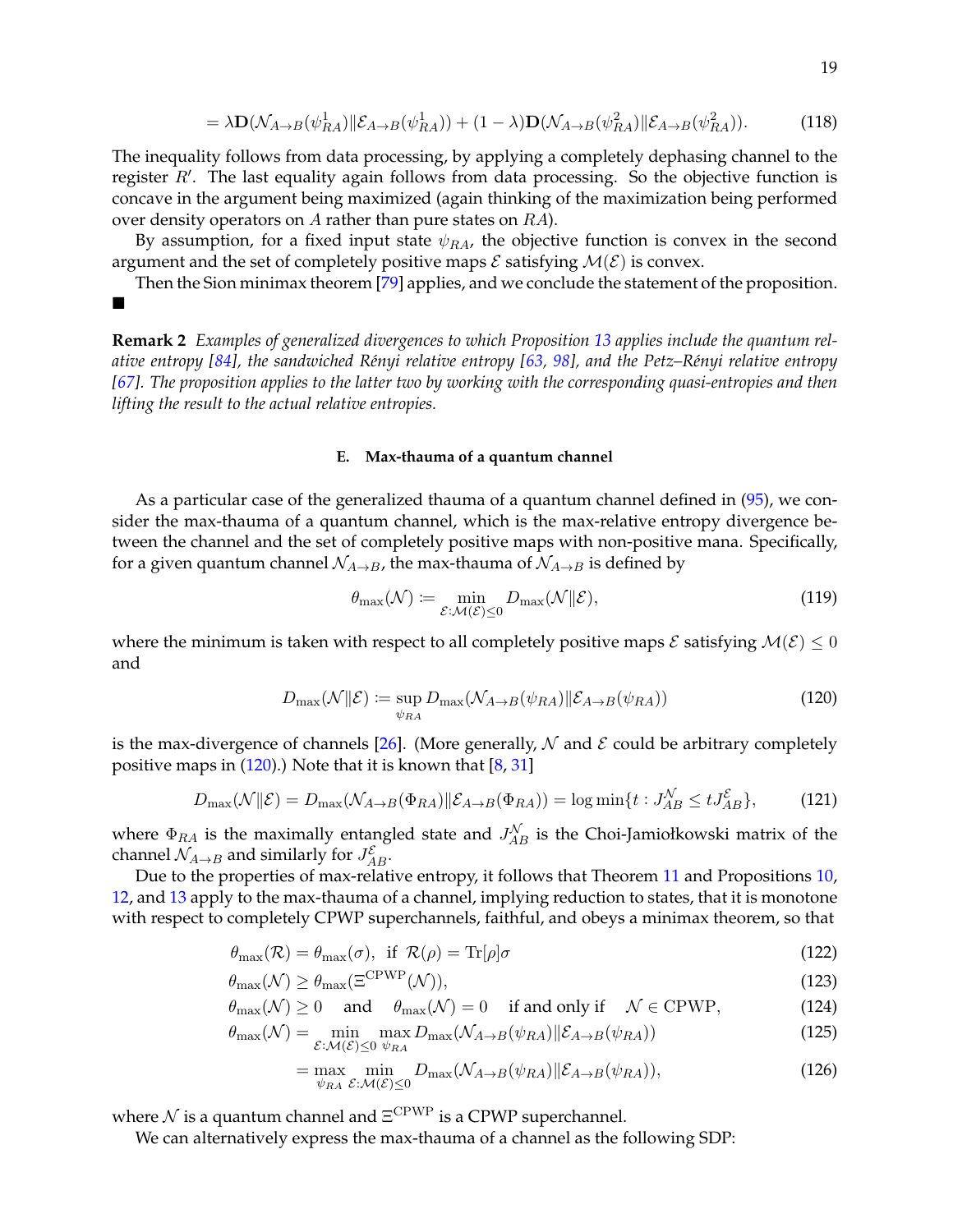**Proposition 14 (SDP for max-thauma)** *For a given quantum channel*  $N_{A\rightarrow B}$ , *its max-thauma*  $\theta_{\text{max}}(\mathcal{N})$  can be written as the following SDP:

$$
\theta_{\max}(\mathcal{N}) = \log \min t
$$
  
s.t.  $J_{AB}^{\mathcal{N}} \le Y_{AB}$   

$$
\sum_{v} |\operatorname{Tr}[(A_A^u \otimes A_B^v)Y_{AB}]|/d_B \le t, \quad \forall u,
$$
 (127)

<span id="page-19-1"></span>where  $J_{AB}^{\mathcal{N}}$  is the Choi-Jamiołkowski matrix of the channel  $\mathcal{N}_{A\to B}$ . Moreover, the dual SDP to the above is *as follows:*

$$
\theta_{\max}(\mathcal{N}) = \log \max \left( \frac{\text{Tr}[J_{AB}^{\mathcal{N}} V_{AB}]}{\sum_{v} b_{v} \leq 1} \right)
$$
  

$$
0 \leq V_{AB} \leq \sum_{v,u} (c_{v,u} - f_{v,u}) A_{A}^{v} \otimes A_{B}^{u}/d_{B},
$$
  

$$
c_{v,u} + f_{v,u} \leq b_{v}, \quad \forall u, v,
$$
  

$$
c_{v,u} \geq 0, f_{v,u} \geq 0, \quad \forall u, v.
$$
  
(128)

**Proof.** Consider the following chain of equalities:

$$
\theta_{\max}(\mathcal{N}) = \log \min_{\mathcal{E}: \mathcal{M}(\mathcal{E}) \le 0} D_{\max}(\mathcal{N} \| \mathcal{E})
$$
\n(129)

$$
= \log \min \left\{ t : J_{AB}^{\mathcal{N}} \le t J_{AB}^{\mathcal{E}'}, \ \mathcal{M}(\mathcal{E}') \le 0 \right\}
$$
\n(130)

$$
= \log \min \left\{ t : J_{AB}^{\mathcal{N}} \le t J_{AB}^{\mathcal{E}'}, \sum_{\mathbf{v}} |\operatorname{Tr}[\mathcal{E}'(A_A^{\mathbf{u}}) A_B^{\mathbf{v}}]|/d_B \le 1, \forall \mathbf{u} \right\}
$$
(131)

<span id="page-19-0"></span>
$$
= \log \min \left\{ t : J_{AB}^{\mathcal{N}} \leq J_{AB}^{\mathcal{E}}, \sum_{\mathbf{v}} |\operatorname{Tr}[\mathcal{E}(A_A^{\mathbf{u}}) A_B^{\mathbf{v}}]|/d_B \leq t, \forall \mathbf{u} \right\}
$$
(132)

$$
= \log \min \left\{ t : J_{AB}^{\mathcal{N}} \le Y_{AB}, \sum_{\mathbf{v}} |\operatorname{Tr}[(A_A^{\mathbf{u}} \otimes A_B^{\mathbf{v}})Y_{AB}]|/d_B \le t, \forall \mathbf{u} \right\},\tag{133}
$$

where the second equality follows from [\(121\)](#page-18-2) and the last from the fact that  $\mathcal E$  is completely positive and thus in one-to-one correspondence with positive semi-definite bipartite operators. We further rewrite the absolute-value constraint in [\(133\)](#page-19-0) and arrive at the following SDP:

$$
\theta_{\max}(\mathcal{N}) = \log \min \left\{ t : J_{AB}^{\mathcal{N}} \le Y_{AB}, -t \le \sum_{\mathbf{v}} \text{Tr}[(A_A^{\mathbf{u}} \otimes A_B^{\mathbf{v}})Y_{AB}]/d_B \le t, \forall \mathbf{u} \right\},\tag{134}
$$

Then we use the Lagrangian method to obtain the dual SDP:

$$
\theta_{\max}(\mathcal{N}) = \log \max_{\mathbf{v}} \text{Tr}[J_{AB}^{\mathcal{N}} V_{AB}]
$$
  
s.t. 
$$
\sum_{\mathbf{v}} b_{\mathbf{v}} \le 1
$$

$$
0 \le V_{AB} \le \sum_{\mathbf{v}, \mathbf{u}} (c_{\mathbf{v}, \mathbf{u}} - f_{\mathbf{v}, \mathbf{u}}) A_A^{\mathbf{v}} \otimes A_B^{\mathbf{u}} / d_B,
$$

$$
c_{\mathbf{v}, \mathbf{u}} + f_{\mathbf{v}, \mathbf{u}} \le b_{\mathbf{v}}, \quad \forall \mathbf{u}, \mathbf{v},
$$

$$
c_{\mathbf{v}, \mathbf{u}} \ge 0, f_{\mathbf{v}, \mathbf{u}} \ge 0, \quad \forall \mathbf{u}, \mathbf{v}.
$$
 (135)

This concludes the proof.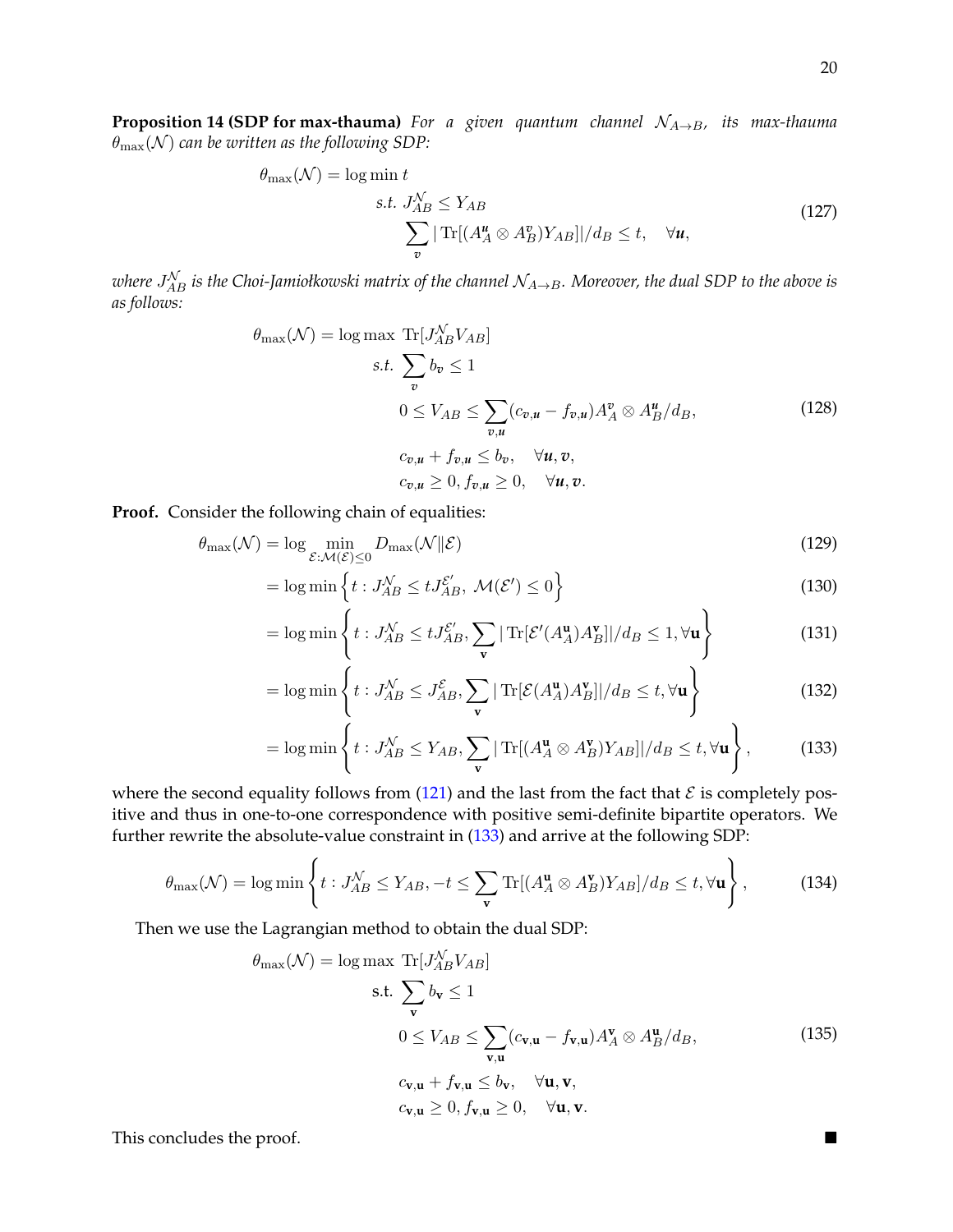**Corollary 15 (Max-thauma vs. mana)** *For a quantum channel*  $N_{A\rightarrow B}$ *, its max-thauma does not exceed its mana:*

$$
\theta_{\max}(\mathcal{N}) \le \mathcal{M}(\mathcal{N}).\tag{136}
$$

**Proof.** The proof is a direct consequence of the primal formulation in [\(127\)](#page-19-1). By setting  $Y_{AB} = J_{AB}^{\mathcal{N}}$ , we find that

$$
\theta_{\max}(\mathcal{N}) \le \log \min \{ t : \max_{\mathbf{u}} \sum_{\mathbf{v}} |\operatorname{Tr}[(A_A^{\mathbf{u}} \otimes A_B^{\mathbf{v}}) J_{AB}]| / d_B \le t \} = \mathcal{M}(\mathcal{N}),\tag{137}
$$

<span id="page-20-2"></span>where the last equality follows from  $(60)$ .

**Proposition 16 (Additivity)** For two given quantum channels  $\mathcal{N}_1$  and  $\mathcal{N}_2$ , the max-thauma is additive *in the following sense:*

$$
\theta_{\max}(\mathcal{N}_1 \otimes \mathcal{N}_2) = \theta_{\max}(\mathcal{N}_1) + \theta_{\max}(\mathcal{N}_2). \tag{138}
$$

**Proof.** The idea of the proof is to utilize the primal and dual SDPs of  $\theta_{\text{max}}(\mathcal{N})$  from Proposition [14.](#page-18-3) On the one hand, suppose that the optimal solutions to the primal SDPs for  $\theta_{\rm max}(\mathcal{N}_1)$  and  $\theta_{\rm max}(\mathcal{N}_2)$ are  $\{R_1,b_{\bf v_1}\}$  and  $\{R_2,b_{\bf v_2}\}$ , respectively. It is then easy to verify that  $\{R_1\otimes R_2,b_{\bf v_1}b_{\bf v_2}\}$  is a feasible solution to the SDP of  $\theta_{\text{max}}(\mathcal{N}_1 \otimes \mathcal{N}_2)$ . Thus,

$$
\theta_{\max}(\mathcal{N}_1 \otimes \mathcal{N}_2) \ge \log \text{Tr}[(J_{A_1B_1}^{\mathcal{N}_1} \otimes J_{A_2B_2}^{\mathcal{N}_2})(R_1 \otimes R_2)] = \theta_{\max}(\mathcal{N}_1) + \theta_{\max}(\mathcal{N}_2). \tag{139}
$$

On the other hand, considering Eq. [\(119\)](#page-18-4), suppose that the optimal solutions for  $\mathcal{N}_1$  and  $\mathcal{N}_2$  are  $\mathcal{E}_1$  and  $\mathcal{E}_2$ , respectively. Noting that  $\mathcal{M}(\mathcal{E}_1 \otimes \mathcal{E}_2) = \mathcal{M}(\mathcal{E}_1) + \mathcal{M}(\mathcal{E}_2) \leq 0$ , and employing [\(121\)](#page-18-2) and the additivity of the max-relative entropy, we find that

$$
\theta_{\max}(\mathcal{N}_1 \otimes \mathcal{N}_2) \le D_{\max}(\mathcal{N}_1 \otimes \mathcal{N}_2 \| \mathcal{E}_1 \otimes \mathcal{E}_2)
$$
\n(140)

$$
=\theta_{\max}(\mathcal{N}_1)+\theta_{\max}(\mathcal{N}_2). \tag{141}
$$

This concludes the proof.

The following lemma is essential to establishing subadditivity of max-thauma of channels with respect to serial composition, as stated in Proposition [18](#page-21-0) below. We suspect that Lemma [17](#page-20-0) will find wide use in general resource theories beyond the magic resource theory considered in this paper. For example, it leads to an alternative proof of [\[8,](#page-39-8) Proposition 17].

<span id="page-20-0"></span>**Lemma 17 (Subadditivity of max-divergence of channels)** *Given completely positive maps*  $\mathcal{N}_{A\rightarrow B}^1$ ,  $\mathcal{N}_{B\to C}^2$ ,  $\mathcal{E}_{A\to B}^1$ , and  $\mathcal{E}_{B\to C}^2$ , the following subadditivity inequality, with respect to serial compositions, holds *for the max-channel divergence of* [\(120\)](#page-18-1)*–*[\(121\)](#page-18-2)*:*

$$
D_{\max}(\mathcal{N}_2 \circ \mathcal{N}_1 \| \mathcal{E}_2 \circ \mathcal{E}_1) \le D_{\max}(\mathcal{N}_1 \| \mathcal{E}_1) + D_{\max}(\mathcal{N}_2 \| \mathcal{E}_2),\tag{142}
$$

where we have made the abbreviations  $\mathcal{N}_1\equiv\mathcal{N}_{A\to B}^1$ ,  $\mathcal{N}_2\equiv\mathcal{N}_{B\to C}^2$ ,  $\mathcal{E}_1\equiv\mathcal{E}_{A\to B}^1$ , and  $\mathcal{E}_2\equiv\mathcal{E}_{B\to C}^2$ .

**Proof.** Recall the "data-processed triangle inequality" from [\[25\]](#page-40-18):

<span id="page-20-1"></span>
$$
D_{\max}(\mathcal{P}(\rho)\|\omega) \le D_{\max}(\rho\|\sigma) + D_{\max}(\mathcal{P}(\sigma)\|\omega),\tag{143}
$$

$$
\blacksquare
$$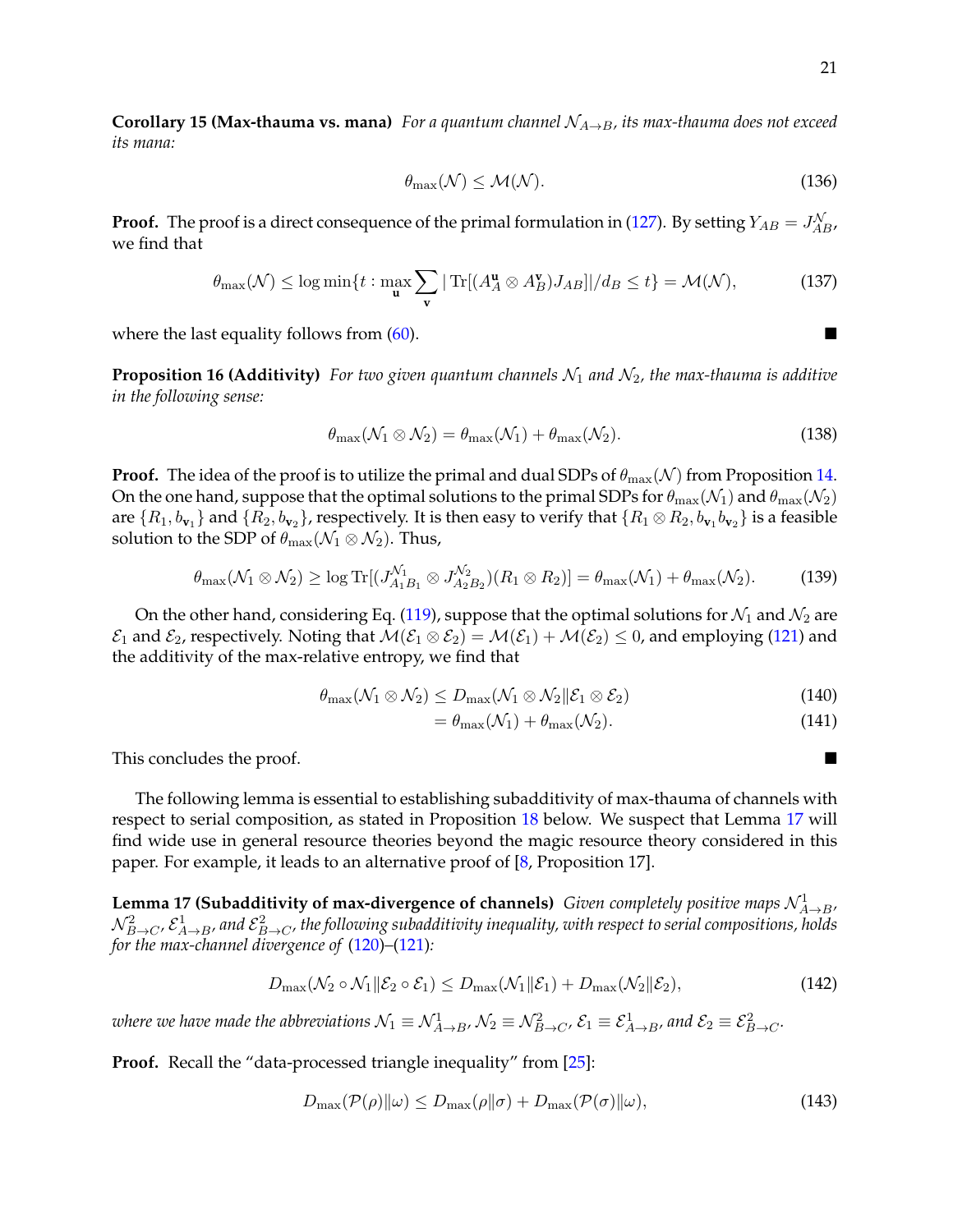which holds for P a positive map and  $\rho$ ,  $\omega$ , and  $\sigma$  positive semi-definite operators. Note that one can in fact see this as a consequence of the submultiplicativity of the operator norm and the data-processing inequality of max-relative entropy for positive maps:

$$
D_{\max}(\mathcal{P}(\rho)\|\omega) = 2\log\left\|\omega^{-1/2}[\mathcal{P}(\rho)]^{1/2}\right\|_{\infty} \tag{144}
$$

$$
= 2\log \left\| \omega^{-1/2} [\mathcal{P}(\sigma)]^{1/2} [\mathcal{P}(\sigma)]^{-1/2} [\mathcal{P}(\rho)]^{1/2} \right\|_{\infty} \tag{145}
$$

$$
\leq 2\log\left\|\omega^{-1/2}[\mathcal{P}(\sigma)]^{1/2}\right\|_{\infty}\cdot\left\|[\mathcal{P}(\sigma)]^{-1/2}[\mathcal{P}(\rho)]^{1/2}\right\|_{\infty} \tag{146}
$$

$$
= 2\log \left\| \omega^{-1/2} [\mathcal{P}(\sigma)]^{1/2} \right\|_{\infty} + 2\log \left\| [\mathcal{P}(\sigma)]^{-1/2} [\mathcal{P}(\rho)]^{1/2} \right\|_{\infty}
$$
(147)

$$
=D_{\max}(\mathcal{P}(\rho)\|\mathcal{P}(\sigma)) + D_{\max}(\mathcal{P}(\sigma)\|\omega)
$$
\n(148)

$$
\leq D_{\max}(\rho \|\sigma) + D_{\max}(\mathcal{P}(\sigma)\|\omega). \tag{149}
$$

Let us pick

<span id="page-21-1"></span>
$$
\mathcal{P} = \mathrm{id} \otimes \mathcal{N}_2, \quad \rho = (\mathrm{id} \otimes \mathcal{N}_1)(\Phi), \quad \sigma = (\mathrm{id} \otimes \mathcal{E}_1)(\Phi), \quad \omega = (\mathrm{id} \otimes \mathcal{E}_2)(\sigma), \tag{150}
$$

where  $\Phi$  denotes the maximally entangled state. We find that

$$
D_{\max}(\mathcal{N}_2\circ\mathcal{N}_1\|\mathcal{E}_2\circ\mathcal{E}_1)
$$

$$
=D_{\max}((\mathrm{id}\otimes(\mathcal{N}_2\circ\mathcal{N}_1))(\Phi)\|(\mathrm{id}\otimes(\mathcal{E}_2\circ\mathcal{E}_1))(\Phi))\tag{151}
$$

$$
\leq D_{\max}((\mathrm{id}\otimes\mathcal{N}_1)(\Phi)\|(\mathrm{id}\otimes\mathcal{E}_1)(\Phi)) + D_{\max}((\mathrm{id}\otimes(\mathcal{N}_2\circ\mathcal{E}_1))(\Phi)\|(\mathrm{id}\otimes(\mathcal{E}_2\circ\mathcal{E}_1))(\Phi))\tag{152}
$$

$$
\leq D_{\max}(\mathcal{N}_1 \| \mathcal{E}_1) + D_{\max}(\mathcal{N}_2 \| \mathcal{E}_2). \tag{153}
$$

The first equality follows from [\(121\)](#page-18-2). The first inequality follows from [\(143\)](#page-20-1) with the choices in [\(150\)](#page-21-1). The second inequality follows because  $D_{\text{max}}((id \otimes \mathcal{N}_1)(\Phi) || (id \otimes \mathcal{E}_1)(\Phi)) = D_{\text{max}}(\mathcal{N}_1 || \mathcal{E}_1)$ , as a consequence of [\(121\)](#page-18-2), and the channel divergence  $D_{\text{max}}(\mathcal{N}_2|\mathcal{E}_2)$  involves an optimization over all bipartite input states, one of which is  $(id \otimes \mathcal{E}_1)(\Phi)$ .

**Remark 3** *The proof above applies to any divergence that obeys the data-processed triangle inequality, which includes the Hilbert* α*-divergences of [\[17\]](#page-40-15), as discussed in [\[8,](#page-39-8) Appendix A].*

<span id="page-21-0"></span>**Proposition 18 (Subadditivity)** For two given quantum channels  $\mathcal{N}_1$  and  $\mathcal{N}_2$ , the max-thauma is sub*additive in the following sense:*

$$
\theta_{\max}(\mathcal{N}_2 \circ \mathcal{N}_1) \le \theta_{\max}(\mathcal{N}_1) + \theta_{\max}(\mathcal{N}_2). \tag{154}
$$

**Proof.** This is a direct consequence of Lemma [17](#page-20-0) above. Let  $\mathcal{E}_i$  be the completely positive map satisfying  $\mathcal{M}(\mathcal{E}_i) \leq 0$  and that is optimal for  $\mathcal{N}_i$  with respect to the max-thauma  $\theta_{\text{max}}$ , for  $i \in \{1, 2\}$ . Then applying Lemma [17,](#page-20-0) we find that

$$
D_{\max}(\mathcal{N}_2 \circ \mathcal{N}_1 \| \mathcal{E}_2 \circ \mathcal{E}_1) \le D_{\max}(\mathcal{N}_1 \| \mathcal{E}_1) + D_{\max}(\mathcal{N}_2 \| \mathcal{E}_2)
$$
\n(155)

$$
=\theta_{\max}(\mathcal{N}_1)+\theta_{\max}(\mathcal{N}_2),\tag{156}
$$

The equality follows from the assumption that  $\mathcal{E}_i$  is the completely positive map satisfying  $\mathcal{M}(\mathcal{E}_i) \leq 0$ , which is optimal for  $\mathcal{N}_i$  with respect to the max-thauma  $\theta_{\text{max}}$ , for  $i \in \{1, 2\}$ .

Given that, by assumption,  $\mathcal{M}(\mathcal{E}_i) \leq 0$  for  $i \in \{1,2\}$ , it follows from Proposition [6](#page-12-1) that  $M(\mathcal{E}_2 \circ \mathcal{E}_1) \leq 0$ . Since the max-thauma involves an optimization over all completely positive maps  $\mathcal E$  satsifying  $\mathcal M(\mathcal E)\leq 0$ , we conclude that

$$
\theta_{\max}(\mathcal{N}_2 \circ \mathcal{N}_1) \le D_{\max}(\mathcal{N}_2 \circ \mathcal{N}_1 \| \mathcal{E}_2 \circ \mathcal{E}_1) \le \theta_{\max}(\mathcal{N}_1) + \theta_{\max}(\mathcal{N}_2),\tag{157}
$$

<span id="page-21-2"></span>which is the statement of the proposition.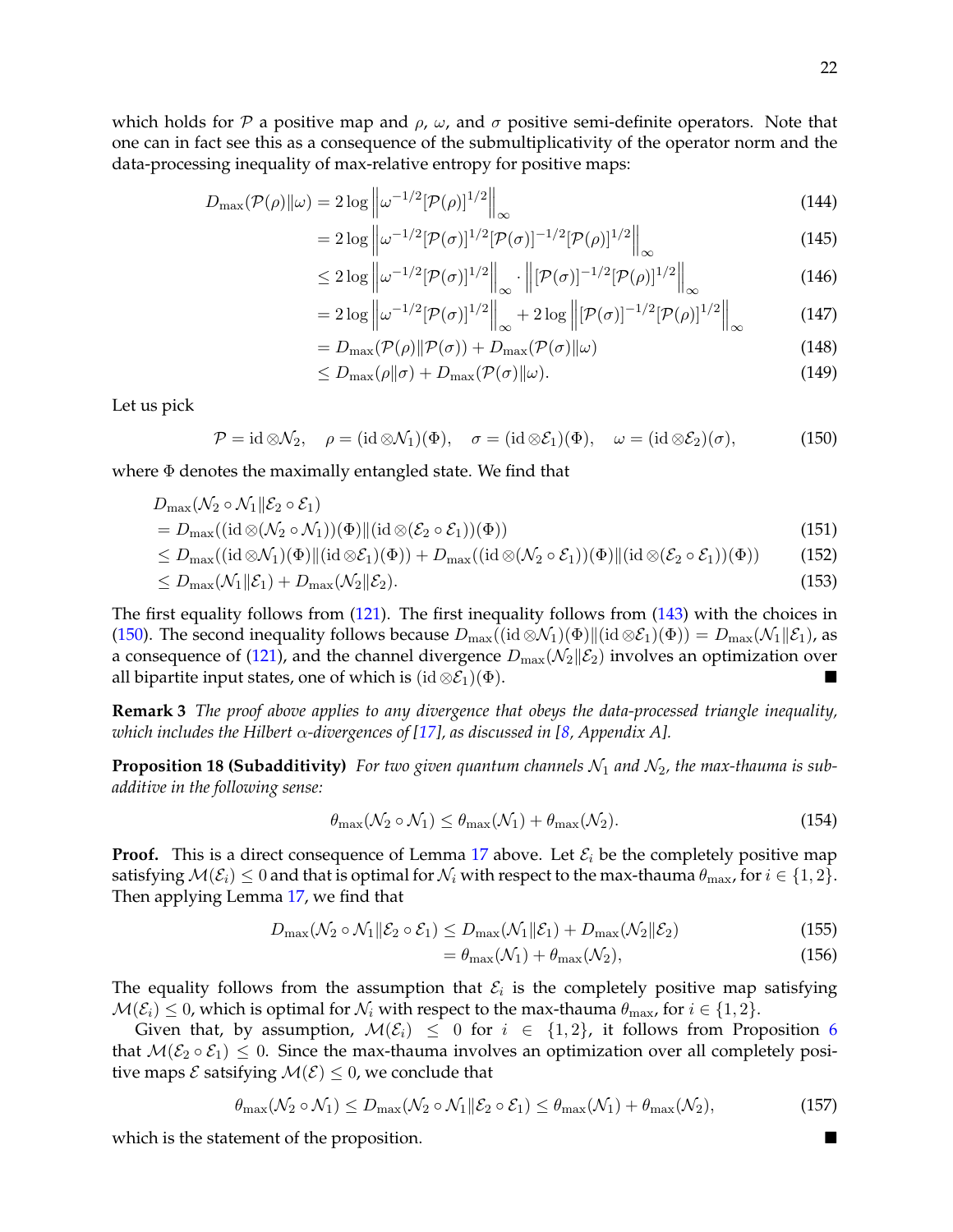**Proposition 19 (Amortization inequality)** *For any quantum channel*  $N_{A\rightarrow B}$ *, the following inequality holds*

<span id="page-22-1"></span><span id="page-22-0"></span>
$$
\sup_{\rho_A} [\theta_{\max}(\mathcal{N}_{A \to B}(\rho_A)) - \theta_{\max}(\rho_A)] \le \theta_{\max}(\mathcal{N}), \tag{158}
$$

*with the optimization performed over input states*  $ρ_A$ *. Moreover, the following inequality also holds* 

$$
\sup_{\rho_{RA}}[\theta_{\max}((\mathrm{id}_R \otimes \mathcal{N})(\rho_{RA})) - \theta_{\max}(\rho_{RA})] \le \theta_{\max}(\mathcal{N}_{A \to B}). \tag{159}
$$

**Proof.** The inequality in [\(158\)](#page-22-0) is a direct consequence of reduction to states (Proposition [122\)](#page-18-5) and subadditivity of max-thauma with respect to serial compositions (Proposition [18\)](#page-21-0). Indeed, letting  $\mathcal{N}'$  be a replacer channel that prepares the state  $\rho_A$ , we find that

$$
\theta_{\max}(\mathcal{N}(\rho_A)) = \theta_{\max}(\mathcal{N} \circ \mathcal{N}') \le \theta_{\max}(\mathcal{N}) + \theta_{\max}(\mathcal{N}') = \theta_{\max}(\mathcal{N}) + \theta_{\max}(\rho_A). \tag{160}
$$

for all input states  $\rho_A$ , from which we conclude [\(158\)](#page-22-0).

To arrive at the inequality in [\(159\)](#page-22-1), we make the substitution  $\mathcal{N} \to id \otimes \mathcal{N}$ , apply the above reasoning, the additivity in Proposition [16,](#page-20-2) and the fact that the identity channel is free (CPWP), to conclude that the following holds for all input states  $\rho_{RA}$ 

$$
\theta_{\max}((\mathrm{id}_R \otimes \mathcal{N}_{A \to B})(\rho_{RA})) - \theta_{\max}(\rho_{RA}) \le \theta_{\max}(\mathrm{id} \otimes \mathcal{N}) = \theta_{\max}(\mathrm{id}) + \theta_{\max}(\mathcal{N}) = \theta_{\max}(\mathcal{N}), \tag{161}
$$

from which we conclude [\(159\)](#page-22-1).

To summarize, the properties of  $\theta_{\text{max}}(\mathcal{N})$  are as follows:

- 1. Reduction to states:  $\theta_{\text{max}}(\mathcal{N}) = \theta_{\text{max}}(\sigma)$  when the channel  $\mathcal N$  is a replacer channel, acting as  $\mathcal{N}(\rho) = \text{Tr}[\rho]\sigma$  for an arbitrary input state  $\rho$ , where  $\sigma$  is a state.
- 2. Monotonicity of  $\theta_{\text{max}}(\mathcal{N})$  under CPWP superchannels (including completely stabilizerpreserving superchannels).
- 3. Additivity under tensor products of channels:  $\theta_{\text{max}}(\mathcal{N}_1 \otimes \mathcal{N}_2) = \theta_{\text{max}}(\mathcal{N}_1) + \theta_{\text{max}}(\mathcal{N}_2)$ .
- 4. Subadditivity under serial composition of channels:  $\theta_{\text{max}}(\mathcal{N}_2 \circ \mathcal{N}_1) \leq \theta_{\text{max}}(\mathcal{N}_1) + \theta_{\text{max}}(\mathcal{N}_2)$ .
- 5. Faithfulness:  $\mathcal{N} \in \text{CPWP}$  if and only if  $\theta_{\text{max}}(\mathcal{N}) = 0$ .
- 6. Amortization inequality:  $\sup_{\rho_{RA}} \theta_{\text{max}}((id_R \otimes \mathcal{N})(\rho_{RA})) \theta_{\text{max}}(\rho_{RA}) \leq \theta_{\text{max}}(\mathcal{N}).$

**Remark 4** *Due to the subadditivity inequality in Proposition [18,](#page-21-0) the additivity identity in Proposition [16,](#page-20-2) and faithfulness in* [\(124\)](#page-18-6)*, the following identities hold*

$$
\theta_{\max}(\mathcal{N}_1) = \sup_{\mathcal{N}_2} \theta_{\max}([\text{id} \otimes \mathcal{N}_1] \circ \mathcal{N}_2) - \theta_{\max}(\mathcal{N}_2),\tag{162}
$$

$$
\theta_{\max}(\mathcal{N}_1) = \sup_{\mathcal{N}_2} \theta_{\max}(\mathcal{N}_2 \circ [\text{id} \otimes \mathcal{N}_1]) - \theta_{\max}(\mathcal{N}_2),\tag{163}
$$

$$
\theta_{\max}(\mathcal{N}_1) = \sup_{\mathcal{N}_2, \mathcal{N}_3} \theta_{\max}(\mathcal{N}_2 \circ [\mathrm{id} \otimes \mathcal{N}_1] \circ \mathcal{N}_3) - \theta_{\max}(\mathcal{N}_2) - \theta_{\max}(\mathcal{N}_3),\tag{164}
$$

*which have the interpretation that amortization in terms of arbitrary pre- and post-processing does not increase the max-thauma of a quantum channel.*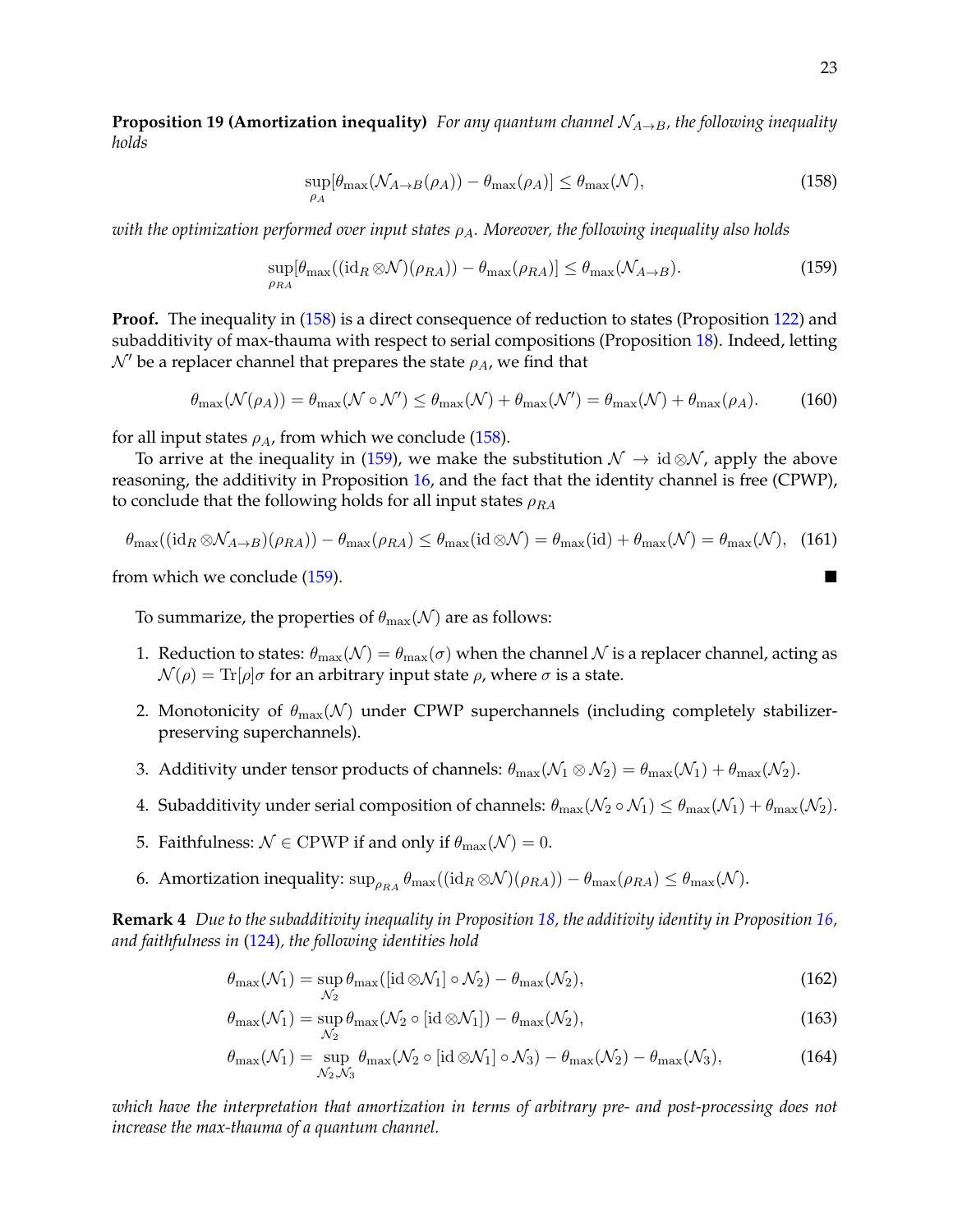#### <span id="page-23-0"></span>**IV. DISTILLING MAGIC FROM QUANTUM CHANNELS**

#### <span id="page-23-1"></span>**A. Amortized magic**

Since many physical tasks relate to quantum channels and time evolution rather than directly to quantum states, it is of interest to consider the non-stabilizer properties of quantum channels. Now having established suitable measures to quantify the magic of quantum channels, it is natural to figure out the ability of a quantum channel to generate magic from input quantum states. Let us begin by defining the amortized magic of a quantum channel:

**Definition 6 (Amortized magic)** *The amortized magic of a quantum channel*  $\mathcal{N}_{A\rightarrow B}$  *is defined relative to a magic measure* m(·) *via the following formula:*

$$
m^{\mathcal{A}}(\mathcal{N}) := \sup_{\rho_{RA}} m((\mathrm{id}_R \otimes \mathcal{N})(\rho_{RA})) - m(\rho_{RA}).
$$
\n(165)

*The strict amortized magic of a quantum channel is defined as*

$$
\widetilde{m}^{\mathcal{A}}(\mathcal{N}) := \sup_{\rho_{RA} \in \text{Stab}} m((\mathrm{id}_R \otimes \mathcal{N})(\rho_{RA})).
$$
\n(166)

That is, the amortized magic is defined as the largest increase in magic that a quantum channel can realize after it acts on an arbitrary input quantum state. The strict amortized magic is defined by finding the largest amount of magic that a quantum channel can realize when a stabilizer state is given to it as an input. Such amortized measures of resourcefulness of quantum channels were previously studied in the resource theories of quantum coherence (e.g., [\[6,](#page-39-9) [31,](#page-40-17) [36,](#page-40-19) [59\]](#page-41-17)) and quantum entanglement (e.g.,  $[7, 55, 58, 80, 92]$  $[7, 55, 58, 80, 92]$  $[7, 55, 58, 80, 92]$  $[7, 55, 58, 80, 92]$  $[7, 55, 58, 80, 92]$  $[7, 55, 58, 80, 92]$  $[7, 55, 58, 80, 92]$  $[7, 55, 58, 80, 92]$  $[7, 55, 58, 80, 92]$ ). They have been considered in the context of an arbitrary resource theory in [\[55,](#page-41-18) Section 7].

**Proposition 20** *Given a quantum channel*  $N_{A\rightarrow B}$ *, the following inequalities hold* 

$$
\mathcal{M}^{\mathcal{A}}(\mathcal{N}) \coloneqq \sup_{\rho_{RA}} \mathcal{M}((\mathrm{id}_{R} \otimes \mathcal{N}_{A \to B})(\rho_{RA})) - \mathcal{M}(\rho_{RA}) \le \mathcal{M}(\mathcal{N}), \tag{167}
$$

$$
\theta_{\max}^{\mathcal{A}}(\mathcal{N}) \coloneqq \sup_{\rho_{RA}} \theta_{\max}((\mathrm{id}_R \otimes \mathcal{N}_{A \to B})(\rho_{RA})) - \theta_{\max}(\rho_{RA}) \le \theta_{\max}(\mathcal{N}). \tag{168}
$$

**Proof.** These statements are an immediate consequence of the amortization inequality for  $\mathcal{M}(\rho)$ and  $\theta_{\text{max}}(\rho)$  given in Propositions [8](#page-13-0) and [19,](#page-21-2) respectively.

#### <span id="page-23-2"></span>**B. Distillable magic of a quantum channel**

The most general protocol for distilling some resource by means of a quantum channel  $\mathcal N$ employs *n* invocations of the channel  $N$  interleaved by free channels [\[55,](#page-41-18) Section 7]. In our case, the resource of interest is magic, and here we take the free channels to be the CPWP channels discussed in Section [III A.](#page-6-3) In such a protocol, the instances of the channel  $\mathcal N$  are invoked one at a time, and we can integrate all CPWP channels between one use of  $N$  and the next into a single CPWP channel, since the CPWP channels are closed under composition. The goal of such a protocol is to distill magic states from the channel.

In more detail, the most general protocol for distilling magic from a quantum channel proceeds as follows: one starts by preparing the systems  $R_1A_1$  in a state  $\rho_{R_1A_1}^{(1)}$  with non-negative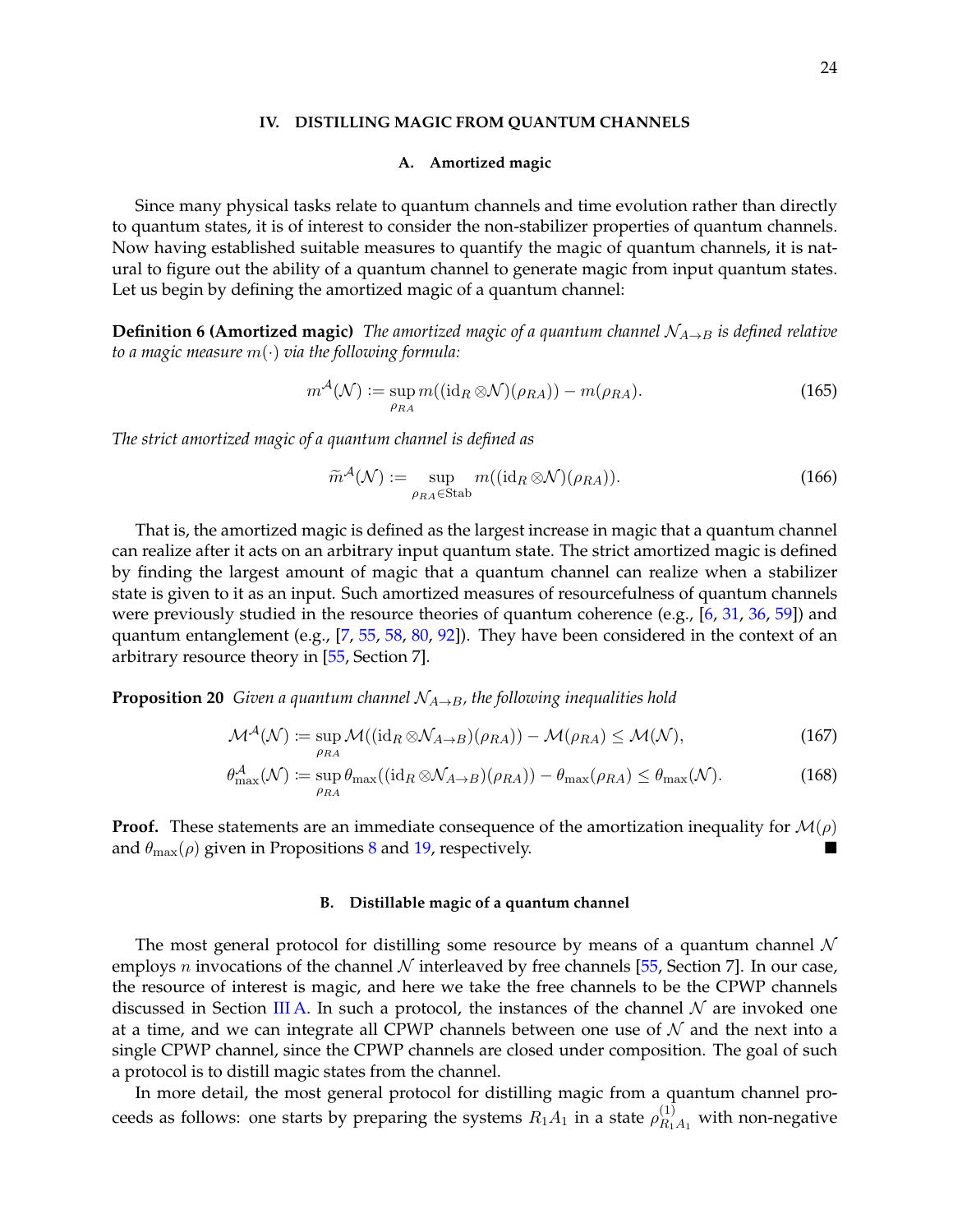

<span id="page-24-0"></span>FIG. 2: The most general protocol for distilling magic from a quantum channel.

Wigner function, by employing a free CPWP channel  $\mathcal{F}_{\emptyset}^{(1)}$  $\chi^{(1)}_{\emptyset \rightarrow R_1 A_1}$ , then applies the channel  $\mathcal{N}_{A_1 \rightarrow B_1 A_2}$ followed by a CPWP channel  $\mathcal{F}_{R_1}^{(2)}$  $R_1R_1 \rightarrow R_2A_2$ , resulting in the state

$$
\rho_{R_2A_2}^{(2)} := \mathcal{F}_{R_1B_1 \to R_2A_2}^{(2)}((\text{id}_{R_1} \otimes \mathcal{N}_{A_1 \to B_1})(\rho_{R_1A_1}^{(1)})).
$$
\n(169)

Continuing the above steps, given state  $\rho_{B_i}^{(i)}$  $R_{i}^{(i)}$  after the action of  $i-1$  invocations of the channel  $\mathcal{N}_{A\rightarrow B}$  and interleaved CPWP channels, we apply the channel  $\mathcal{N}_{A_i\rightarrow B_i}$  and the CPWP channel  ${\cal F}^{(i+1)}_{B+B+}$  $R_i R_i \rightarrow R_{i+1} A_{i+1}$ , obtaining the state

$$
\rho_{R_{i+1}A_{i+1}}^{(i+1)} := \mathcal{F}_{R_iB_i \to R_{i+1}A_{i+1}}^{(i+1)}((\mathrm{id}_{R_i} \otimes \mathcal{N}_{A_i \to B_i})(\rho_{R_iA_i}^{(i)})). \tag{170}
$$

After *n* invocations of the channel  $\mathcal{N}_{A\to B}$  have been made, the final free CPWP channel  $\mathcal{F}^{(n+1)}_{B_nB_n}$  $R_nB_n \rightarrow S$ produces a state  $\omega_S$  on system S, defined as

$$
\omega_S \coloneqq \mathcal{F}_{R_n B_n \to S}^{(n+1)}(\rho_{R_n A_n}^{(n)}). \tag{171}
$$

Such a protocol is depicted in Figure [2.](#page-24-0)

Fix  $\varepsilon \in [0,1]$  and  $k \in \mathbb{N}$ . The above procedure is an  $(n, k, \varepsilon)$   $\psi$ -magic distillation protocol with rate  $k/n$  and error  $\varepsilon$ , if the state  $\omega_S$  has a high fidelity with k copies of the target magic state  $\psi$ ,

$$
\langle \psi |^{\otimes k} \omega_S | \psi \rangle^{\otimes k} \ge 1 - \varepsilon. \tag{172}
$$

A rate R is achievable for  $\psi$ -magic state distillation from the channel N, if for all  $\varepsilon \in (0,1], \delta > 0$ 0, and sufficiently large *n*, there exists an  $(n, n(R - \delta), \varepsilon)$   $\psi$ -magic state distillation protocol of the above form. The  $\psi$ -distillable magic of the channel N is defined to be the supremum of all achievable rates and is denoted by  $C_{\psi}(\mathcal{N})$ .

A common choice for a non-Clifford gate is the T-gate. The qutrit T gate [\[49\]](#page-41-20) is given by

$$
T = \begin{pmatrix} \xi & 0 & 0 \\ 0 & 1 & 0 \\ 0 & 0 & \xi^{-1} \end{pmatrix},
$$
\n(173)

where  $\xi = e^{2\pi i/9}$  is a primitive ninth root of unity. The  $T$  gate leads to the  $T$  magic state

$$
|T\rangle := T|+\rangle,\tag{174}
$$

by inputting the stabilizer state  $|+\rangle$  to the T gate. Furthermore, by the method of state injection [\[41,](#page-41-21) [100\]](#page-43-0), one can generate a T gate by acting with stabilizer operations on the T state  $|T\rangle$ .

In what follows, we use quantum hypothesis testing to establish an upper bound on the rate at which one can distill qutrit T states. The proof follows the general method in [\[7,](#page-39-10) Theorem 1] and [\[6,](#page-39-9) Theorem 1], which was later generalized to an arbitrary resource theory in [\[55,](#page-41-18) Section 7].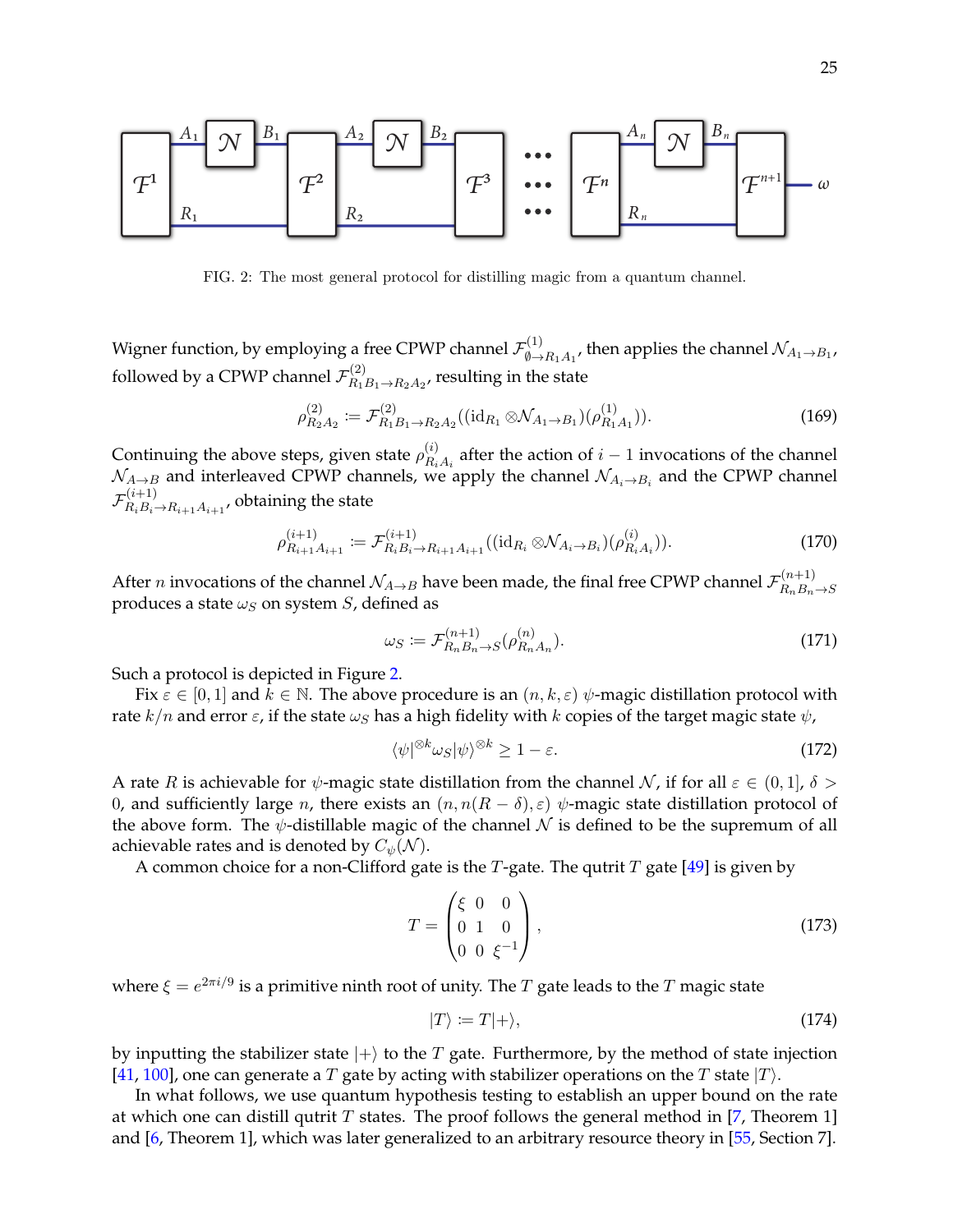**Proposition 21** *Given a quantum channel N, the following upper bound holds for the rate*  $R = k/n$  *of an* (n, k, ε) T*-magic distillation protocol:*

$$
R \le \frac{1}{\log(1 + 2\sin(\pi/18))} \left(\theta_{\max}(\mathcal{N}) + \frac{\log(1/[1-\varepsilon])}{n}\right). \tag{175}
$$

*Consequently, the following upper bound holds for the T-distillable magic of a quantum channel N:* 

$$
C_T(\mathcal{N}) \le \frac{\theta_{\text{max}}(\mathcal{N})}{\log(1 + 2\sin(\pi/18))}.
$$
\n(176)

**Proof.** Consider an arbitrary  $(n, k, \varepsilon)$  T-magic state distillation protocol of the form described previously. Such a protocol uses the channel  $n$  times, starting from the state  $\rho_{R_1A_1}^{(1)}$  with nonnegative Wigner function and generating  $\rho_{R_2}^{(2)}$  $\frac{(2)}{R_2 A_2}, \ldots, \rho_{R_n}^{(n)}$  $R_{n}^{(n)}$ , and  $\omega_{S}$  step by step along the way, such that the final state  $\omega_S$  has fidelity  $1-\varepsilon$  with  $|T\rangle^{\otimes k}$ , where  $|T\rangle=T|+\rangle$  is the corresponding magic state of the  $T$  gate. By assumption, it follows that

$$
\operatorname{Tr}[|T\rangle\langle T|^{\otimes k}\omega_{S}]\geq 1-\varepsilon,\tag{177}
$$

while the result in [\[93\]](#page-43-1) implies that

$$
\operatorname{Tr}[|T\rangle\langle T|^{\otimes k}\sigma_{S}] \le (1 + 2\sin(\pi/18))^{-k} \tag{178}
$$

for all  $\sigma_S \in W$  with the same dimension as  $\omega_S$ . Applying the data processing inequality for the max-relative entropy, with respect to the measurement channel

$$
(\cdot) \to \text{Tr}[|T\rangle\langle T|^{\otimes k}(\cdot)]|0\rangle\langle 0| + \text{Tr}[(I^{\otimes k} - |T\rangle\langle T|^{\otimes k})(\cdot)]|1\rangle\langle 1|,\tag{179}
$$

we find that

$$
\theta_{\max}(\omega_S) \ge \log[(1-\varepsilon)(1+2\sin(\pi/18))^k] \tag{180}
$$

$$
\geq \log(1 - \varepsilon) + k \log(1 + 2\sin(\pi/18)).\tag{181}
$$

Moreover, by labeling  $\omega_S$  as  $\rho^{(n+1)}$ , we find that

$$
\theta_{\max}(\rho^{(n+1)}) = \sum_{j=1}^{n} [\theta_{\max}(\rho^{(j+1)}) - \theta_{\max}(\rho^{(j)})]
$$
\n(182)

$$
= \sum_{j=1}^{n} [\theta_{\max}((\mathcal{F}^{(j+1)} \circ [\mathrm{id} \otimes \mathcal{N}])(\rho^{(j)})) - \theta_{\max}(\rho^{(j)})] \tag{183}
$$

$$
\leq \sum_{j=1}^{n} [\theta_{\max}([\text{id}\otimes\mathcal{N}](\rho^{(j)})) - \theta_{\max}(\rho^{(j)})] \tag{184}
$$

$$
\leq n\theta_{\max}(\mathcal{N}).\tag{185}
$$

The first equality follows because  $\theta_{\max}(\rho^{(1)})=0$  and by adding and subtracting terms. The first inequality follows because the max-thauma of a state does not increase under the action of a CPWP channel. The last inequality follows from applying Proposition [19.](#page-21-2)

Hence,

$$
n\theta_{\max}(\mathcal{N}) \ge \log(1-\varepsilon) + k\log(1+2\sin(\pi/18)),\tag{186}
$$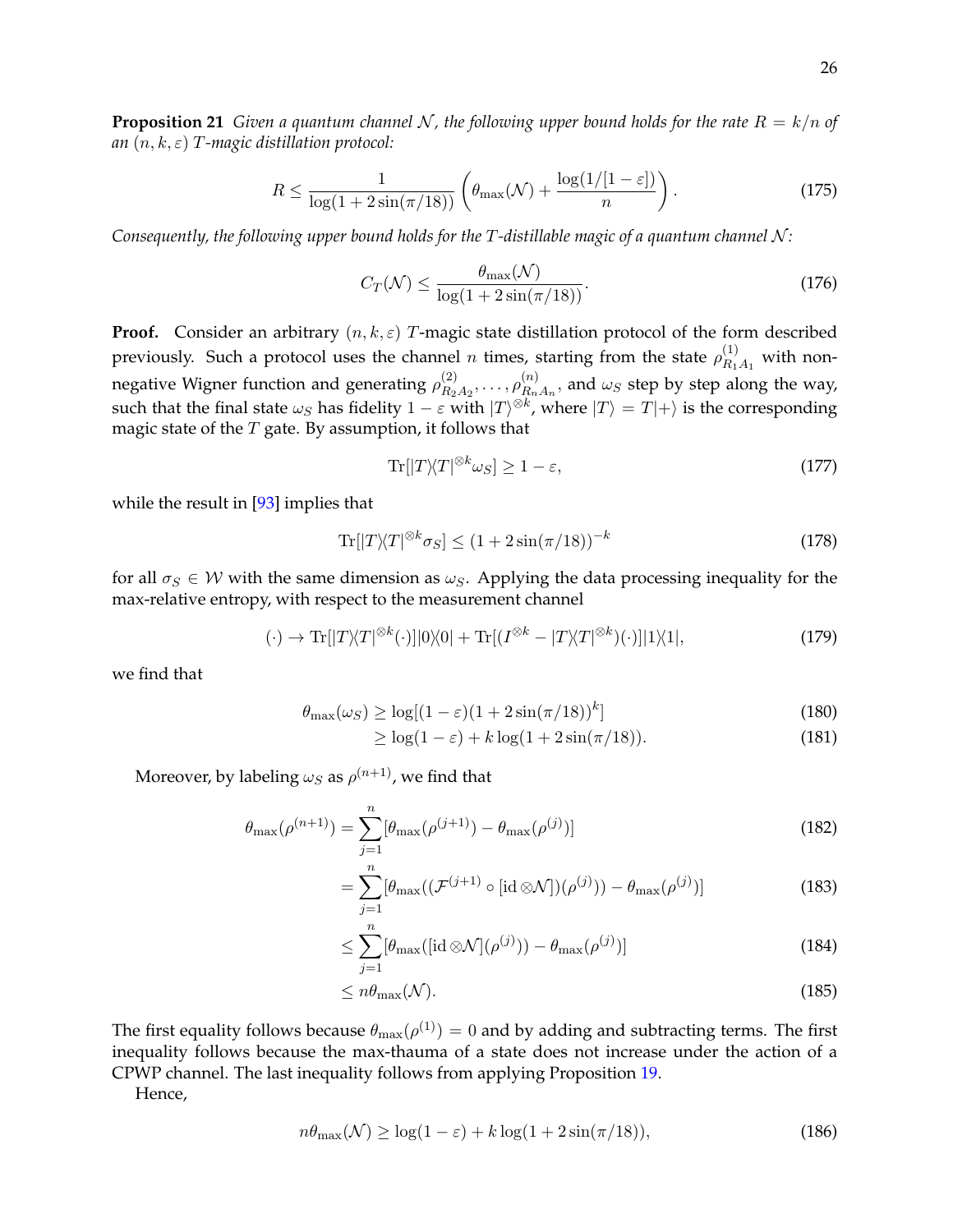which implies that

$$
R = k/n \le \frac{1}{\log(1 + 2\sin(\pi/18))} \left(\theta_{\max}(\mathcal{N}) + \frac{\log(1/[1-\varepsilon])}{n}\right). \tag{187}
$$

This concludes the proof.

We note here that one could also use the subadditivity inequality in Proposition [18](#page-21-0) to establish the above result. We further note here that similar results in terms of max-relative entropies have been found in the context of other resource theories. Namely, a channel's max-relative entropy of entanglement is an upper bound on its distillable secret key when assisted by LOCC channels [\[25\]](#page-40-18), the max-Rains information of a quantum channel is an upper bound on its distillable entangle-ment when assisted by completely PPT preserving channels [\[9\]](#page-39-11), and the max-k-unextendibility of a quantum channel is an upper bound on its distillable entanglement when assisted by  $k$ extendible channels [\[54\]](#page-41-22).

#### <span id="page-26-0"></span>**C. Injectable quantum channel**

In any resource theory of quantum channels, it tends to simplify for those channels that can be implemented by the action of a free channel on the tensor product of the channel input state and a resourceful state [\[55,](#page-41-18) Section 7] and [\[97,](#page-43-6) Section 6]. The situation is no different for the resource theory of magic channels. In fact, particular channels with the aforementioned structure have been considered for a long time in the context of magic states, via the method of state injection [\[41,](#page-41-21) [100\]](#page-43-0). Here we formally define an injectable channel as follows:

**Definition 7 (Injectable channel)** *A quantum channel* N *is called injectable with associated resource state*  $\omega_C$  *if there exists a CPWP channel*  $\Lambda_{AC\rightarrow B}$  *such that the following equality holds for all input states* ρA*:*

$$
\mathcal{N}_{A \to B}(\rho_A) = \Lambda_{AC \to B}(\rho_A \otimes \omega_C). \tag{188}
$$

The notion of a resource-seizable channel was introduced in  $[8, 97]$  $[8, 97]$  $[8, 97]$ , and here we consider the application of this notion in the context of magic resource theory:

**Definition 8 (Resource-seizable channel)** *Let*  $\mathcal{N}_{A\rightarrow B}$  *be an injectable channel with associated resource*  $s$ tate  $\omega_C$ . The channel  ${\cal N}$  is resource-seizable if there exists a free state  $\kappa_{RA}^{\rm pre}$  with non-negative Wigner function and a post-processing free CPWP channel  $\mathcal{F}_{RB-}^{\text{post}}$  $R_{BB\rightarrow C}^{post}$  such that

$$
\mathcal{F}_{RB \to C}^{post}(\mathcal{N}_{A \to B}(\kappa_{RA}^{pre})) = \omega_C.
$$
\n(189)

*In the above sense, one seizes the resource state*  $\omega_C$  *by employing free pre- and post-processing of the channel*  $\mathcal{N}_{A\rightarrow B}$ *.* 

An interesting and prominent example of an injectable channel that is also resource seizable is the channel T corresponding to the T gate. This channel T has the following action  $T(\rho) := T \rho T^{\dagger}$ on an input state  $\rho$ . This channel is injectable with associated resource state  $\omega_C = |T\rangle\langle T|$ , since one can use the method of circuit injection [\[100\]](#page-43-0) to obtain the channel T by acting on  $|T\rangle\langle T|$  with stabilizer operations. It is resource seizable because one can act on the free state  $|+\rangle\langle+|$  with the channel  $\mathcal T$  in order to seize the underlying resource state  $|T|/\mathcal T| = \mathcal T(|+\rangle\langle +|).$ 

$$
\overline{a}
$$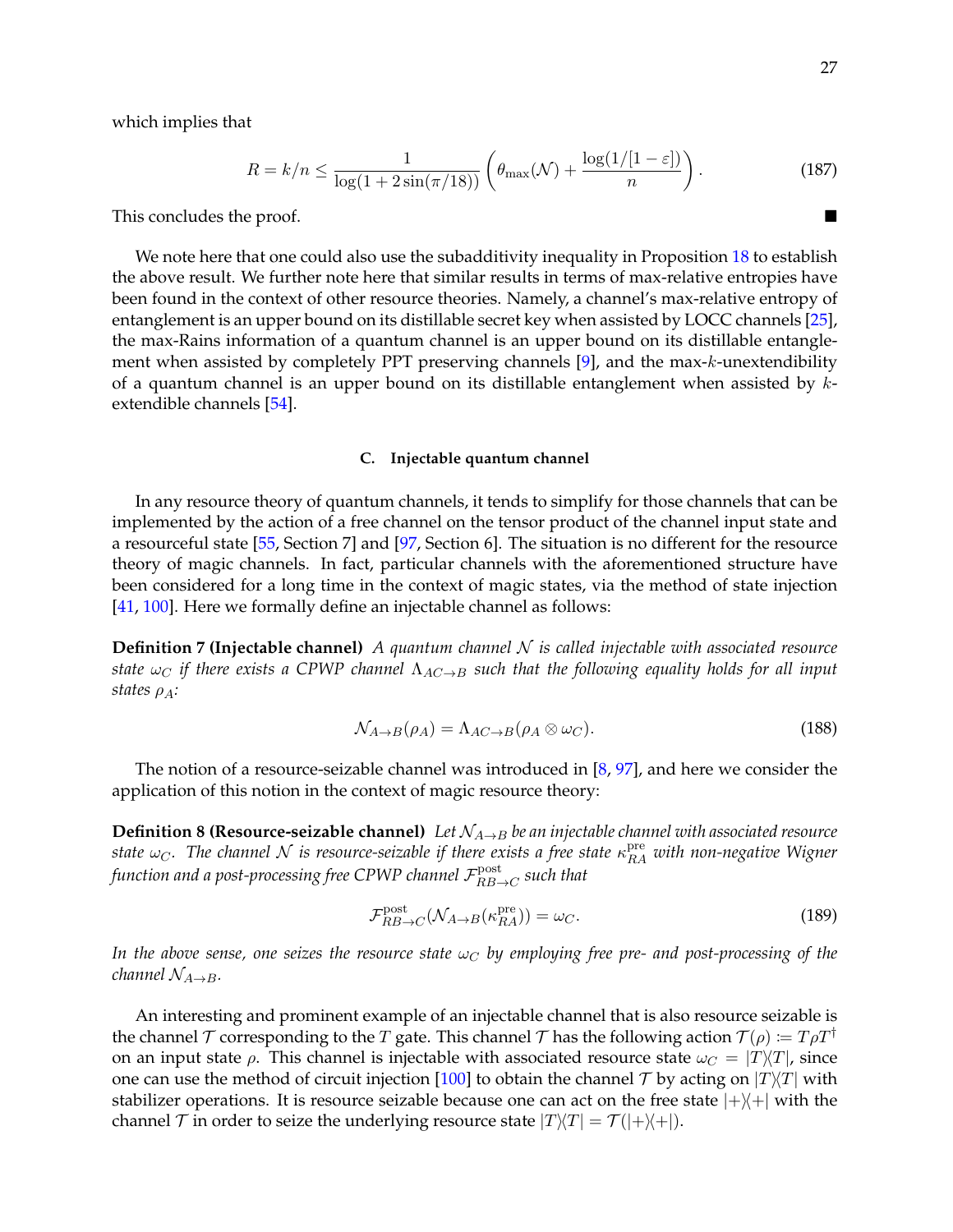As a generalization of the T channel example above, consider the channel  $\Delta^{\mathbf{p}} \circ T$ , where  $\Delta^{\mathbf{p}}$  is a dephasing channel of the form

$$
\Delta^{\mathbf{p}}(\rho) = p_0 \rho + p_1 Z \rho Z^{\dagger} + p_2 Z^2 \rho (Z^2)^{\dagger}
$$
 (190)

where  $p = (p_0, p_1, p_2)$ ,  $p_0, p_1, p_2 \ge 0$ , and  $p_0 + p_1 + p_2 = 1$ . The channel is injectable with resource state  $\Delta^{\bf p}(|T\rangle\langle T|)$ , because the same method of circuit injection leads to the channel  $\Delta^{\bf p} \circ T$  when acting on the resource state  $\Delta^{\bf p}(|T\rangle\langle T|)$ . Furthermore, the channel  $\Delta^{\bf p} \circ T$  is resource seizable because one recovers the resource state  $\Delta P(|T|/T)|$  by acting with  $\Delta P \circ T$  on the free state  $|+\rangle +|$ .

<span id="page-27-2"></span>For such injectable channels, the resource theory of magic channels simplifies in the following sense:

**Proposition 22** Let N be an injectable channel with associated resource state  $\omega_C$ . Then the following *inequalities hold*

<span id="page-27-0"></span>
$$
\mathcal{M}(\mathcal{N}) \le \mathcal{M}(\omega_C), \qquad \boldsymbol{\theta}(\mathcal{N}) \le \boldsymbol{\theta}(\omega_C), \tag{191}
$$

*where* θ *denotes the generalized thauma measures from Section [III D.](#page-14-0) If* N *is also resource seizable, then the following equalities hold*

<span id="page-27-1"></span>
$$
\mathcal{M}(\mathcal{N}) = \mathcal{M}(\omega_C), \qquad \boldsymbol{\theta}(\mathcal{N}) = \boldsymbol{\theta}(\omega_C). \tag{192}
$$

**Proof.** We first prove the first inequality in [\(191\)](#page-27-0). Consider that

$$
\mathcal{M}(\mathcal{N}) = \log \max_{\mathbf{u}} \|\mathcal{N}_{A \to B}(A_A^{\mathbf{u}})\|_{W,1} \tag{193}
$$

$$
= \log \max_{\mathbf{u}} \|\Lambda_{AC \to B}(A_A^{\mathbf{u}} \otimes \omega_C)\|_{W,1} \tag{194}
$$

$$
\leq \log \max_{\mathbf{u}} \|A_A^{\mathbf{u}} \otimes \omega_C\|_{W,1} \tag{195}
$$

$$
= \log \max_{\mathbf{u}} \|A_A^{\mathbf{u}}\|_{W,1} + \log \|\omega_C\|_{W,1}
$$
\n(196)

$$
= \log \|\omega_C\|_{W,1} \tag{197}
$$

$$
= \mathcal{M}(\omega_C). \tag{198}
$$

The first two equalities follow from definitions. The inequality follows from Lemma [30](#page-38-5) in the appendix. The third equality follows because the Wigner trace norm is multiplicative for tensorproduct operators. The fourth equality follows because  $||A_\mathcal{A}^{\mathbf{u}}||_{W,1} = 1$  for any phase-space point operator A**<sup>u</sup>** .

We now prove the second inequality in  $(191)$ :

$$
\boldsymbol{\theta}(\mathcal{N}) = \inf_{\mathcal{E}: \mathcal{M}(\mathcal{E}) \le 0} \sup_{\psi_{RA}} \mathbf{D}(\mathcal{N}_{A \to B}(\psi_{RA}) \| \mathcal{E}_{A \to B}(\psi_{RA})) \tag{199}
$$

$$
= \inf_{\mathcal{E}: \mathcal{M}(\mathcal{E}) \leq 0} \sup_{\psi_{RA}} \mathbf{D}(\Lambda_{AC \to B}(\psi_{RA} \otimes \omega_C) \| \mathcal{E}_{A \to B}(\psi_{RA})) \tag{200}
$$

$$
\leq \inf_{\sigma_C \geq 0: \mathcal{M}(\sigma_C) \leq 0} \sup_{\psi_{RA}} \mathbf{D}(\Lambda_{AC \to B}(\psi_{RA} \otimes \omega_C) \| \Lambda_{AC \to B}(\psi_{RA} \otimes \sigma_C))
$$
(201)

$$
\leq \inf_{\sigma_C \geq 0: \mathcal{M}(\sigma_C) \leq 0} \sup_{\psi_{RA}} \mathbf{D}(\psi_{RA} \otimes \omega_C || \psi_{RA} \otimes \sigma_C) \tag{202}
$$

$$
= \inf_{\sigma_C \geq 0: \mathcal{M}(\sigma_C) \leq 0} \mathbf{D}(\omega_C || \sigma_C)
$$
\n(203)

$$
=\boldsymbol{\theta}(\omega_C). \tag{204}
$$

The first two equalities follow from definitions. The first inequality follows because the completely positive map  $\mathcal{E} = \Lambda_{AC\to B}(\cdot \otimes \sigma_C)$  with  $\sigma_C \in \mathcal{W}$  is a special kind of completely positive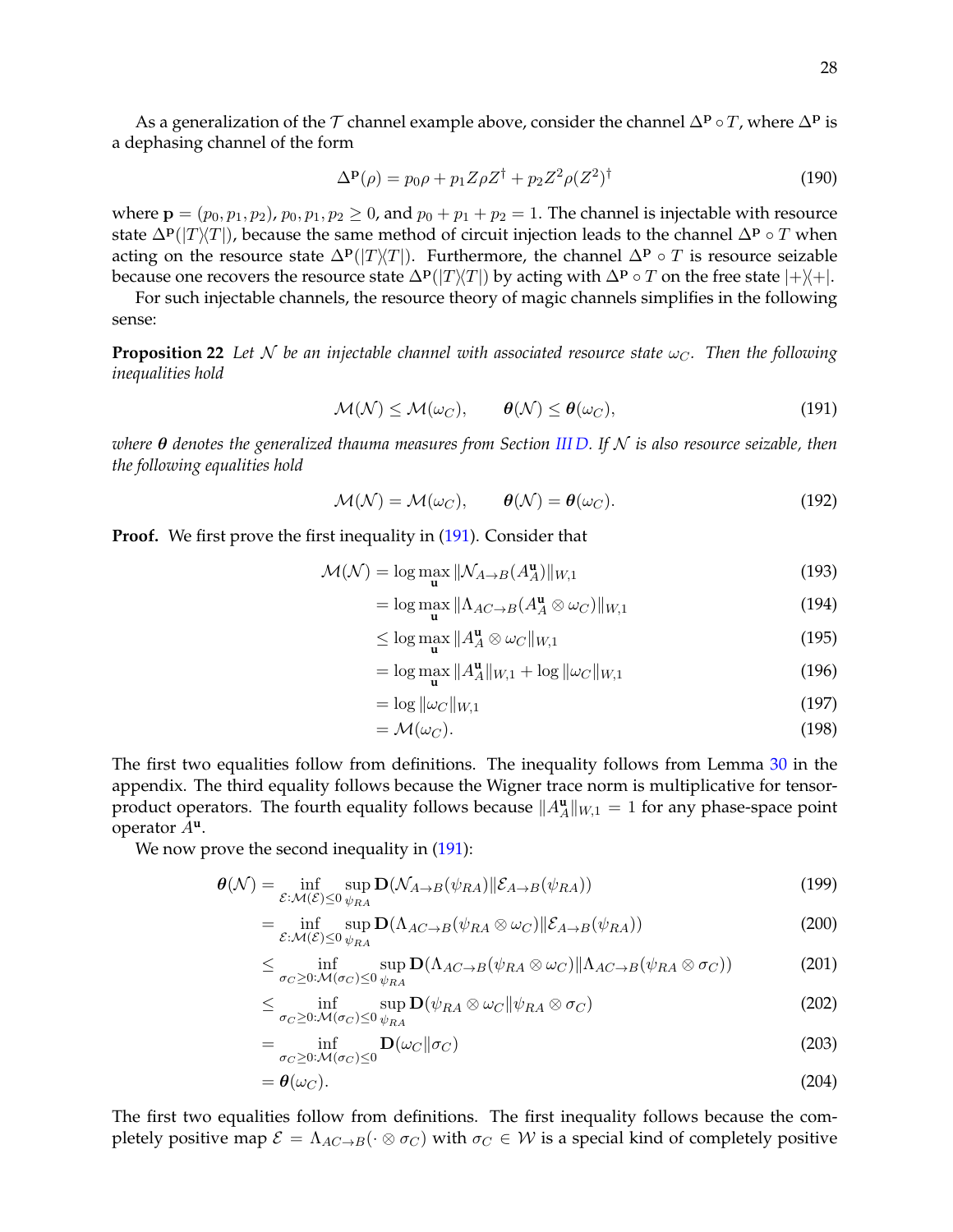map such that  $M(\mathcal{E}) \leq 0$ , due to the first inequality in [\(191\)](#page-27-0). The second inequality follows from data processing under the channel  $\Lambda_{AC\rightarrow B}$ . The third equality follows because the generalized divergence is invariant under tensoring its two arguments with the same state  $\psi_{RA}$  (again a consequence of data processing [\[98\]](#page-43-4)). The final equality follows from the definition in [\(96\)](#page-15-3).

The inequalities in [\(192\)](#page-27-1) are a direct consequence of the definition of a resource-seizable channel, the fact that both the mana and the generalized thauma are monotone under the action of a CPWP superchannel (Theorems [9](#page-13-1) and [11,](#page-16-0) respectively), and with  $\mathcal{F}_{RB-}^{\text{post}}$  $R_{B\to C}^{\rm post}({\cal N}_{A\to B}(\kappa_{RA}^{\rm pre}))$  understood as a particular kind of superchannel that manipulates  $\mathcal{N}_{A\rightarrow B}$  to the state  $\omega_C$ . Furthermore, it is the case that the channel measures reduce to the state measures when evaluated for preparation channels that take as input a trivial one-dimensional system, for which the only possible "state" is the number one, and output a state on the output system (see Proposition  $4$  and  $(122)$ ).

Applying Proposition [22](#page-27-2) to the channel  $\mathcal T$  and applying some of the results in [\[93\]](#page-43-1), we find that

$$
\theta_{\max}(\mathcal{T}) = \theta(\mathcal{T}) = \theta_{\max}(|T|\angle T|) = \theta(|T|\angle T|) = \log(1 + 2\sin(\pi/18)).\tag{205}
$$

The notion of an injectable channel also improves the upper bounds on the distillable magic of a quantum channel:

**Proposition 23** *Given an injectable quantum channel* N *with associated resource state*  $\omega_C$ , the following *upper bound holds for the rate*  $R = k/n$  *of an*  $(n, k, \varepsilon)$  *T*-magic distillation protocol:

$$
R \le \frac{1}{\log(1 + 2\sin(\pi/18))(1 - \varepsilon)} \left(\theta(\omega_C) + \frac{h_2(\varepsilon)}{n}\right),\tag{206}
$$

where  $h_2(\varepsilon) \coloneqq -\varepsilon \log_2\varepsilon - (1-\varepsilon)\log_2(1-\varepsilon)$ . Consequently, the following upper bound holds for the T*-distillable magic of the injectable quantum channel* N *:*

<span id="page-28-3"></span><span id="page-28-2"></span>
$$
C_T(\mathcal{N}) \le \frac{\theta(\omega_C)}{\log(1 + 2\sin(\pi/18))}.\tag{207}
$$

**Proof.** Consider an arbitrary  $(n, k, \varepsilon)$  T-magic state distillation protocol of the form described previously. Due to the injection property, it follows that such a protocol is equivalent to a CPWP channel acting on the resource state  $\omega_C^{\otimes n}$  $\stackrel{\otimes n}{C}$  (see Figure 5 of [\[55\]](#page-41-18)). So the channel distillation problem reduces to a state distillation problem. Applying Proposition 4 of [\[93\]](#page-43-1) and standard inequalities for the hypothesis testing relative entropy from [\[87\]](#page-42-18), we conclude the bound in [\(206\)](#page-28-2). Then taking limits, we arrive at  $(207)$ .

#### <span id="page-28-0"></span>**V. MAGIC COST OF A QUANTUM CHANNEL**

#### <span id="page-28-1"></span>**A. Magic cost of exact channel simulation**

Beyond magic distillation via quantum channels, the magic measures of quantum channels can also help us investigate the magic cost in quantum gate synthesis. In the past two decades, tremendous progress has been accomplished in the area of gate synthesis for qubits (e.g., [\[3,](#page-39-12) [10,](#page-39-13) [14,](#page-39-14) [38,](#page-40-20) [52,](#page-41-23) [73,](#page-42-19) [75,](#page-42-20) [96\]](#page-43-7)) and qudits (e.g., [\[15,](#page-40-21) [16,](#page-40-22) [29,](#page-40-23) [30,](#page-40-24) [64\]](#page-41-24)). Elementary two-qudit gates include the controlled-increment gate [\[15\]](#page-40-21) and the generalized controlled- $X$  gate [\[29,](#page-40-23) [30\]](#page-40-24). More recently, the synthesis of single-qutrit gates was studied in [\[37,](#page-40-25) [70\]](#page-42-21).

Of particular interest is to study exact gate synthesis of multi-qudit unitary gates from elements of the Clifford group supplemented by  $T$  gates. More generally, a fundamental question is to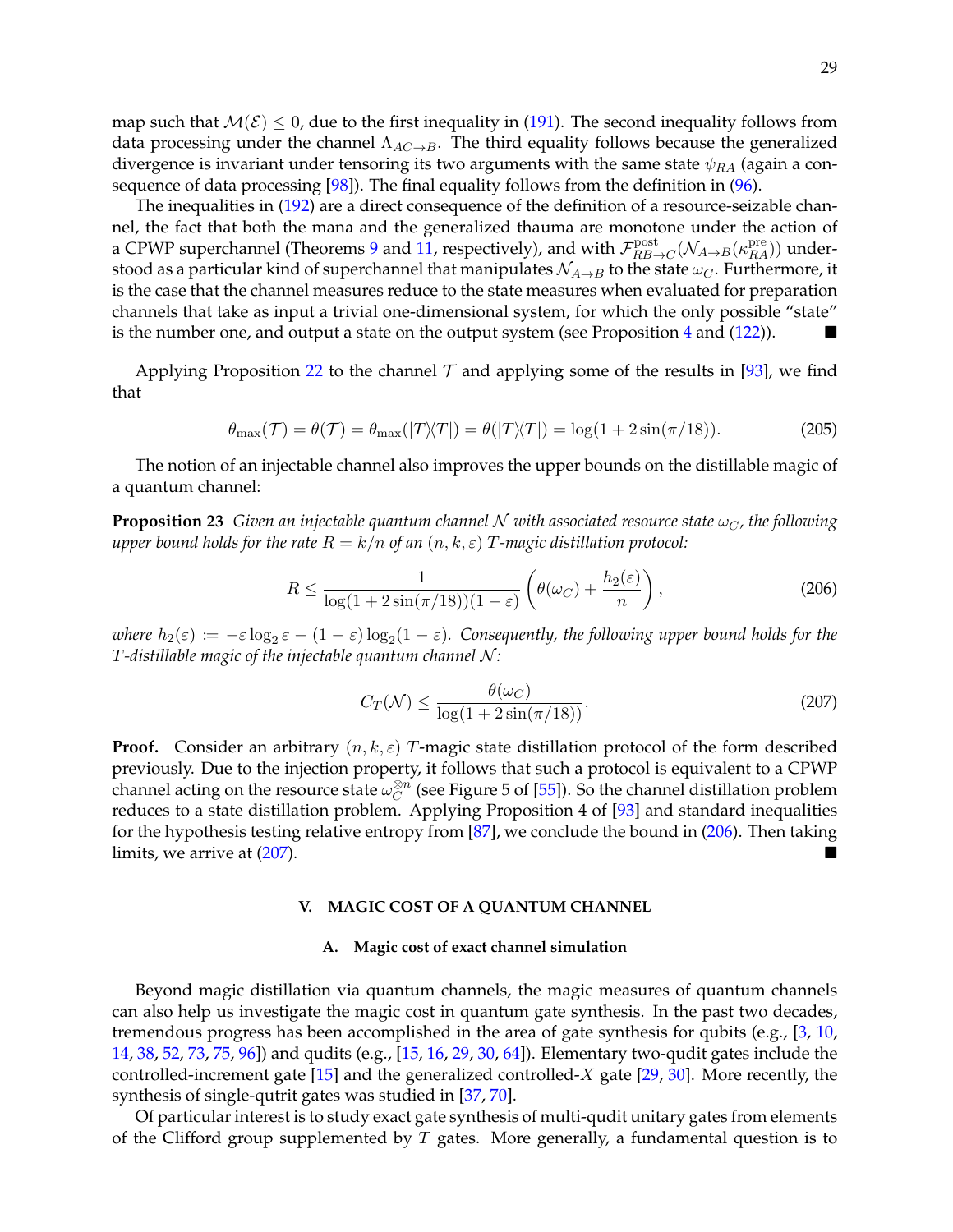

<span id="page-29-0"></span>FIG. 3: The most general protocol for exact synthesis of a channel  $\mathcal{N}_{A\rightarrow B}$  starting from n uses of another quantum channel  $\mathcal{N}'$ , along with free CPWP channels  $\mathcal{F}^i$ , for  $i \in \{1, \ldots, n\}$ .

determine how many instances of a given quantum channel  $\mathcal{N}'$  are required simulate another quantum channel  $N$ , when supplemented with CPWP channels. That is, such a channel synthesis protocol has the following form:

<span id="page-29-1"></span>
$$
\mathcal{N}_{A\to B} = \mathcal{F}_{R_n B'_n \to B}^{n+1} \circ \mathcal{N}_{A'_n \to B'_n}^{\prime} \circ \mathcal{F}_{R_{n-1} B'_{n-1} \to R_n A'_n}^{n} \circ \cdots \circ \mathcal{F}_{R_1 B'_1 \to R_2 A'_2}^{2} \circ \mathcal{N}_{A'_1 \to B'_1}^{\prime} \circ \mathcal{F}_{A \to R_1 A'_1}^{1},
$$
 (208)

as depicted in Figure [3.](#page-29-0) Let  $S_{\mathcal{N}'}(\mathcal{N})$  denote the smallest number of  $\mathcal{N}'$  channels required to implement the quantum channel  $\mathcal N$  exactly. Note that it might not always be possible to have an *exact* simulation of the channel  $N$  when starting from another channel  $N'$ . For example, if  $N$  is a unitary channel and  $\mathcal{N}'$  is a noisy depolarizing channel, then this is not possible. In this case, we define  $S_{\mathcal{N}'}(\mathcal{N}) = \infty$ .

In the following, we establish lower bounds on gate synthesis by employing the channel measures of magic introduced previously.

**Proposition 24** For any qudit quantum channel N, the number of channels N' required to implement it *is bounded from below as follows:*

<span id="page-29-3"></span>
$$
S_{\mathcal{N}'}(\mathcal{N}) \ge \max\left\{\frac{\mathcal{M}(\mathcal{N})}{\mathcal{M}(\mathcal{N}')} , \frac{\theta_{\max}(\mathcal{N})}{\theta_{\max}(\mathcal{N}')} \right\}.
$$
\n(209)

*If the channel* N *is injectable with associated resource state*  $\omega_C$ , then the following bound holds

<span id="page-29-2"></span>
$$
S_{\mathcal{N}'}(\mathcal{N}) \ge \max\left\{\frac{\mathcal{M}(\mathcal{N})}{\mathcal{M}(\omega_C)}, \frac{\theta_{\max}(\mathcal{N})}{\theta_{\max}(\omega_C)}\right\}.
$$
\n(210)

**Proof.** Suppose that the simulation of  $N$  is realized as in [\(208\)](#page-29-1). Applying Proposition [6](#page-12-1) iteratively, we find that

$$
\mathcal{M}(\mathcal{N}) \le n\mathcal{M}(\mathcal{N}') + \sum_{i=1}^{n+1} \mathcal{M}(\mathcal{F}^i) = n\mathcal{M}(\mathcal{N}'),\tag{211}
$$

where the equality follows from Proposition [7](#page-12-2) and the assumption that each  $\mathcal{F}^i$  is a CPWP channel. Then  $n \geq \frac{\mathcal{M}(\mathcal{N})}{\mathcal{M}(\mathcal{N}')}$  $\frac{\partial u(x)}{\partial u(x')}$ . Since this inequality holds for an arbitrary channel synthesis protocol, we find that  $S_{\mathcal{N}'}(\mathcal{N}) \geq \frac{\mathcal{M}(\mathcal{N})}{\mathcal{M}(\mathcal{N}')}$  $\frac{\mathcal{M}(N)}{\mathcal{M}(N')}$ 

Applying Propositions [18](#page-21-0) and [12](#page-16-1) in a similar way, we conclude that  $S_{\mathcal{N}'}(\mathcal{N}) \ge \frac{\theta_{\max}(\mathcal{N})}{\theta_{\max}(\mathcal{N}')}$  $\frac{\theta_{\max}(\mathcal{N})}{\theta_{\max}(\mathcal{N}')}$ 

If the channel is injectable, then the upper bounds in [\(191\)](#page-27-0) apply, from which we conclude [\(210\)](#page-29-2).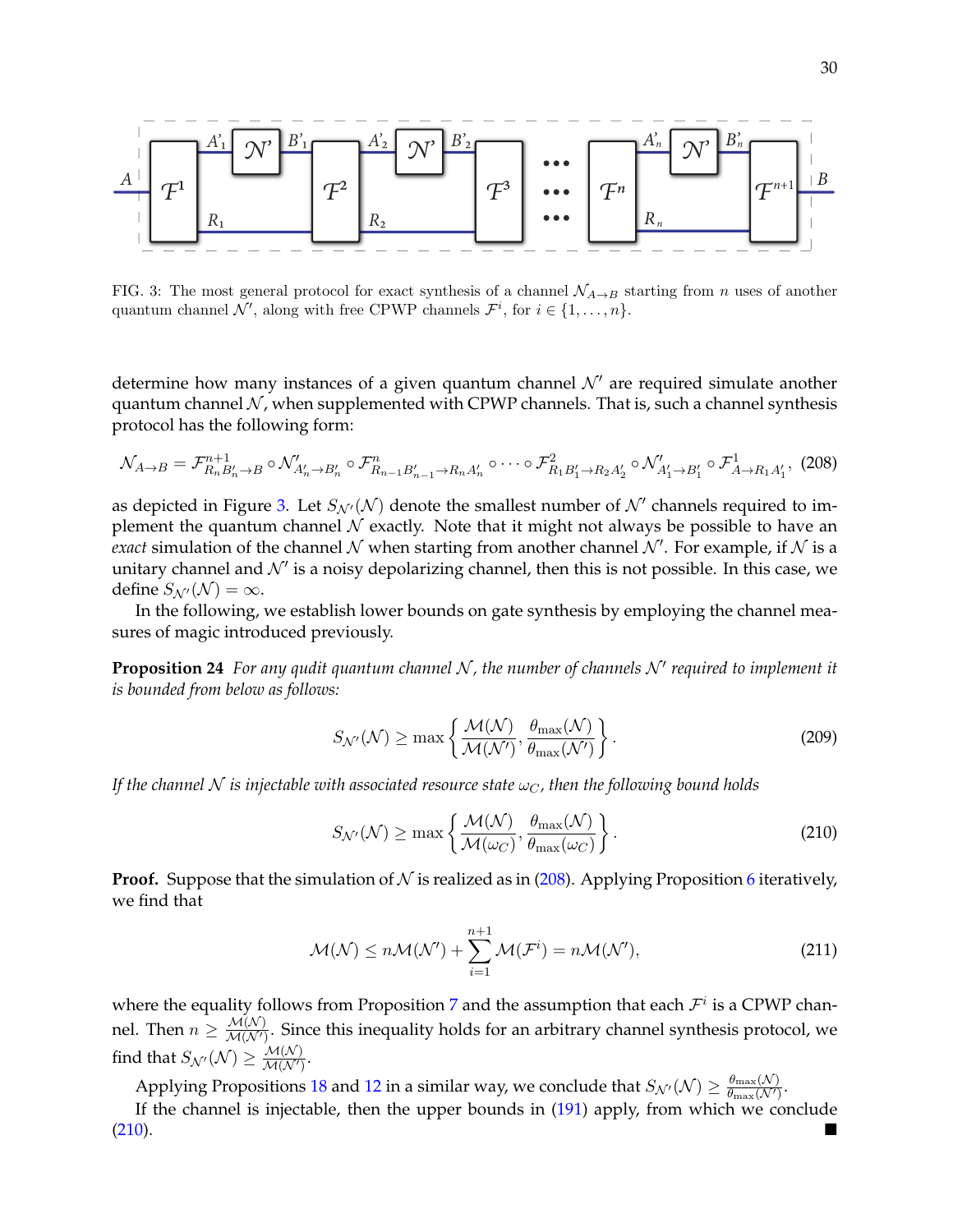

<span id="page-30-1"></span>FIG. 4: Lower bound on the number of noisy T gates required to implement a low-noise CCX gate.

As a direct application, we investigate gate synthesis of elementary gates. In the following, we prove that four  $T$  gates are necessary to synthesize a controlled-controlled-X qutrit gate (CCX gate) exactly.

**Proposition 25** *To implement a controlled-controlled-*X *qutrit gate, at least four qutrit* T *gates are required.*

**Proof.** By direct numerical evaluation, we find that

$$
S_T(CCX) \ge \frac{\mathcal{M}(CCX)}{\mathcal{M}(|T \rangle \langle T|)} \ge \frac{2.1876}{0.6657} \ge 3.2861,\tag{212}
$$

which means that four qutrit T gates are necessary to implement a qutrit  $CCX$  gate.

For NISQ devices, it is natural to consider gate synthesis under realistic quantum noise. One common noise model in quantum information processing is the depolarizing channel:

$$
\mathcal{D}_p(\rho) = (1 - p)\rho + \frac{p}{d^2 - 1} \sum_{\substack{0 \le i, j \le d - 1 \\ (i, j) \neq (0, 0)}} X^i Z^j \rho (X^i Z^j)^\dagger.
$$
 (213)

Suppose that a T gate is not available, but instead only a noisy version  $\mathcal{D}_p \circ T$  of it is. Then it is reasonable to consider the number of noisy  $T$  gates required to implement a low-noise CCX gate, and the resulting lower bound is depicted in Figure [4.](#page-30-1) Considering the depolarizing noise  $(p = 0.01)$  and applying Proposition [24,](#page-29-3) the lower bound is given by

$$
\frac{\mathcal{M}(\mathcal{D}_{0.01}^{\otimes 3} \circ CCX)}{\mathcal{M}(\mathcal{D}_p \circ T)}.
$$
\n(214)

#### <span id="page-30-0"></span>**B. Magic cost of approximate channel simulation**

Here we consider the magic cost of approximate channel simulation, which allows for a small error in the simulation process. To be specific, we establish the following proposition: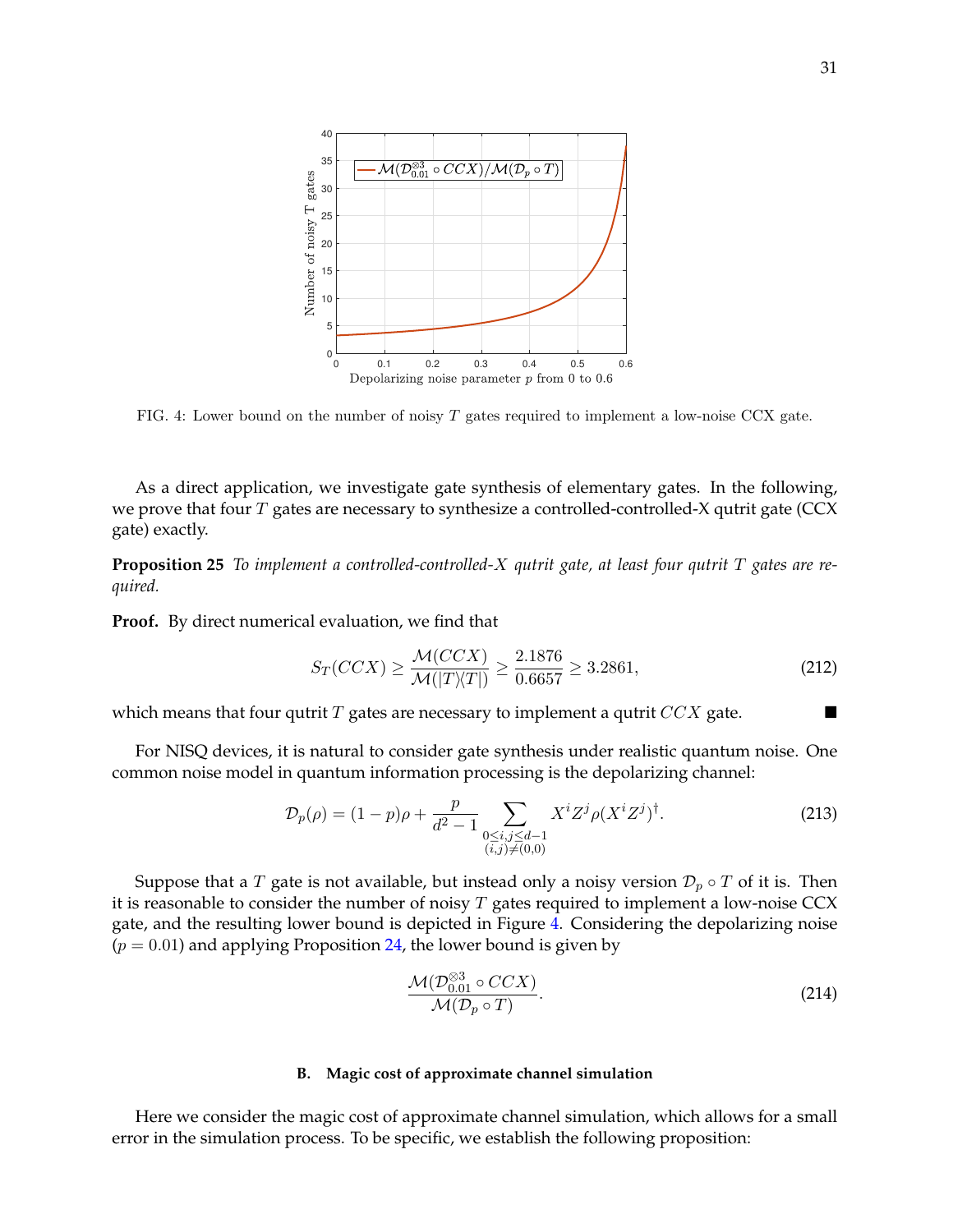**Proposition 26** For any qudit channel N (with odd dimensions), the following lower bound for the num*ber of channels N' required to implement it with error tolerance* ε:

$$
S_{\mathcal{N}'}^{\varepsilon}(\mathcal{N}) \ge \min\{k : k\mathcal{M}(\mathcal{N}') \ge \mathcal{M}(\widetilde{\mathcal{N}}), \frac{1}{2} \|\widetilde{\mathcal{N}} - \mathcal{N}\|_{\diamondsuit} \le \varepsilon, \widetilde{\mathcal{N}} \in \mathcal{CPTP}\},\tag{215}
$$

*where*  $\|\cdot\|_{\diamondsuit} := \sup_{k \in \mathbb{N}} \sup_{\|X\|_1 \leq 1} \|(\cdot \otimes 1_k)(X)\|_1$  *denotes the diamond norm.* 

To get this bound, we minimize the lower bound of exact magic cost in Proposition [24](#page-29-3) over the quantum channels that are  $\varepsilon$ -close to the target channel in terms of diamond norm. Using the SDP form of the diamond norm [\[94\]](#page-43-8) the above lower bound can be computed via the following SDP:

log min t  
\ns.t. 
$$
t2^{\mathcal{M}(\mathcal{N}')} \ge ||\widetilde{\mathcal{N}}(A_{\mathbf{u}})||_{W,1}, \forall \mathbf{u},
$$
  
\n $\text{Tr}_B Y_{AB} \le \varepsilon \mathbb{1}_A, Y \ge 0, Y \ge J_{\mathcal{N}} - J_{\widetilde{\mathcal{N}}},$   
\n $J_{\widetilde{\mathcal{N}}} \ge 0, \text{Tr}_B J_{\widetilde{\mathcal{N}}} = \mathbb{1}_A.$  (216)

Moreover, one could also replace mana with thauma in the above resource estimation. Also, it is possible and interesting to exactly characterize the minimum error of channel simulation under CPWP bipartite channels. We leave these for future study.

# <span id="page-31-0"></span>**VI. CLASSICAL SIMULATION OF QUANTUM CHANNELS**

#### <span id="page-31-1"></span>**A. Classical algorithm for simulating noisy quantum circuits**

An operational meaning associated with mana is that it quantifies the rate at which a quantum circuit can be simulated on a classical computer. Inspired by [\[65\]](#page-41-9), we propose an algorithm for simulating quantum circuits in which the operations can potentially be noisy. We show that the complexity of this algorithm scales with the mana (the logarithmic negativity) of quantum channels, establishing mana as a useful measure for measuring the cost of classical simulation of a (noisy) quantum circuit. For recent independent and related work, see [\[72\]](#page-42-22).

Let  $\mathcal{H}_d^{\otimes n}$  be the Hilbert space of an *n*-qudit system. Consider an evolution that consists of the sequence  $\{\mathcal{N}_l\}_{l=1}^L$  of channels acting on an input state  $\rho$ . Then the probability of observing the POVM measurement outcome  $E$ , where  $0 \le E \le I$ , can be computed according to the Born rule as

$$
\operatorname{Tr}\left[E(\mathcal{N}_L \circ \cdots \circ \mathcal{N}_1)(\rho)\right] = \sum_{\overrightarrow{\mathbf{u}}} W(E|\mathbf{u}_L) \prod_{l=1}^L W_{\mathcal{N}_l}(\mathbf{u}_l|\mathbf{u}_{l-1}) W_{\rho}(\mathbf{u}_0),\tag{217}
$$

where  $\vec{\mathbf{u}} = (\mathbf{u}_0, \dots, \mathbf{u}_L)$  represents a vector in the discrete phase space and  $W(E|\cdot)$  is the discrete Wigner function of the measurement operator E (cf., Eq. [\(10\)](#page-4-0)). For the base case  $L = 1$ , this follows from the properties of the discrete Wigner function:

$$
\sum_{\mathbf{u}, \mathbf{u}'} W(E|\mathbf{u}') W_{\mathcal{N}}(\mathbf{u}'|\mathbf{u}) W_{\rho}(\mathbf{u}) = \sum_{\mathbf{u}, \mathbf{u}'} \text{Tr}\left[EA_{\mathbf{u}'}\right] \frac{1}{d} \text{Tr}\left[A_{\mathbf{u}'} \mathcal{N}(A_{\mathbf{u}})\right] \frac{1}{d} \text{Tr}\left[A_{\mathbf{u}} \rho\right]
$$
(218)

$$
= \sum_{\mathbf{u}'} \text{Tr}\left[EA_{\mathbf{u}'}\right] \frac{1}{d} \text{Tr}\left[A_{\mathbf{u}'}\mathcal{N}(\rho)\right]
$$
 (219)

$$
= \operatorname{Tr}\left[ E\mathcal{N}(\rho) \right]. \tag{220}
$$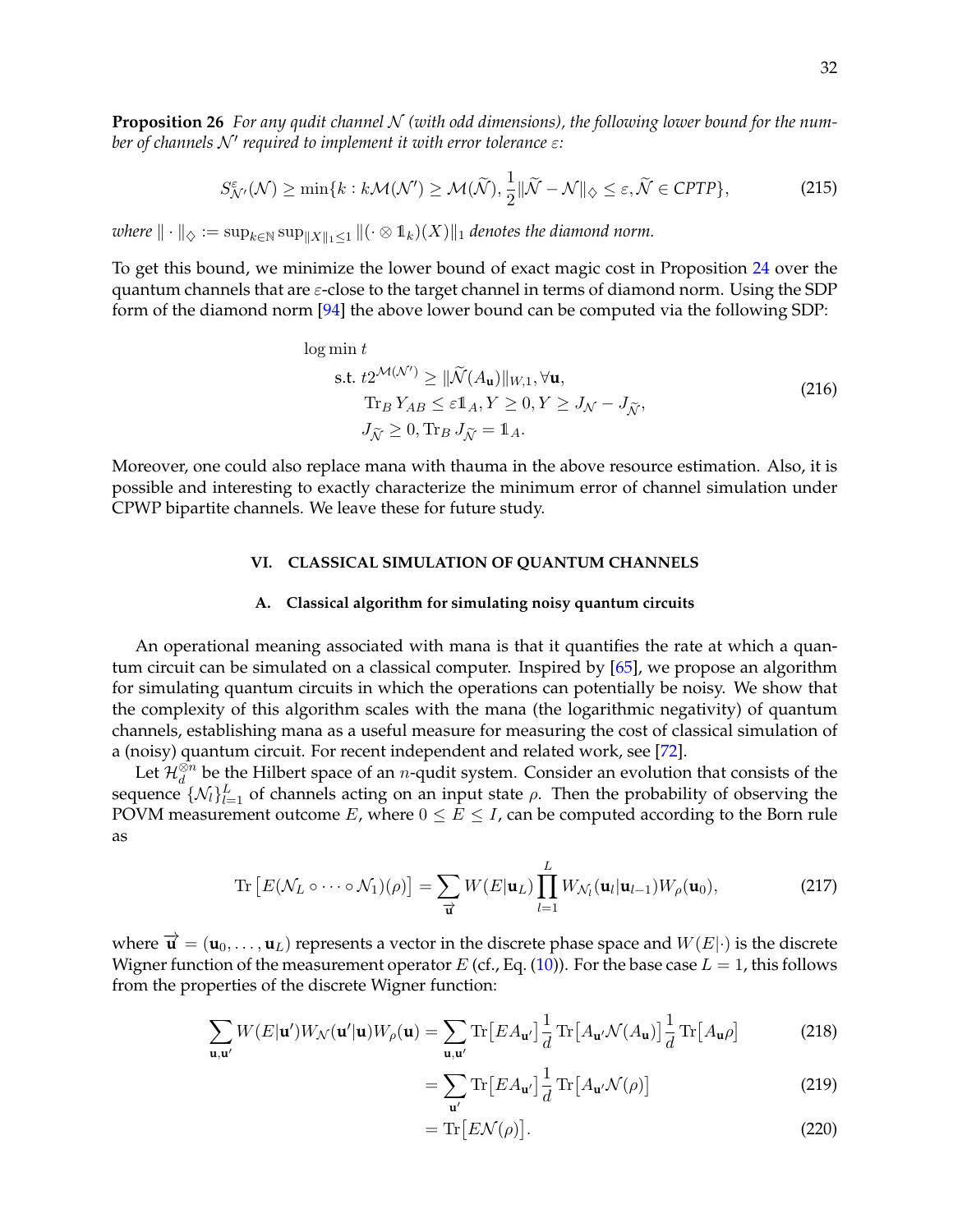The case of general *L* follows by induction.

Our goal is to estimate Tr  $\left[ E(\mathcal{N}_L\circ\cdots\circ \mathcal{N}_1)(\rho)\right]$  with additive error. In what follows, we assume that the input state is  $\rho = |0^n\rangle\langle 0^n|$  and the desired outcome is  $|0\rangle\langle 0|$ . This assumption is without loss of generality, since we can reformulate both the state preparation and the measurement as quantum channels

$$
\mathcal{N}_1(\sigma) = \text{Tr}(\sigma)\rho, \qquad \mathcal{N}_L(\sigma) = \text{Tr}(E\sigma)|0\rangle\langle 0| + \text{Tr}((1 - E)\sigma)|1\rangle\langle 1|.
$$
 (221)

Consequently, we have

$$
\operatorname{Tr}\left[|0\rangle\langle 0|(\mathcal{N}_L \circ \cdots \circ \mathcal{N}_1)(|0^n\rangle\langle 0^n|)\right] = \sum_{\overrightarrow{\mathbf{u}}} W(|0\rangle\langle 0||\mathbf{u}_L) \prod_{l=1}^L W_{\mathcal{N}_l}(\mathbf{u}_l|\mathbf{u}_{l-1}) W_{|0^n\rangle\langle 0^n|}(\mathbf{u}_0). \tag{222}
$$

To describe the simulation algorithm, we define the *negativity* of quantum states and channels as

$$
\mathcal{M}_{\rho} := ||\rho||_{W,1} = \sum_{\mathbf{u}} |W_{\rho}(\mathbf{u})|,
$$
  

$$
\mathcal{M}_{\mathcal{N}}(\mathbf{u}) := ||\mathcal{N}(A_{\mathbf{u}})||_{W,1} = \sum_{\mathbf{u}'} |W_{\mathcal{N}}(\mathbf{u}'|\mathbf{u})|,
$$
  

$$
\mathcal{M}_{\mathcal{N}} := 2^{\mathcal{M}(\mathcal{N})} = \max_{\mathbf{u}} \mathcal{M}_{\mathcal{N}}(\mathbf{u}).
$$
 (223)

Then a noisy circuit comprised of the channels  $\{\mathcal{N}_l\}_{l=1}^L$  can be simulated as follows. We sample the initial phase point  $\bf{u}_0$  according to the distribution  $|W_{|0^n\rangle\langle0^n|}(\bf{u}_0)|/\mathcal{M}_{|0^n\rangle\langle0^n|}$  and, for each  $l = 1, \ldots, L$ , we sample a phase point  $\mathbf{u}_l$  according to the conditional distribution  $|W_{\mathcal{N}_l}(\mathbf{u}_l|\mathbf{u}_{l-1})|/\mathcal{M}_{\mathcal{N}_l}(\mathbf{u}_{l-1})$ , after which we output the estimate

$$
\mathcal{M}_{|0^n\rangle\langle 0^n|} \text{Sign}\big[W_{|0^n\rangle\langle 0^n|}(\mathbf{u}_0)\big] \prod_{l=1}^L \mathcal{M}_{\mathcal{N}_l}(\mathbf{u}_{l-1}) \text{Sign}\big[W_{\mathcal{N}_l}(\mathbf{u}_l|\mathbf{u}_{l-1})\big] W(|0\rangle\langle 0||\mathbf{u}_L). \tag{224}
$$

This gives an unbiased estimate of the output probability since

$$
\mathbb{E}\Big[\mathcal{M}_{|0^n\rangle\langle0^n|}\mathrm{Sign}\big[W_{|0^n\rangle\langle0^n|}(\mathbf{u}_0)\big]\prod_{l=1}^{L}\mathcal{M}_{\mathcal{N}_l}(\mathbf{u}_{l-1})\mathrm{Sign}\big[W_{\mathcal{N}_l}(\mathbf{u}_l|\mathbf{u}_{l-1})\big]W(|0\rangle\langle0||\mathbf{u}_L)\Big]
$$
\n
$$
=\sum_{\overrightarrow{\mathbf{u}}}\frac{|W_{|0^n\rangle\langle0^n|}(\mathbf{u}_0)|}{\mathcal{M}_{|0^n\rangle\langle0^n|}}\prod_{l=1}^{L}\frac{|W_{\mathcal{N}_l}(\mathbf{u}_l|\mathbf{u}_{l-1})|}{\mathcal{M}_{\mathcal{N}_l}(\mathbf{u}_{l-1})}\times M_{|0^n\rangle\langle0^n|}\mathrm{Sign}\big[W_{|0^n\rangle\langle0^n|}(\mathbf{u}_0)\big]\prod_{l=1}^{L}\mathcal{M}_{\mathcal{N}_l}(\mathbf{u}_{l-1})\mathrm{Sign}\big[W_{\mathcal{N}_l}(\mathbf{u}_l|\mathbf{u}_{l-1})\big]W(|0\rangle\langle0||\mathbf{u}_L)\Big]
$$
\n
$$
=\sum_{\overrightarrow{\mathbf{u}}}W(|0\rangle\langle0||\mathbf{u}_L)\prod_{l=1}^{L}W_{\mathcal{N}_l}(\mathbf{u}_l|\mathbf{u}_{l-1})W_{|0^n\rangle\langle0^n|}(\mathbf{u}_0)
$$
\n
$$
=\mathrm{Tr}\big[|0\rangle\langle0|(\mathcal{N}_L\circ\cdots\circ\mathcal{N}_1)(|0^n\rangle\langle0^n|)\big].
$$
\n(225)

Note that  $\mathcal{M}_{|0^n\rangle\langle0^n|} = 1$  since  $|0^n\rangle$  is trivially a stabilizer state. Also for any stabilizer POVM  $\{E_k\}$ , we have  $\text{Tr}\left[E_kA_{\mathbf{u}}\right]\geq 0$  and

$$
\sum_{k} \text{Tr} \left[ E_k A_{\mathbf{u}} \right] = \text{Tr} \left[ A_{\mathbf{u}} \right] = 1,\tag{226}
$$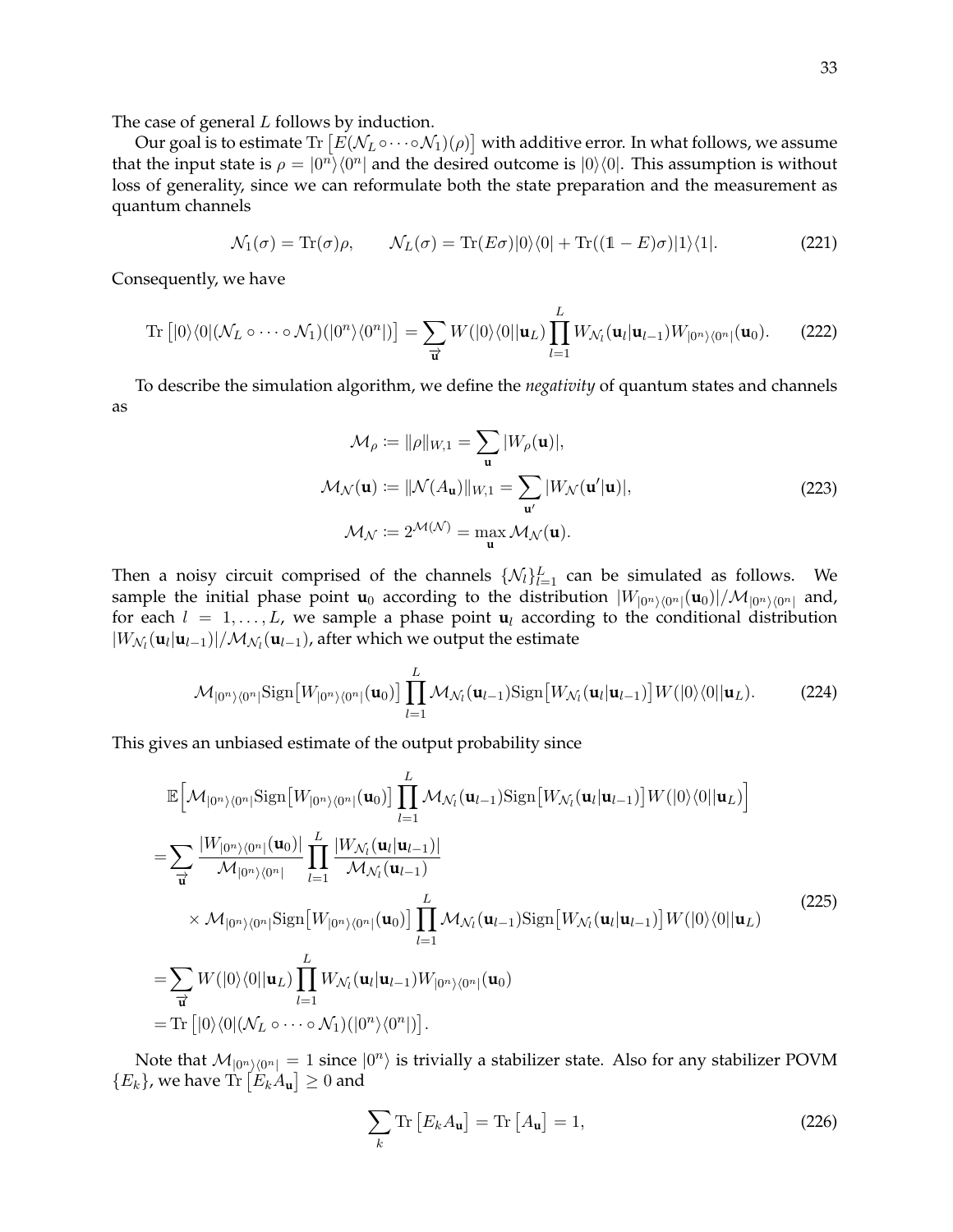which implies that

$$
\max_{\mathbf{u}} |W(E_k|\mathbf{u})| = \max_{\mathbf{u}} \left| \text{Tr} \left[ E_k A_{\mathbf{u}} \right] \right| = \max_{\mathbf{u}} \text{Tr} \left[ E_k A_{\mathbf{u}} \right] \le 1. \tag{227}
$$

Therefore, the estimate that we output has absolute value bounded from above by

$$
\mathcal{M}_{\rightarrow} = \prod_{l=1}^{L} \mathcal{M}_{\mathcal{N}_l}.
$$
 (228)

By the Hoeffding inequality, it suffices to take

$$
\frac{2}{\epsilon^2} \mathcal{M}^2_{\to} \log\left(\frac{2}{\delta}\right) \tag{229}
$$

samples to estimate the probability of a fixed measurement outcome with accuracy  $\epsilon$  and success probability  $1 - \delta$ .

In the description of the above algorithm, we have used the discrete Wigner representation of quantum states, channels, and measurement operators. However, the algorithm can be generalized using the frame and dual frame representation along the lines of the work [\[65\]](#page-41-9). Specifically, for any frame  $\{F(\lambda) : \lambda \in \Lambda\}$  and its dual frame  $\{G(\lambda) : \lambda \in \Lambda\}$  on a d-dimensional Hilbert space, we define the corresponding quasiprobability representation of a state, a channel, and a measurement operator respectively as

$$
W_{\rho}(\lambda) = \text{Tr}[F(\lambda)\rho],
$$
  
\n
$$
W_{\mathcal{N}}(\lambda'|\lambda) = \text{Tr}[F(\lambda')\mathcal{N}(G(\lambda))],
$$
  
\n
$$
W(E|\lambda) = \text{Tr}[EG(\lambda)].
$$
\n(230)

Then, we have similar rules for computing the measurement probability

$$
\sum_{\lambda,\lambda'} W(E|\lambda')W_{\mathcal{N}}(\lambda'|\lambda)W_{\rho}(\lambda) = \text{Tr}\left[ E\mathcal{N}(\rho) \right] \tag{231}
$$

and the above discussion carries through without any essential change. For simplicity, we omit the details here. Note that for the discrete Wigner function representation that we used in our paper, the correspondence is  $F(\lambda) = A_{\mathbf{u}}/d$  and  $G(\lambda) = A_{\mathbf{u}}$ .

## <span id="page-33-0"></span>**B. Comparison of classical simulation algorithms for noisy quantum circuits**

Recently, the channel robustness and the magic capacity were introduced to quantify the magic of multi-qubit noisy circuits [\[74\]](#page-42-3). To be specific, given a quantum channel  $\mathcal N$ , the channel robustness is defined as

$$
\mathcal{R}_{*}(\mathcal{N}) \coloneqq \min_{\Lambda_{\pm} \in \text{CSPO}} \left\{ 2p + 1 : (1 + p)\Lambda_{+} - p\Lambda_{-} = \mathcal{N}, p \ge 0 \right\},\tag{232}
$$

and the magic capacity is defined as

$$
C(\mathcal{N}) \coloneqq \max_{|\phi\rangle \in \text{Stab}} \mathcal{R}[(\text{id} \otimes \mathcal{N})(|\phi\rangle\langle\phi|)]. \tag{233}
$$

They are related by the inequality [\[74\]](#page-42-3)

<span id="page-33-2"></span><span id="page-33-1"></span>
$$
\mathcal{R}(\Phi_{\mathcal{N}}) \le C(\mathcal{N}) \le \mathcal{R}_*(\mathcal{N}),\tag{234}
$$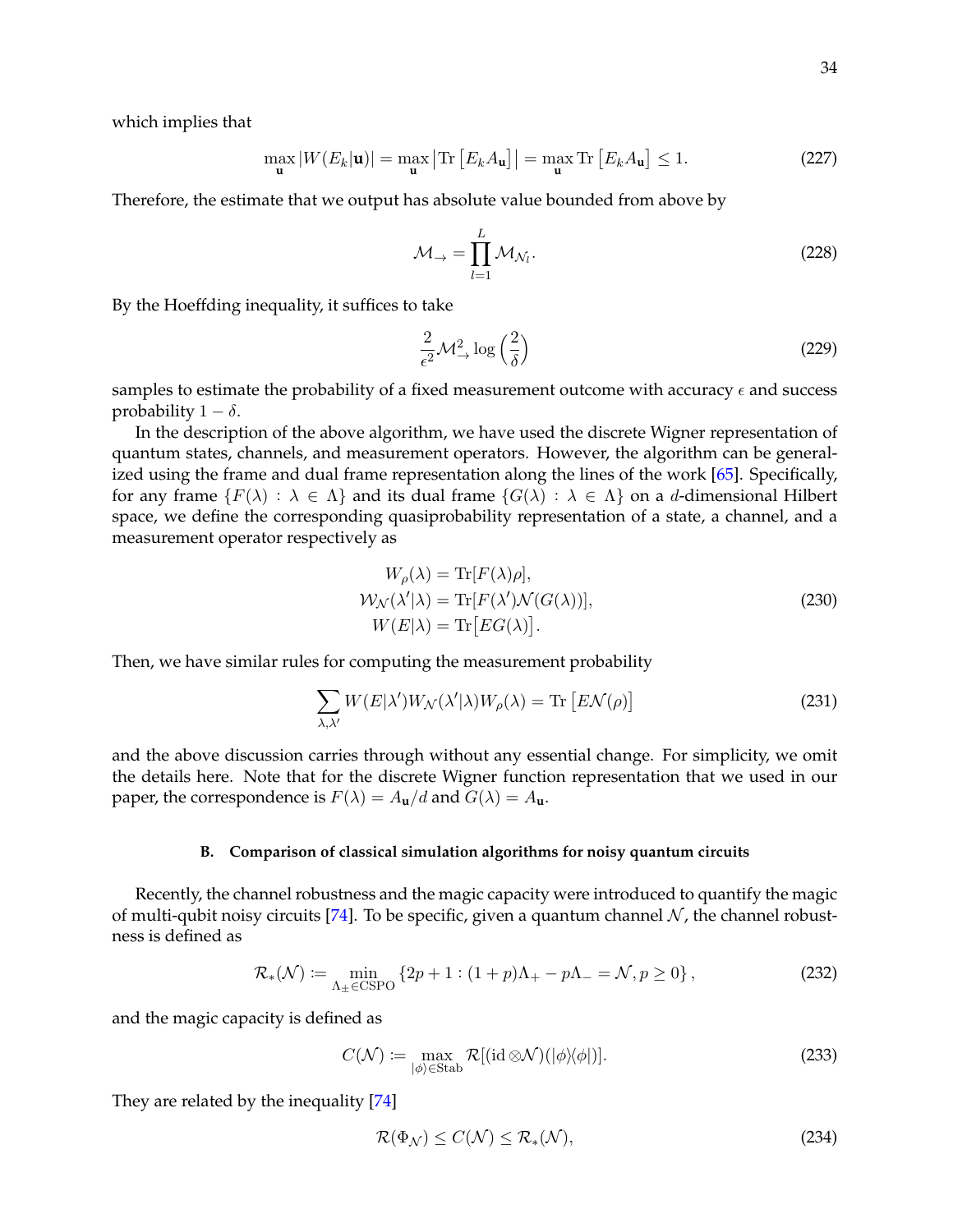where  $\mathcal{R}(\cdot)$  is the robustness of magic (cf. Section [II\)](#page-3-0) and  $\Phi_{\mathcal{N}}$  is the normalized Choi-Jamiołkowski operator of  $\mathcal N$ . The authors of [\[74\]](#page-42-3) further developed two matching simulation algorithms that scale quadratically with these channel measures. Here, we compare their approach with the one described in Section [VI A](#page-31-1) for simulating noisy qudit circuits. Note that neither the proof of [\(234\)](#page-33-1) nor the static Monte Carlo algorithm of [\[74\]](#page-42-3) depend on the dimensionality of the underlying system, so those results can be generalized to any qudit system with odd prime dimension.

Thus, we consider an *n*-qudit system with the underlying Hilbert space  $\mathcal{H}_d^{\otimes n}$ , where d is an odd prime. Consider a noisy circuit consisting of the sequence  $\{\mathcal{N}_l\}_{l=1}^L$  of channels acting on the initial state  $|0^n\rangle$ , after which a computational basis measurement is performed. To describe the simulation algorithm based on channel robustness [\[74\]](#page-42-3), we assume each  $\mathcal{N}_j$  has the optimal decomposition with respect to the set of CSPOs

$$
\mathcal{N}_j = (1 + p_j)\mathcal{N}_{j,0} - p_j\mathcal{N}_{j,1},\tag{235}
$$

where  $\mathcal{R}_*(\mathcal{N}_j) = 2p_j + 1.$  For any  $\vec{k} \in \mathbb{Z}_2^L$ , define

$$
p_{\vec{k}} = \prod_{k_j=0} (1 + p_j) \prod_{k_j=1} (-p_j) \qquad ||p||_1 = \sum_{\vec{k}} |p_{\vec{k}}| = \prod_j \mathcal{R}_*(\mathcal{N}_j) = \mathcal{R}_*.
$$
 (236)

We sample a  $\vec k\in\Z_2^L$  from the distribution  $|p_{\vec k}|/\|p\|_1$  and simulate the evolution  $\mathcal N_{L,k_L}\circ\cdots\circ\mathcal N_{2,k_2}\circ$  $\mathcal{N}_{1,k_1}$  [\[101\]](#page-43-9). To achieve accuracy  $\epsilon$  and success probability  $1-\delta$ , it suffices to take

$$
\frac{2}{\epsilon^2} \mathcal{R}_*^2 \log\left(\frac{2}{\delta}\right) \tag{237}
$$

samples.

To compare it with the mana-based simulation algorithm, we first prove that that the exponentiated mana of a quantum channel is always smaller than or equal to the channel robustness. To establish the separation, we introduce the robustness of magic with respect to non-negative Wigner function as follows.

**Definition 9** *Given a quantum state* ρ*, the robustness of magic with respect to non-negative Wigner function is defined as*

$$
\mathcal{R}_{\mathcal{W}_+}(\rho) \coloneqq \min\left\{2p + 1 : \rho = (1 + p)\sigma - p\omega, \omega, \sigma \in \mathcal{W}_+\right\}.
$$
 (238)

Since Stab ⊂  $W_+$ , we have

$$
\mathcal{R}_{\mathcal{W}_+}(\Phi_{\mathcal{N}}) \le \mathcal{R}(\Phi_{\mathcal{N}}) \le C(\mathcal{N}) \le \mathcal{R}_*(\mathcal{N}).\tag{239}
$$

<span id="page-34-1"></span>**Proposition 27** *Given a quantum channel N, the following inequality holds* 

<span id="page-34-0"></span>
$$
2^{\mathcal{M}(\mathcal{N})} = \mathcal{M}_{\mathcal{N}} \leq \mathcal{R}_{*}(\mathcal{N}),\tag{240}
$$

*and the inequality can be strict.*

**Proof.** Suppose  $\{p, \Lambda_{\pm}\}\$ is the optimal solution to Eq. [\(232\)](#page-33-2) of  $\mathcal{R}_*(\mathcal{N})$ .

Then, we have

$$
\mathcal{M}_{\mathcal{N}} = \max_{\mathbf{u}} \|\mathcal{N}(A_{\mathbf{u}})\|_{W,1} \tag{241}
$$

$$
= \max_{\mathbf{u}} \|(1+p)\Lambda_{+}(A_{\mathbf{u}}) - p\Lambda_{-}(A_{\mathbf{u}})\|_{W,1}
$$
\n(242)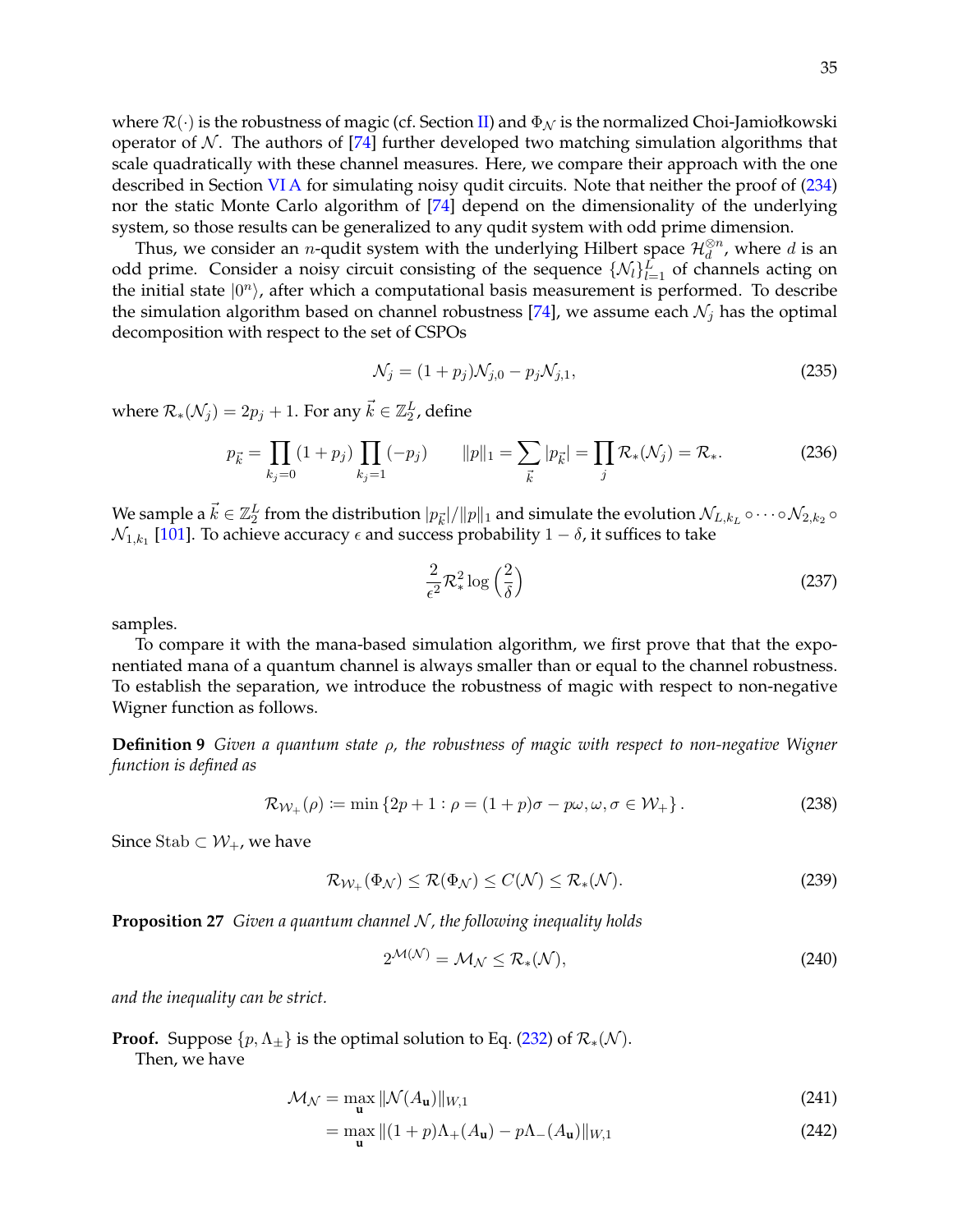

<span id="page-35-2"></span>FIG. 5: Comparison between  $\mathcal{M}_{U_{\theta}}$  and  $\mathcal{R}_{W_+}(\Phi_{U_{\theta}})$  for  $\pi \leq \theta \leq 2\pi$ . The gap indicates that  $\mathcal{M}_{U_{\theta}}$  is strictly smaller than  $C(U_{\theta})$  and  $R_*(U_{\theta})$ .

$$
\leq \max_{\mathbf{u}} \left[ (1+p) \| \Lambda_+(A_{\mathbf{u}}) \|_{W,1} + p \| \Lambda_-(A_{\mathbf{u}}) \|_{W,1} \right] \tag{243}
$$

$$
=2p+1
$$
\n<sup>(244)</sup>

$$
=\mathcal{R}_{*}(\mathcal{N}).\tag{245}
$$

The inequality in [\(243\)](#page-35-0) follows due to the triangle inequality. The equality in [\(244\)](#page-35-1) follows since  $\Lambda_{\pm} \in$  CSPO and then  $\|\Lambda_{\pm}(A_{\mathbf{u}})\|_{W,1} = 1$  for any **u**.

Furthermore, we demonstrate the strict separation between  $2^{\mathcal{M}(\mathcal{N})}$  and  $\mathcal{R}_*(\mathcal{N})$  via the following example. Let us consider the diagonal unitary

<span id="page-35-3"></span><span id="page-35-1"></span><span id="page-35-0"></span>
$$
U_{\theta} = \begin{pmatrix} e^{i\theta/9} & 0 & 0 \\ 0 & 1 & 0 \\ 0 & 0 & e^{-i\theta/9} \end{pmatrix}.
$$
 (246)

Note that the T gate is a special case, given by  $U_{2\pi}$ . Due to Eq. [\(239\)](#page-34-0), the separation between  $\mathcal{M}(U_\theta)$  and  $\log \mathcal{R}_{\mathcal{W}_+}(\Phi_{U_\theta})$  in Figure [5](#page-35-2) indicates that the mana of a channel can be strictly smaller than the channel robustness and magic capacity, i.e.,

$$
\mathcal{M}_{U_{\theta}} < \mathcal{R}_{\mathcal{W}_+}(\Phi_{U_{\theta}}) \le C(U_{\theta}) \le R_*(U_{\theta}).\tag{247}
$$

This concludes the proof.

Applying Proposition [27](#page-34-1) to the channels  $\{\mathcal{N}_l\}_{l=1}^L$ , we find that

$$
\mathcal{M}_{\rightarrow} = \prod_{j} \mathcal{M}_{\mathcal{N}_j} \le \prod_{j} \mathcal{R}_*(\mathcal{N}_j) = \mathcal{R}_*.
$$
 (248)

Thus for an  $n$ -qudit system with odd prime dimension, the sample complexity of the mana-based approach is never worse than the algorithm of [\[74\]](#page-42-3) based on channel robustness. Furthermore, the separation demonstrated in [\(247\)](#page-35-3) indicates that the mana-based algorithm can be strictly faster for certain quantum circuits.

The above example shows that the mana of a quantum channel can be smaller than its magic capacity [\[74\]](#page-42-3), due to [\(247\)](#page-35-3), but it is not clear whether this relation holds for general quantum channels.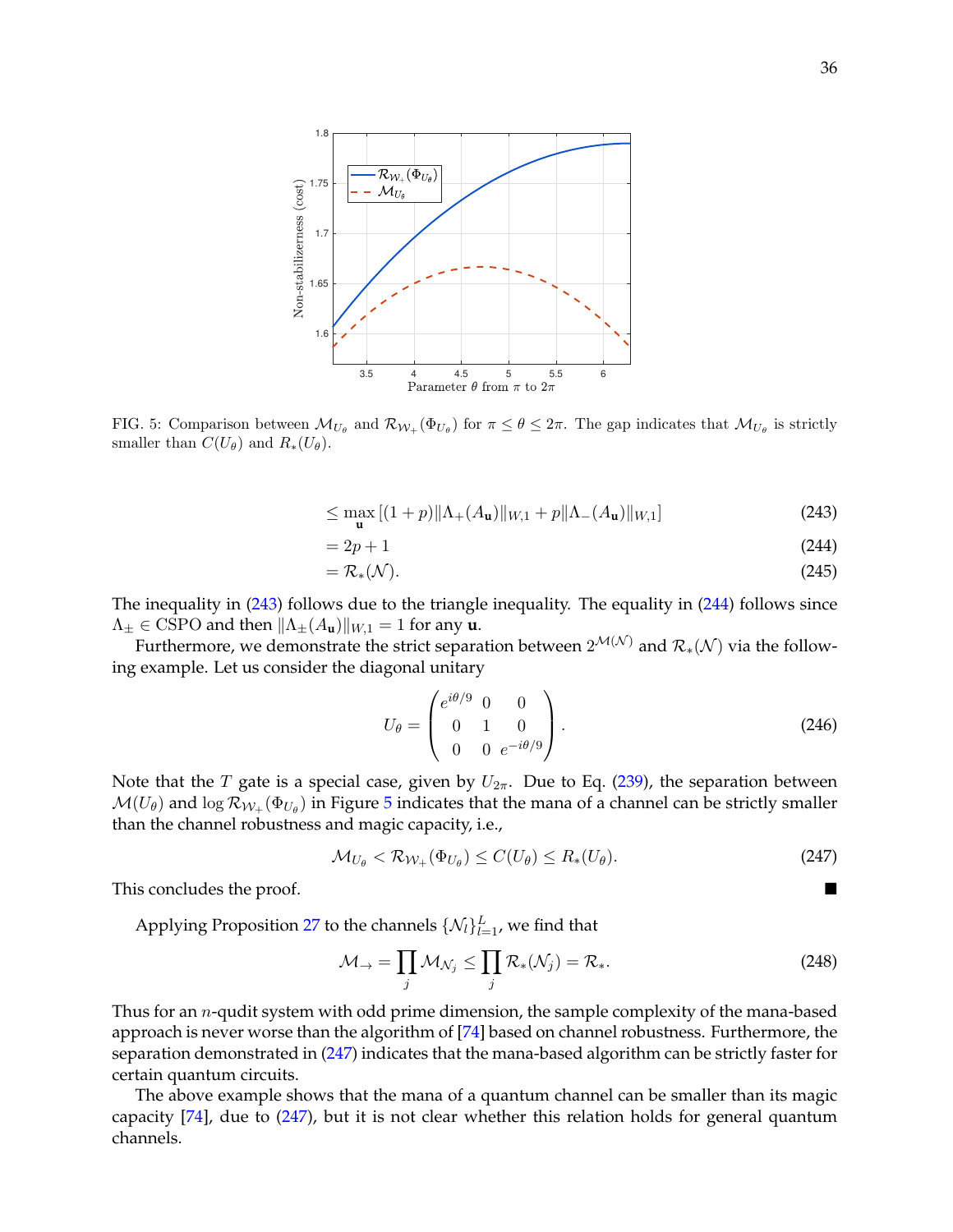

<span id="page-36-3"></span>FIG. 6: Non-stabilizerness of T gate after depolarizing noise. The solid red line quantifies the classical simulation cost of noisy circuits  $\mathcal{D}_p \circ \mathcal{T}$ . The dashed blue line gives the upper bound of magic generating capacity of  $\mathcal{D}_p \circ \mathcal{T}$ .

#### <span id="page-36-0"></span>**VII. EXAMPLES**

#### <span id="page-36-1"></span>**A. Non-stabilizerness under depolarizing noise**

For near term quantum technologies, certain physical noise may occur during quantum information processing. One common quantum noise model is given by the depolarizing channel:

$$
\mathcal{D}_p(\rho) = (1 - p)\rho + \frac{p}{d^2 - 1} \sum_{\substack{0 \le i, j \le d - 1 \\ (i, j) \neq (0, 0)}} X^i Z^j \rho (X^i Z^j)^\dagger,\tag{249}
$$

where  $p \in [0, 1]$  and  $X, Z$  are the generalized Pauli operators.

Let us suppose that depolarizing noise occurs after the implementation of a  $T$  gate. From Figure [6,](#page-36-3) we find that if the depolarizing noise parameter  $p$  is higher than or equal to 0.62, then the channel  $\mathcal{D}_p \circ \mathcal{T}$  cannot generate any non-stabilizerness. That is, the channel  $\mathcal{D}_p \circ \mathcal{T}$  becomes CPWP after this cutoff.

Another interesting case is the CCX gate. Let us suppose that depolarizing noise occurs in parallel after the implementation of the CCX gate. The mana of  $\mathcal{D}_p^{\otimes 3}\circ CCX$  is plotted in Figure [7,](#page-37-0) where we see that it decreases linearly and becomes equal to zero at around  $p \approx 0.75$ .

#### <span id="page-36-2"></span>**B. Werner-Holevo channel**

An interesting qutrit channel is the qutrit Werner-Holevo channel [\[95\]](#page-43-10):

$$
\mathcal{N}_{\text{WH}}(V) = \frac{1}{2} [(\text{Tr } V) \mathbb{1} - V^T]. \tag{250}
$$

In what follows, we find that the Werner-Holevo channel maps any quantum state to a free state in  $W_{+}$  (state with non-negative Wigner function), while its amortized magic is given by our channel measure. This also indicates that the ancillary reference system is necessary to consider in the study of the resource theory of magic channels.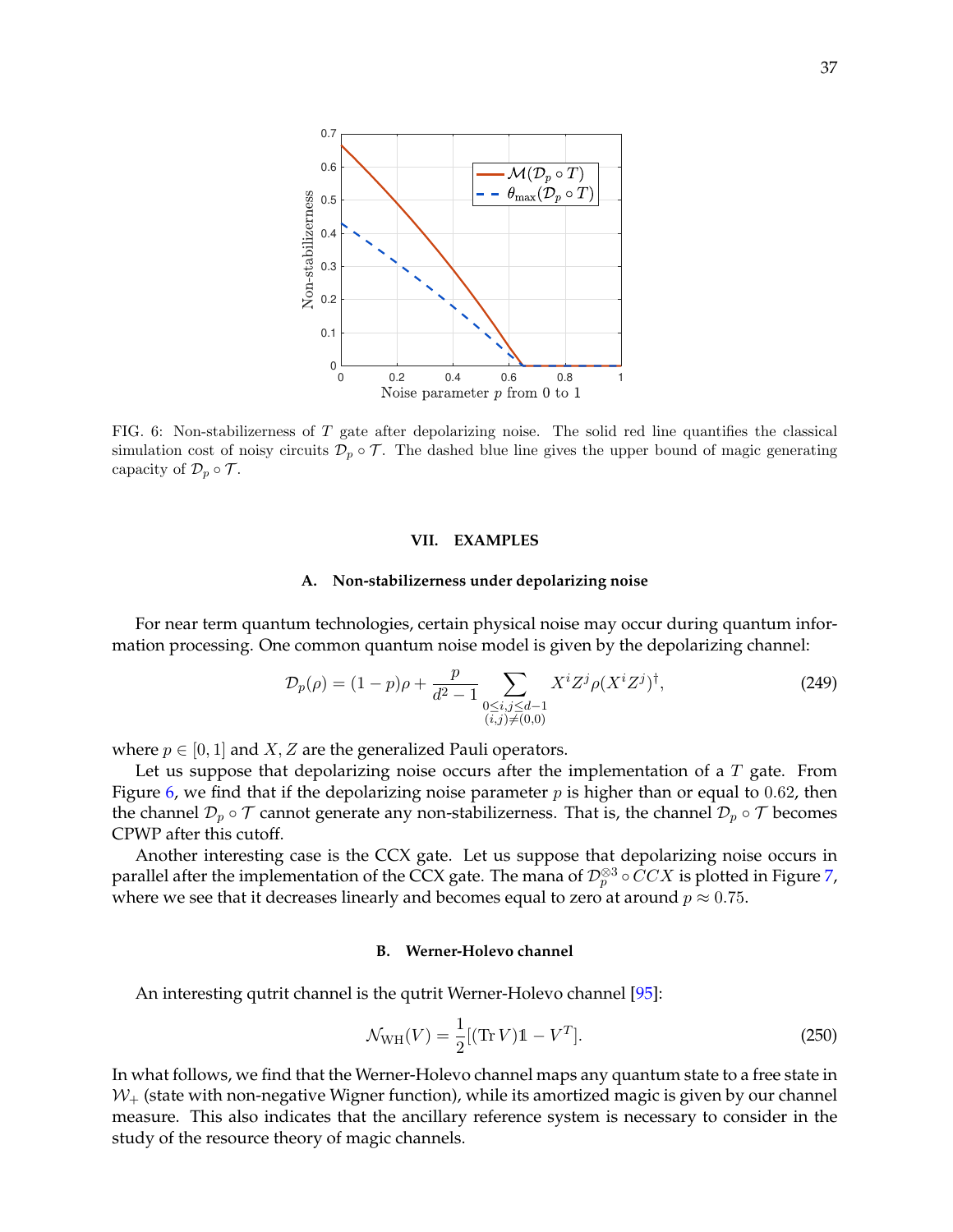

<span id="page-37-0"></span>FIG. 7: Non-stabilizerness of CCX gate after depolarizing noise. The solid line also quantifies the classical simulation cost of the noisy circuit  $\mathcal{D}_{p}^{\otimes 3} \circ CCX$ .

**Proposition 28** *For the qutrit Werner-Holevo channel* NWH*,*

$$
\mathcal{N}_{\text{WH}}(\rho) \in \mathcal{W}_{+},\tag{251}
$$

*for any input state* ρ *(which is restricted to be a state of the channel input system), while*

$$
\mathcal{M}^{\mathcal{A}}(\mathcal{N}_{WH}) = \mathcal{M}(\mathcal{N}_{WH}) = \frac{5}{3},\tag{252}
$$

$$
\theta_{\text{max}}^{\mathcal{A}}(\mathcal{N}_{\text{WH}}) = \theta_{\text{max}}(\mathcal{N}_{\text{WH}}) = \frac{5}{3}.
$$
\n(253)

**Proof.** On the one hand, for any input state  $\rho$ , we find that

$$
W_{\mathcal{N}_{\text{WH}}(\rho)}(\mathbf{u}) = \frac{1}{6} \text{Tr} \, A_{\mathbf{u}} (\mathbb{1} - \rho^T) = \frac{1}{6} (1 - \text{Tr} \, A_{\mathbf{u}} \rho^T) \ge \frac{1}{6} (1 - \|A_{\mathbf{u}}\|_{\infty}) \ge 0, \tag{254}
$$

where the first inequality follows because  $\|A_{\bf u}\|_\infty=\|A_0\|_\infty=1$ , since  $A_{\bf u}=T_{\bf u}A_0T_{\bf u}^\dagger$ , the matrix  $T_{\bf u}$  is unitary, and  $A_0$  for a qutrit is explicitly given by the following unitary transformation:

$$
A_0 = \begin{bmatrix} 1 & 0 & 0 \\ 0 & 0 & 1 \\ 0 & 1 & 0 \end{bmatrix} .
$$
 (255)

On the other hand, we can set  $\rho_{RA}$  to be the maximally entangled state, and we find from numerical calculations that

$$
\mathcal{M}((\mathrm{id}_R \otimes \mathcal{N}_{\mathrm{WH}})(\rho_{RA})) - \mathcal{M}(\rho_{RA}) = \frac{5}{3}.
$$
 (256)

Meanwhile, we find from numerical calculations that  $M(N_{\text{WH}}) = 5/3$ , which by Proposition [8](#page-13-0) means that

$$
\sup_{\rho_{RA}}[\mathcal{M}((\mathrm{id}_R \otimes \mathcal{N}_{WH})(\rho_{RA})) - \mathcal{M}(\rho_{RA})] = \mathcal{M}(\mathcal{N}_{WH}) = \frac{5}{3}.
$$
 (257)

Similarly, we find from numerical calculations that

$$
\sup_{\rho_{RA}}[\theta_{\max}((\mathrm{id}_R \otimes \mathcal{N}_{\mathrm{WH}})(\rho_{RA})) - \theta_{\max}(\rho_{RA})] = \theta_{\max}(\mathcal{N}_{\mathrm{WH}}) = \frac{5}{3}.
$$
 (258)

This concludes the proof.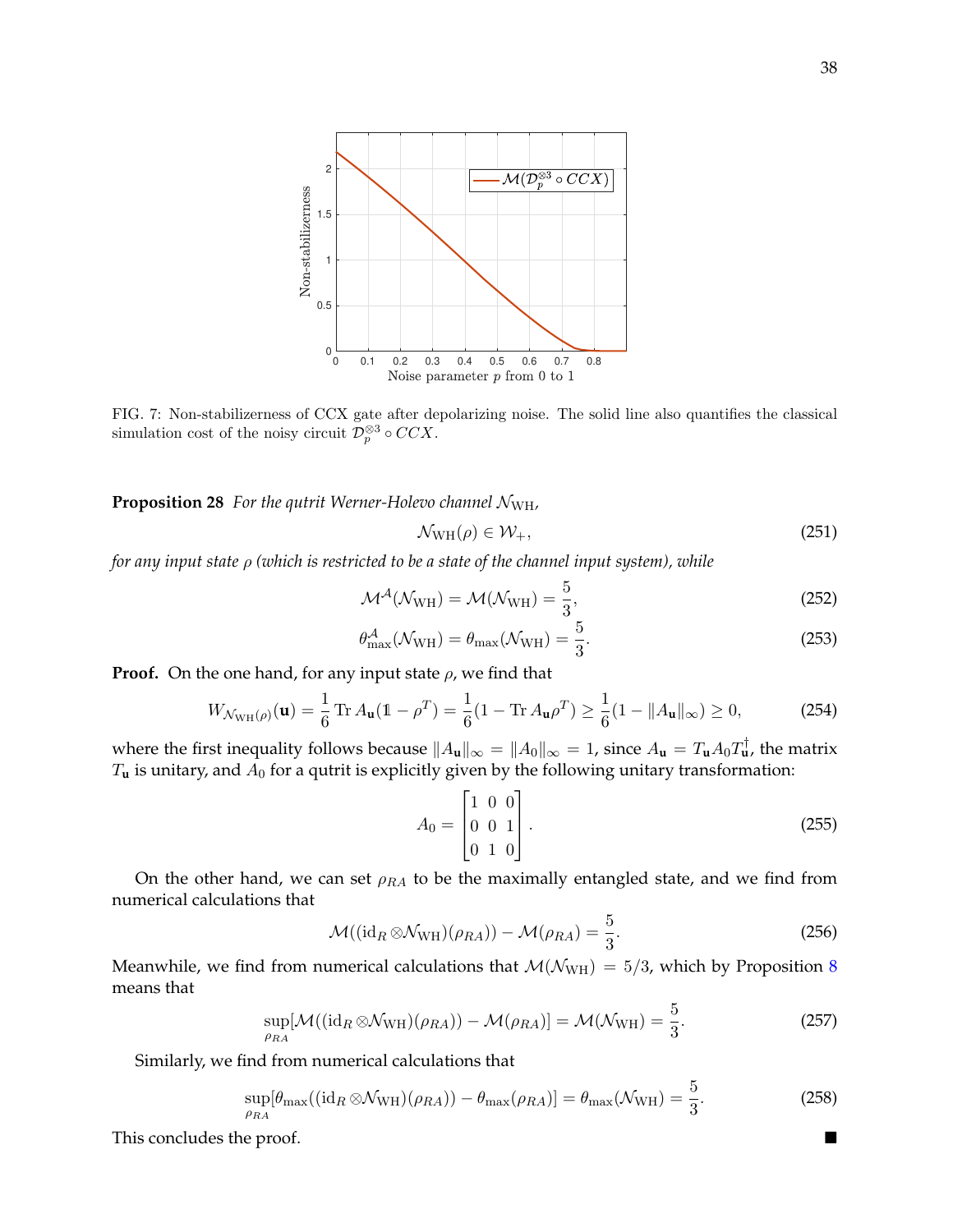#### <span id="page-38-0"></span>**VIII. CONCLUSION**

We have introduced two efficiently computable magic measures of quantum channels to quantify and characterize the non-stabilizer resource possessed by quantum channels. These two channel measures have application in evaluating magic generating capability, gate synthesis, and classical simulation of noisy quantum circuits. More generally, our work establishes fundamental limitations on the processing of quantum magic using noisy quantum circuits, opening new perspectives for the investigation of the resource theory of quantum channels in fault-tolerant quantum computation.

One future direction is to explore tighter evaluations of the distillable magic of quantum channels. We think that it would also be interesting to explore other applications of our channel measures and generalize our approach to the multi-qubit case.

#### <span id="page-38-1"></span>**Acknowledgements**

We are grateful to the anonymous referees for several comments that helped to improve our paper. XW acknowledges support from the Department of Defense. MMW acknowledges support from NSF under grant no. 1714215. YS acknowledges support from the Army Research Office (MURI award W911NF-16-1-0349), the Canadian Institute for Advanced Research, the National Science Foundation (grants 1526380 and 1813814), and the U.S. Department of Energy, Office of Science, Office of Advanced Scientific Computing Research, Quantum Algorithms Teams and Quantum Testbed Pathfinder programs.

## <span id="page-38-2"></span>**Appendix A: On completely positive maps with non-positive mana**

<span id="page-38-4"></span>**Lemma 29** Let *E* be a completely positive map. If  $\mathcal{M}(\mathcal{E}) \leq 0$ , then *E* is trace non-increasing on the set  $\mathcal{W}_+$ *(quantum states with non-negative Wigner function).*

**Proof.** The assumption  $\mathcal{M}(\mathcal{E}) \leq 0$  is equivalent to  $\max_{\mathbf{u}} \sum_{\mathbf{v}} |W_{\mathcal{E}}(\mathbf{v}|\mathbf{u})| \leq 1$ . For  $\rho \in \mathcal{W}_+$ , then consider that

$$
\mathrm{Tr}[\mathcal{E}(\rho)] = |\mathrm{Tr}[\mathcal{E}(\rho)]| = \left| \sum_{\mathbf{v}, \mathbf{u}} W_{\mathcal{E}}(\mathbf{v}|\mathbf{u}) W_{\rho}(\mathbf{u}) \right| \tag{A1}
$$

$$
\leq \sum_{\mathbf{v}, \mathbf{u}} |W_{\mathcal{E}}(\mathbf{v}|\mathbf{u})| |W_{\rho}(\mathbf{u})| \leq \sum_{\mathbf{u}} |W_{\rho}(\mathbf{u})| = \sum_{\mathbf{u}} W_{\rho}(\mathbf{u}) = 1.
$$
 (A2)

The first equality follows from the assumption that  $\mathcal E$  is completely positive and  $\rho$  is positive semidefinite. The second equality follows from Lemma [1.](#page-7-3) The first inequality follows from the triangle inequality and the second from the assumption  $\mathcal{M}(\mathcal{E}) \leq 0$ . The final two equalities follow from the assumption  $\rho \in \mathcal{W}_+$  and [\(11\)](#page-4-1).

# <span id="page-38-3"></span>**Appendix B: Data processing inequality for the Wigner trace norm**

<span id="page-38-5"></span>**Lemma 30** *For any operator* Q *and CPWP channel* Π*, the following inequality holds*

$$
\|\Pi(Q)\|_{W,1} \le \|Q\|_{W,1}.\tag{B1}
$$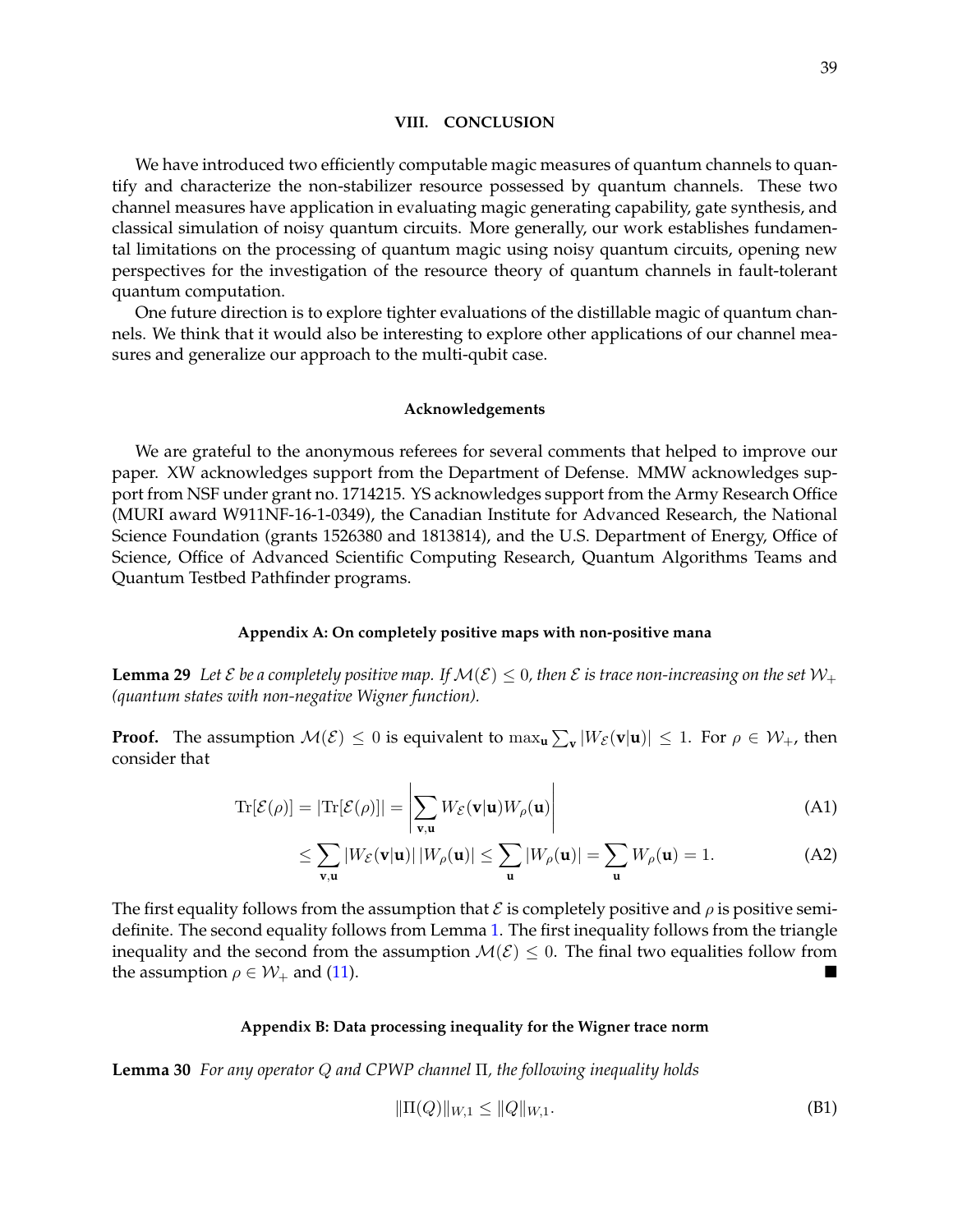**Proof.** Let us suppose that  $Q = \sum_{\mathbf{v}} q_{\mathbf{v}} A_{\mathbf{v}}$ . Then we have  $||Q||_{W,1} = \sum_{\mathbf{v}} |q_{\mathbf{v}}|$ . Furthermore,

$$
\|\Pi(Q)\|_{W,1} = \left\| \sum_{\mathbf{v}} q_{\mathbf{v}} \Pi(A_{\mathbf{v}}) \right\|_{W,1}
$$
\n(B2)

$$
= \sum_{\mathbf{u}} \left| \sum_{\mathbf{v}} q_{\mathbf{v}} \operatorname{Tr} [A_{\mathbf{u}} \Pi(A_{\mathbf{v}})] \right| \tag{B3}
$$

$$
= \sum_{\mathbf{u}} \left| \sum_{\mathbf{v}} q_{\mathbf{v}} W_{\Pi}(\mathbf{u}|\mathbf{v}) \right| \tag{B4}
$$

$$
\leq \sum_{\mathbf{u}} \sum_{\mathbf{v}} |q_{\mathbf{v}}| W_{\Pi}(\mathbf{u}|\mathbf{v}) \tag{B5}
$$

<span id="page-39-0"></span>
$$
= \sum_{\mathbf{v}} |q_{\mathbf{v}}| = ||Q||_{W,1}.
$$
 (B6)

This concludes the proof.

- <span id="page-39-1"></span>[1] Scott Aaronson and Daniel Gottesman, *Improved simulation of stabilizer circuits*, Physical Review A **70** (2004), no. 5, 052328, [arXiv:quant-ph/0406196.](http://arxiv.org/abs/arXiv:quant-ph/0406196)
- <span id="page-39-6"></span>[2] Mehdi Ahmadi, Hoan Bui Dang, Gilad Gour, and Barry C. Sanders, *Quantification and manipulation of magic states*, Physical Review A **97** (2018), no. 6, 062332, [arXiv:1706.03828.](http://arxiv.org/abs/arXiv:1706.03828)
- <span id="page-39-12"></span>[3] Matthew Amy, Dmitri Maslov, and Michele Mosca, *Polynomial-time T-depth optimization of Clifford+T circuits via matroid partitioning*, IEEE Transactions on Computer-Aided Design of Integrated Circuits and Systems **33** (2014), no. 10, 1476–1489, [arXiv:1303.2042.](http://arxiv.org/abs/arXiv:1303.2042)
- <span id="page-39-5"></span>[4] Hussain Anwar, Earl T. Campbell, and Dan E. Browne, *Qutrit magic state distillation*, New Journal of Physics **14** (2012), no. 6, 063006, [arXiv:1202.2326.](http://arxiv.org/abs/arXiv:1202.2326)
- <span id="page-39-7"></span>[5] Stephen D. Bartlett, Terry Rudolph, and Robert W. Spekkens, *Reconstruction of Gaussian quantum mechanics from Liouville mechanics with an epistemic restriction*, Physical Review A **86** (2012), no. 1, 012103, arXiv:1111.5057.
- <span id="page-39-9"></span>[6] Khaled Ben Dana, Mar´ıa Garc´ıa D´ıaz, Mohamed Mejatty, and Andreas Winter, *Resource theory of coherence: Beyond states*, Physical Review A **95** (2017), no. 6, 062327, [arXiv:1704.03710.](http://arxiv.org/abs/arXiv:1704.03710)
- <span id="page-39-10"></span>[7] Charles H. Bennett, Aram W. Harrow, Debbie W. Leung, and John A. Smolin, *On the capacities of bipartite Hamiltonians and unitary gates*, IEEE Transactions on Information Theory **49** (2003), no. 8, 1895–1911, [arXiv:quant-ph/0205057.](http://arxiv.org/abs/arXiv:quant-ph/0205057)
- <span id="page-39-8"></span>[8] Mario Berta, Christoph Hirche, Eneet Kaur, and Mark M. Wilde, *Amortized channel divergence for asymptotic quantum channel discrimination*, (2018), [arXiv:1808.01498.](http://arxiv.org/abs/arXiv:1808.01498)
- <span id="page-39-11"></span>[9] Mario Berta and Mark M. Wilde, *Amortization does not enhance the max-Rains information of a quantum channel*, New Journal of Physics **20** (2018), 053044, [arXiv:1709.04907,](http://arxiv.org/abs/arXiv:1709.04907) arXiv:1709.04907.
- <span id="page-39-13"></span>[10] Alex Bocharov, Martin Roetteler, and Krysta M Svore, *Efficient synthesis of universal repeat-until-success quantum circuits*, Physical Review Letters **114** (2015), no. 8, 080502, [arXiv:1404.5320.](http://arxiv.org/abs/arXiv:1404.5320)
- <span id="page-39-3"></span>[11] Sergey Bravyi and Jeongwan Haah, *Magic-state distillation with low overhead*, Physical Review A **86** (2012), no. 5, 052329, [arXiv:1209.2426.](http://arxiv.org/abs/arXiv:1209.2426)
- <span id="page-39-2"></span>[12] Sergey Bravyi and Alexei Kitaev, *Universal quantum computation with ideal Clifford gates and noisy ancillas*, Physical Review A **71** (2005), no. 2, 022316, [arXiv:quant-ph/0403025.](http://arxiv.org/abs/arXiv:quant-ph/0403025)
- <span id="page-39-4"></span>[13] Sergey Bravyi, Graeme Smith, and John Smolin, *Trading classical and quantum computational resources*, Physical Review X **6** (2015), no. 2, 021043, [arXiv:1506.01396.](http://arxiv.org/abs/arXiv:1506.01396)
- <span id="page-39-14"></span>[14] Michael J. Bremner, Christopher M. Dawson, Jennifer L. Dodd, Alexei Gilchrist, Aram W. Harrow, Duncan Mortimer, Michael A. Nielsen, and Tobias J. Osborne, *Practical scheme for quantum computation with any two-qubit entangling gate*, Physical Review Letters **89** (2002), no. 24, 247902, [arXiv:quant](http://arxiv.org/abs/arXiv:quant-ph/0207072)[ph/0207072.](http://arxiv.org/abs/arXiv:quant-ph/0207072)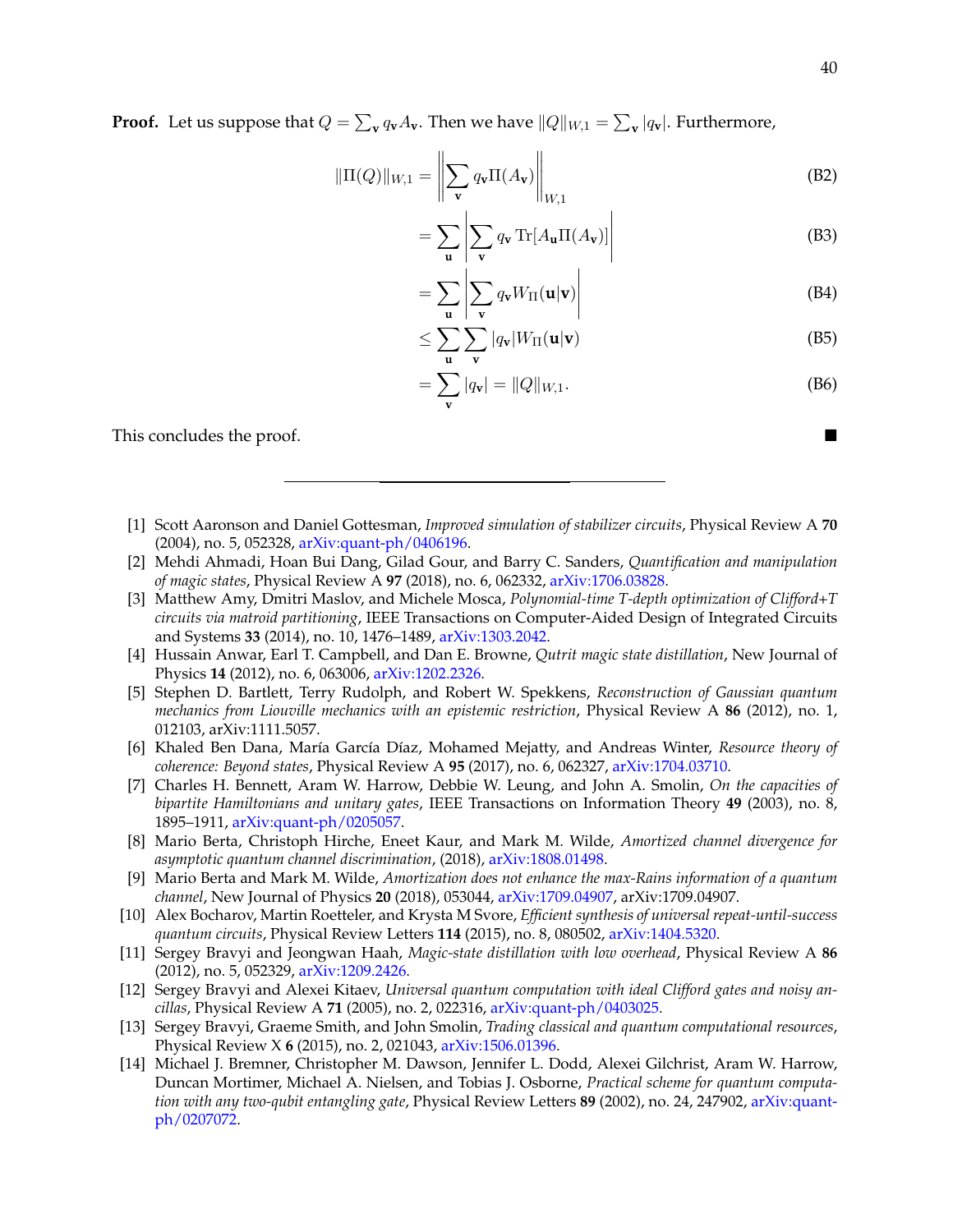- <span id="page-40-21"></span>[15] Gavin K. Brennen, Stephen S. Bullock, and Dianne P. O'Leary, *Efficient circuits for exact-universal computations with qudits*, Quantum Information and Computation **6** (2006), 436, [arXiv:quant-ph/0509161.](http://arxiv.org/abs/arXiv:quant-ph/0509161)
- <span id="page-40-22"></span>[16] Stephen S. Bullock, Dianne P. O'Leary, and Gavin K. Brennen, *Asymptotically optimal quantum circuits for d-level systems*, Physical Review Letters **94** (2004), no. 23, 230502, [arXiv:quant-ph/0410116.](http://arxiv.org/abs/arXiv:quant-ph/0410116)
- <span id="page-40-15"></span>[17] Francesco Buscemi and Gilad Gour, *Quantum relative Lorenz curves*, Physical Review A **95** (2017), no. 1, 012110, [arXiv:1607.05735.](http://arxiv.org/abs/arXiv:1607.05735)
- <span id="page-40-5"></span>[18] Earl T. Campbell, *Enhanced fault-tolerant quantum computing in d-level systems*, Physical Review Letters **113** (2014), no. 23, 230501, [arXiv:1406.3055.](http://arxiv.org/abs/arXiv:1406.3055)
- <span id="page-40-3"></span>[19] Earl T. Campbell and Mark Howard, *Magic state parity-checker with pre-distilled components*, Quantum **2** (2018), 56, [arXiv:1709.02214.](http://arxiv.org/abs/arXiv:1709.02214)
- <span id="page-40-0"></span>[20] Earl T. Campbell, Barbara M. Terhal, and Christophe Vuillot, *Roads towards fault-tolerant universal quantum computation*, Nature **549** (2017), no. 7671, 172–179.
- <span id="page-40-4"></span>[21] Christopher Chamberland and Andrew W. Cross, *Fault-tolerant magic state preparation with flag qubits*, Quantum **3** (2019), 143, [arXiv:1811.00566.](http://arxiv.org/abs/arXiv:1811.00566)
- <span id="page-40-14"></span>[22] Giulio Chiribella, Giacomo Mauro D'Ariano, and Paolo Perinotti, *Transforming quantum operations: Quantum supermaps*, Europhysics Letters **83** (2008), no. 3, 30004, arXiv:0804.0180.
- <span id="page-40-2"></span>[23] Eric Chitambar and Gilad Gour, *Quantum resource theories*, (2018), [arXiv:1806.06107.](http://arxiv.org/abs/arXiv:1806.06107)
- <span id="page-40-13"></span>[24] Man-Duen Choi, *Completely positive linear maps on complex matrices*, Linear Algebra and its Applications **10** (1975), no. 3, 285–290.
- <span id="page-40-18"></span>[25] Matthias Christandl and Alexander Müller-Hermes, Relative entropy bounds on quantum, pri*vate and repeater capacities*, Communications in Mathematical Physics **353** (2017), no. 2, 821–852, [arXiv:1604.03448,](http://arxiv.org/abs/arXiv:1604.03448) arXiv:1604.03448.
- <span id="page-40-16"></span>[26] Tom Cooney, Milán Mosonyi, and Mark M. Wilde, *Strong converse exponents for a quantum channel discrimination problem and quantum-feedback-assisted communication*, Communications in Mathematical Physics **344** (2014), no. 3, 797–829, [arXiv:1408.3373.](http://arxiv.org/abs/arXiv:1408.3373)
- <span id="page-40-12"></span>[27] Nilanjana Datta, *Min- and max-relative entropies and a new entanglement monotone*, IEEE Transactions on Information Theory **55** (2009), no. 6, 2816–2826.
- <span id="page-40-6"></span>[28] Hillary Dawkins and Mark Howard, *Qutrit magic state distillation tight in some directions*, Physical Review Letters **115** (2015), no. 3, 030501, [arXiv:1504.05965.](http://arxiv.org/abs/arXiv:1504.05965)
- <span id="page-40-23"></span>[29] Yao-Min Di and Hai-Rui Wei, *Synthesis of multivalued quantum logic circuits by elementary gates*, Physical Review A **87** (2013), no. 1, 012325, [arXiv:1302.0056.](http://arxiv.org/abs/arXiv:1302.0056)
- <span id="page-40-24"></span>[30] Yao-Min Di and Hai-Rui Wei, *Optimal synthesis of multivalued quantum circuits*, Physical Review A **92** (2015), no. 6, 062317, [arXiv:1506.04394.](http://arxiv.org/abs/arXiv:1506.04394)
- <span id="page-40-17"></span>[31] María García Díaz, Kun Fang, Xin Wang, Matteo Rosati, Michalis Skotiniotis, John Calsamiglia, and Andreas Winter, *Using and reusing coherence to realize quantum processes*, Quantum **2** (2018), 100, [arXiv:1805.04045.](http://arxiv.org/abs/arXiv:1805.04045)
- <span id="page-40-11"></span>[32] Kun Fang, Xin Wang, Marco Tomamichel, and Runyao Duan, *Non-asymptotic entanglement distillation*, IEEE Transactions on Information Theory **65** (2019), no. 10, 6454–6465, [arXiv:1706.06221.](http://arxiv.org/abs/arXiv:1706.06221)
- <span id="page-40-8"></span>[33] Christopher Ferrie, *Quasi-probability representations of quantum theory with applications to quantum information science*, Reports on Progress in Physics **74** (2011), no. 11, 116001, [arXiv:1010.2701.](http://arxiv.org/abs/arXiv:1010.2701)
- <span id="page-40-9"></span>[34] Christopher Ferrie and Joseph Emerson, *Frame representations of quantum mechanics and the necessity of negativity in quasi-probability representations*, Journal of Physics A: Mathematical and Theoretical **41** (2008), no. 35, 352001, [arXiv:0711.2658.](http://arxiv.org/abs/arXiv:0711.2658)
- <span id="page-40-10"></span>[35] Christopher Ferrie and Joseph Emerson, *Framed Hilbert space: hanging the quasi-probability pictures of quantum theory*, New Journal of Physics **11** (2009), no. 6, 063040, [arXiv:0903.4843.](http://arxiv.org/abs/arXiv:0903.4843)
- <span id="page-40-19"></span>[36] María García-Díaz, Dario Egloff, and Martin B Plenio, *A note on coherence power of* N*dimensional unitary operators*, Quantum Information & Computation **16** (2015), no. 15-16, 1282–1294, [arXiv:1510.06683.](http://arxiv.org/abs/arXiv:1510.06683)
- <span id="page-40-25"></span>[37] Andrew N. Glaudell, Neil J. Ross, and Jacob M. Taylor, *Canonical forms for single-qutrit Clifford+T operators*, arXiv preprint arXiv:1803.05047 (2018), 1–19, [arXiv:1803.05047.](http://arxiv.org/abs/arXiv:1803.05047)
- <span id="page-40-20"></span>[38] David Gosset, Vadym Kliuchnikov, Michele Mosca, and Vincent Russo, *An algorithm for the T-count*, Quantum Information and Computation **14** (2014), no. 15-16, 1261–1276, [arXiv:1308.4134.](http://arxiv.org/abs/arXiv:1308.4134)
- <span id="page-40-1"></span>[39] Daniel Gottesman, *Stabilizer codes and quantum error correction*, PhD thesis (1997), [arXiv:quant](http://arxiv.org/abs/arXiv:quant-ph/9705052)[ph/9705052.](http://arxiv.org/abs/arXiv:quant-ph/9705052)
- <span id="page-40-7"></span>[40] Daniel Gottesman, *Fault-tolerant quantum computation with higher-dimensional systems*, Chaos, Solitons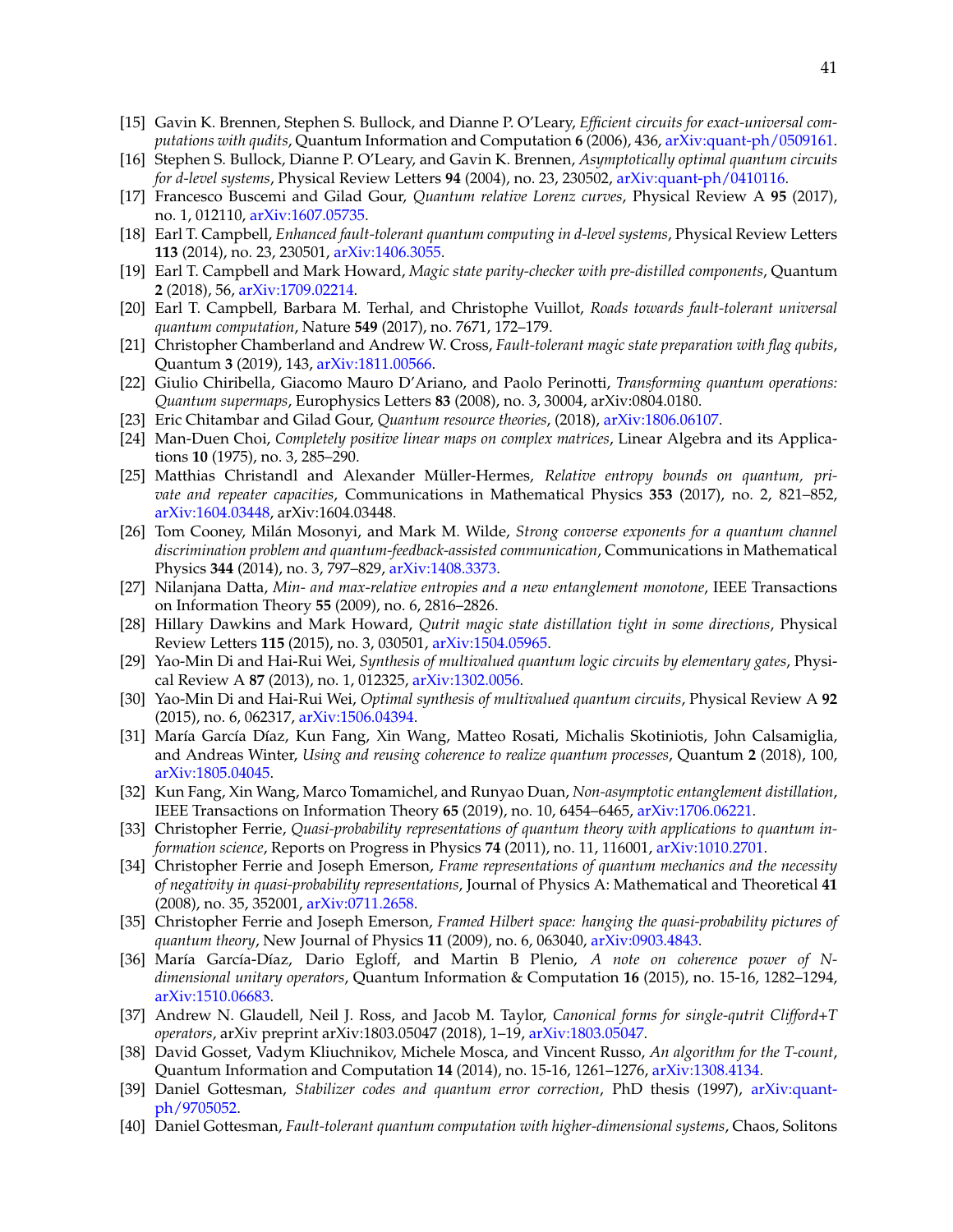& Fractals **10** (1999), no. 10, 1749–1758, [arXiv:quant-ph/9802007.](http://arxiv.org/abs/arXiv:quant-ph/9802007)

- <span id="page-41-21"></span>[41] Daniel Gottesman and Isaac L. Chuang, *Demonstrating the viability of universal quantum computation using teleportation and single-qubit operations*, Nature **402** (1999), no. 6760, 390–393, [arXiv:quant](http://arxiv.org/abs/arXiv:quant-ph/9908010)[ph/9908010.](http://arxiv.org/abs/arXiv:quant-ph/9908010)
- <span id="page-41-12"></span>[42] Gilad Gour, *Comparison of quantum channels with superchannels*, (2018), [arXiv:1808.02607.](http://arxiv.org/abs/arXiv:1808.02607)
- <span id="page-41-7"></span>[43] David Gross, *Hudson's theorem for finite-dimensional quantum systems*, Journal of Mathematical Physics **47** (2006), no. 12, 122107, [arXiv:quant-ph/0602001.](http://arxiv.org/abs/arXiv:quant-ph/0602001)
- <span id="page-41-8"></span>[44] David Gross, *Non-negative Wigner functions in prime dimensions*, Applied Physics B **86** (2007), no. 3, 367–370, [arXiv:quant-ph/0702004.](http://arxiv.org/abs/arXiv:quant-ph/0702004)
- <span id="page-41-0"></span>[45] Jeongwan Haah, Matthew B. Hastings, D. Poulin, and D. Wecker, *Magic state distillation with low space overhead and optimal asymptotic input count*, Quantum **1** (2017), 31, [arXiv:1703.07847.](http://arxiv.org/abs/arXiv:1703.07847)
- <span id="page-41-1"></span>[46] Matthew B. Hastings and Jeongwan Haah, *Distillation with sublogarithmic overhead*, Physical Review Letters **120** (2018), no. 5, 050504, [arXiv:1709.03543.](http://arxiv.org/abs/arXiv:1709.03543)
- <span id="page-41-10"></span>[47] Michal Horodecki, Pawel Horodecki, and Ryszard Horodecki, *Mixed-state entanglement and distillation: is there a "bound" entanglement in nature?*, Physical Review Letters **80** (1998), no. 24, 5239–5242, [arXiv:quant-ph/9801069.](http://arxiv.org/abs/arXiv:quant-ph/9801069)
- <span id="page-41-4"></span>[48] Mark Howard and Earl Campbell, *Application of a resource theory for magic states to fault-tolerant quantum computing*, Physical Review Letters **118** (2017), no. 9, 090501, [arXiv:1609.07488.](http://arxiv.org/abs/arXiv:1609.07488)
- <span id="page-41-20"></span>[49] Mark Howard and Jiri Vala, *Qudit versions of the qubit pi/8 gate*, Physical Review A **86** (2012), no. 2, 022316, [arXiv:1206.1598.](http://arxiv.org/abs/arXiv:1206.1598)
- <span id="page-41-6"></span>[50] Mark Howard, Joel J. Wallman, Victor Veitch, and Joseph Emerson, *Contextuality supplies the magic for quantum computation*, Nature **510** (2014), 351—-355, [arXiv:1401.4174.](http://arxiv.org/abs/arXiv:1401.4174)
- <span id="page-41-11"></span>[51] Andrzej Jamiołkowski, *Linear transformations which preserve trace and positive semidefiniteness of operators*, Reports on Mathematical Physics **3** (1972), no. 4, 275–278.
- <span id="page-41-23"></span>[52] Cody Jones, *Low-overhead constructions for the fault-tolerant Toffoli gate*, Physical Review A **87** (2013), no. 2, 022328, [arXiv:1212.5069.](http://arxiv.org/abs/arXiv:1212.5069)
- <span id="page-41-2"></span>[53] Cody Jones, *Multilevel distillation of magic states for quantum computing*, Physical Review A **87** (2013), no. 4, 042305, [arXiv:1303.3066.](http://arxiv.org/abs/arXiv:1303.3066)
- <span id="page-41-22"></span>[54] Eneet Kaur, Siddhartha Das, Mark M. Wilde, and Andreas Winter, *Extendibility limits the performance of quantum processors*, Physical Review Letters **123** (2018), 070502, [arXiv:1803.10710.](http://arxiv.org/abs/arXiv:1803.10710)
- <span id="page-41-18"></span>[55] Eneet Kaur and Mark M. Wilde, *Amortized entanglement of a quantum channel and approximately teleportation-simulable channels*, Journal of Physics A **51** (2018), no. 3, 035303, [arXiv:1707.07721.](http://arxiv.org/abs/arXiv:1707.07721)
- <span id="page-41-3"></span>[56] Anirudh Krishna and Jean-Pierre Tillich, *Towards low overhead magic state distillation*, arXiv:1811.08461 (2018), 1–7, [arXiv:1811.08461.](http://arxiv.org/abs/arXiv:1811.08461)
- <span id="page-41-16"></span>[57] Felix Leditzky, Eneet Kaur, Nilanjana Datta, and Mark M. Wilde, *Approaches for approximate additivity of the Holevo information of quantum channels*, Physical Review A **97** (2018), no. 1, 012332, [arXiv:1709.01111.](http://arxiv.org/abs/arXiv:1709.01111)
- <span id="page-41-19"></span>[58] Matthew S. Leifer, Leah Henderson, and Noah Linden, *Optimal entanglement generation from quantum operations*, Physical Review A **67** (2003), no. 1, 012306, [arXiv:quant-ph/0205055.](http://arxiv.org/abs/arXiv:quant-ph/0205055)
- <span id="page-41-17"></span>[59] Azam Mani and Vahid Karimipour, *Cohering and decohering power of quantum channels*, Physical Review A **92** (2015), no. 3, 032331, [arXiv:1506.02304.](http://arxiv.org/abs/arXiv:1506.02304)
- <span id="page-41-5"></span>[60] Andrea Mari and Jens Eisert, *Positive Wigner functions render classical simulation of quantum computation efficient*, Physical Review Letters **109** (2012), no. 23, 230503, [arXiv:1208.3660.](http://arxiv.org/abs/arXiv:1208.3660)
- <span id="page-41-13"></span>[61] William Matthews, *A linear program for the finite block length converse of Polyanskiy–Poor–Verdú via nonsignaling codes*, IEEE Transactions on Information Theory **58** (2012), no. 12, 7036–7044, arXiv:1109.5417.
- <span id="page-41-14"></span>[62] William Matthews, *Converses from non-signalling codes and their relationship to converses from hypothesis testing*, International Zurich Seminar on Communications, pp. 203 – 207 203 – 207 203 – 207 203–207, 2016.
- <span id="page-41-15"></span>[63] Martin Müller-Lennert, Frédéric Dupuis, Oleg Szehr, Serge Fehr, and Marco Tomamichel, On quan*tum R´enyi entropies: a new generalization and some properties*, Journal of Mathematical Physics **54** (2013), no. 12, 122203, [arXiv:1306.3142.](http://arxiv.org/abs/arXiv:1306.3142)
- <span id="page-41-24"></span>[64] Ashok Muthukrishnan and C. R. Stroud, *Multi-valued logic gates for quantum computation*, Physical Review A **62** (2000), no. 5, 052309, [arXiv:quant-ph/0002033.](http://arxiv.org/abs/arXiv:quant-ph/0002033)
- <span id="page-41-9"></span>[65] Hakop Pashayan, Joel J. Wallman, and Stephen D. Bartlett, *Estimating outcome probabilities of quantum*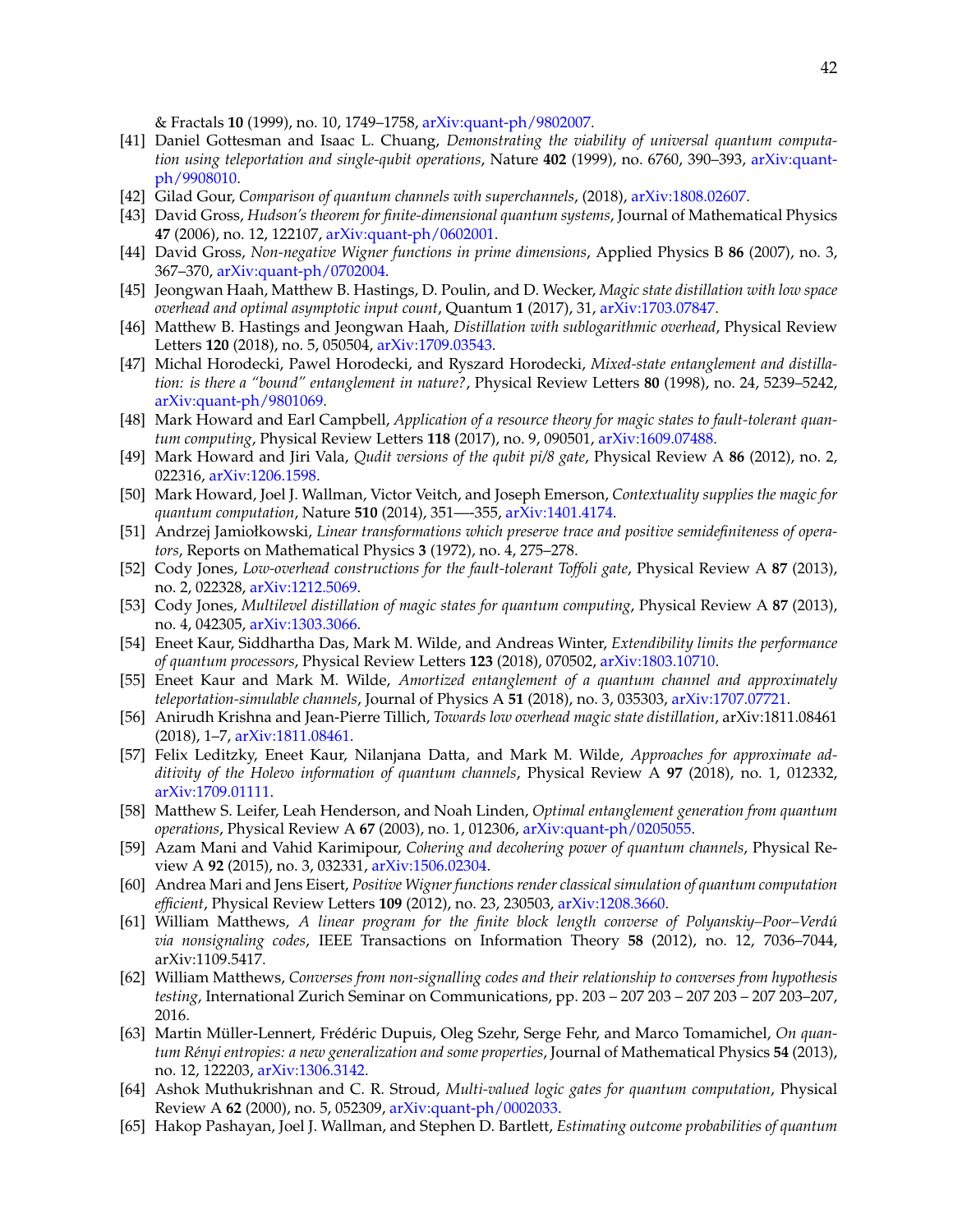*circuits using quasiprobabilities*, Physical Review Letters **115** (2015), no. 7, 070501, [arXiv:1503.07525.](http://arxiv.org/abs/arXiv:1503.07525)

- <span id="page-42-4"></span>[66] Asher Peres, *Separability criterion for density matrices*, Physical Review Letters **77** (1996), no. 8, 1413– 1415, [arXiv:quant-ph/9604005.](http://arxiv.org/abs/arXiv:quant-ph/9604005)
- <span id="page-42-12"></span>[67] Denes Petz, ´ *Quasi-entropies for finite quantum systems*, Reports in Mathematical Physics **23** (1986), 57– 65.
- <span id="page-42-9"></span>[68] Marco Piani, Michal Horodecki, Pawel Horodecki, and Ryszard Horodecki, *Properties of quantum nonsignaling boxes*, Physical Review A **74** (2006), no. 1, 012305.
- <span id="page-42-10"></span>[69] Yury Polyanskiy and Sergio Verdu, *Arimoto channel coding converse and Renyi divergence*, 2010 48th Annual Allerton Conference on Communication, Control, and Computing (Allerton), pp. 1327–1333, IEEE, sep 2010.
- <span id="page-42-21"></span>[70] Shiroman Prakash, Akalank Jain, Bhakti Kapur, and Shubhangi Seth, *Normal form for single-qutrit Clifford+T operators and synthesis of single-qutrit gates*, Physical Review A **98** (2018), no. 3, 032304, [arXiv:1803.03228.](http://arxiv.org/abs/arXiv:1803.03228)
- <span id="page-42-5"></span>[71] Eric M. Rains, *A semidefinite program for distillable entanglement*, IEEE Transactions on Information Theory **47** (2001), no. 7, 2921–2933, [arXiv:quant-ph/0008047.](http://arxiv.org/abs/arXiv:quant-ph/0008047)
- <span id="page-42-22"></span>[72] Patrick Rall, Daniel Liang, Jeremy Cook, and William Kretschmer, *Simulation of qubit quantum circuits via Pauli propagation*, Physical Review A **99** (2019), 062337, [arXiv:1901.09070.](http://arxiv.org/abs/arXiv:1901.09070)
- <span id="page-42-19"></span>[73] Neil J. Ross and Peter Selinger, *Optimal ancilla-free Clifford+T approximation of z-rotations*, Quantum Information and Computation **11-12** (2016), 901–953, [arXiv:1403.2975.](http://arxiv.org/abs/arXiv:1403.2975)
- <span id="page-42-3"></span>[74] James R. Seddon and Earl Campbell, *Quantifying magic for multi-qubit operations*, Proceedings of Eoyal Society A **475** (2019), no. 2227, [arXiv:1901.03322.](http://arxiv.org/abs/arXiv:1901.03322)
- <span id="page-42-20"></span>[75] Peter Selinger, *Quantum circuits of T-depth one*, Physical Review A **87** (2012), no. 4, 042302, [arXiv:1210.0974.](http://arxiv.org/abs/arXiv:1210.0974)
- <span id="page-42-14"></span>[76] Kunal Sharma, Mark M. Wilde, Sushovit Adhikari, and Masahiro Takeoka, *Bounding the energyconstrained quantum and private capacities of phase-insensitive Gaussian channels*, New Journal of Physics **20** (2018), 063025, [arXiv:1708.07257.](http://arxiv.org/abs/arXiv:1708.07257)
- <span id="page-42-11"></span>[77] Naresh Sharma and Naqueeb Ahmad Warsi, *On the strong converses for the quantum channel capacity theorems*, (2012), [arXiv:1205.1712.](http://arxiv.org/abs/arXiv:1205.1712)
- <span id="page-42-0"></span>[78] Peter W. Shor, *Fault-tolerant quantum computation*, Proceedings of 37th Conference on Foundations of Computer Science, pp. 56–65, IEEE Comput. Soc. Press, 1996, [arXiv:quant-ph/9605011.](http://arxiv.org/abs/arXiv:quant-ph/9605011)
- <span id="page-42-16"></span>[79] M. Sion, *On general minimax theorems*, Pacific Journal of Mathematics **8** (1958), no. 171.
- <span id="page-42-17"></span>[80] Masahiro Takeoka, Saikat Guha, and Mark M. Wilde, *The squashed entanglement of a quantum channel*, IEEE Transactions on Information Theory **60** (2013), no. 8, 4987–4998, [arXiv:1310.0129.](http://arxiv.org/abs/arXiv:1310.0129)
- <span id="page-42-13"></span>[81] Kristan Temme, Michael J. Kastoryano, Mary B. Ruskai, Michael M. Wolf, and Frank Verstraete, *The* χ 2 *-divergence and mixing times of quantum Markov processes*, Journal of Mathematical Physics **51** (2010), no. 12, 122201, [arXiv:1005.2358.](http://arxiv.org/abs/arXiv:1005.2358)
- <span id="page-42-6"></span>[82] Marco Tomamichel, Mario Berta, and Joseph M Renes, *Quantum coding with finite resources*, Nature Communications **7** (2015), 11419, [arXiv:1504.04617.](http://arxiv.org/abs/arXiv:1504.04617)
- <span id="page-42-7"></span>[83] Marco Tomamichel, Mark M. Wilde, and Andreas Winter, *Strong converse rates for quantum communication*, IEEE Transactions on Information Theory **63** (2014), no. 1, 715–727, [arXiv:1406.2946.](http://arxiv.org/abs/arXiv:1406.2946)
- <span id="page-42-15"></span>[84] Hisaharu Umegaki, *Conditional expectation in an operator algebra. IV. Entropy and information*, Kodai Mathematical Seminar Reports **14** (1962), no. 2, 59–85.
- <span id="page-42-1"></span>[85] Victor Veitch, Christopher Ferrie, David Gross, and Joseph Emerson, *Negative quasi-probability as a resource for quantum computation*, New Journal of Physics **14** (2012), no. 11, 113011, [arXiv:1201.1256.](http://arxiv.org/abs/arXiv:1201.1256)
- <span id="page-42-2"></span>[86] Victor Veitch, S. A. Hamed Mousavian, Daniel Gottesman, and Joseph Emerson, *The resource theory of stabilizer quantum computation*, New Journal of Physics **16** (2014), no. 1, 013009, [arXiv:1307.7171.](http://arxiv.org/abs/arXiv:1307.7171)
- <span id="page-42-18"></span>[87] Ligong Wang and Renato Renner, *One-shot classical-quantum capacity and hypothesis testing*, Physical Review Letters **108** (2012), no. 20, 200501.
- <span id="page-42-8"></span>[88] Xin Wang and Runyao Duan, *A semidefinite programming upper bound of quantum capacity*, 2016 IEEE International Symposium on Information Theory (ISIT), vol. 2016-Augus, pp. 1690–1694, IEEE, July 2016.
- [89] Xin Wang and Runyao Duan, *Improved semidefinite programming upper bound on distillable entanglement*, Physical Review A **94** (2016), no. 5, 050301, [arXiv:1601.07940.](http://arxiv.org/abs/arXiv:1601.07940)
- [90] Xin Wang and Runyao Duan, *Nonadditivity of Rains' bound for distillable entanglement*, Physical Review A **95** (2016), no. 6, 062322, [arXiv:1605.00348.](http://arxiv.org/abs/arXiv:1605.00348)